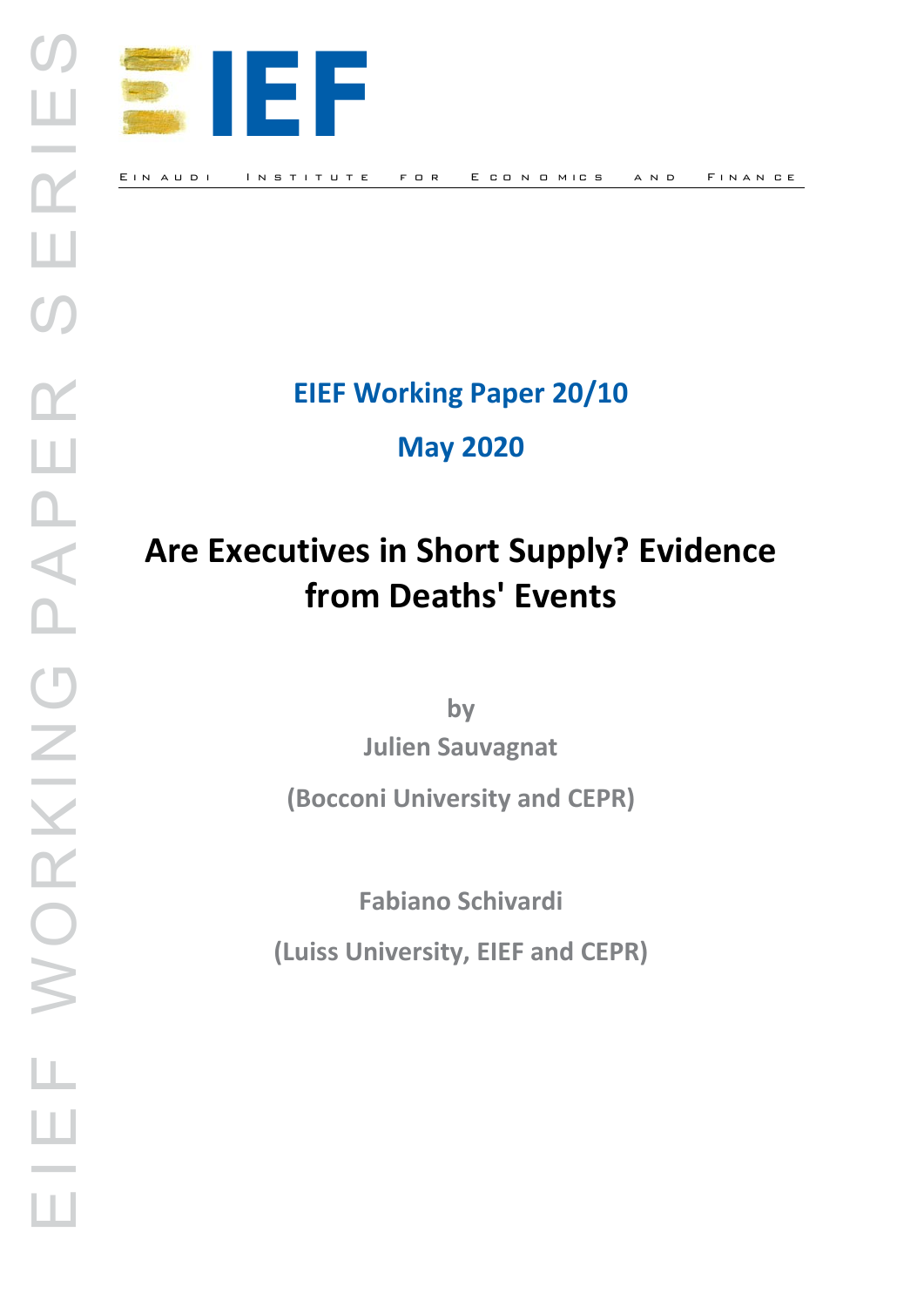## Are Executives in Short Supply? Evidence from Deaths' Events

Julien Sauvagnat Bocconi University and CEPR Fabiano Schivardi

Luiss University, EIEF and CEPR

April 10, 2020

#### Abstract

Using exhaustive administrative data on Italian social security records, we construct measures of local labor market tightness for executives that vary by industry and location. We then show that firm performance is negatively affected by executives death, but only in thin local labor markets. Death events are followed by an increase in the separation rate for the other executives, in particular for those with a college degree. Consistent with the hypothesis that the drop in performance is due to executives' short supply, we find that after a death event executives wages in other firms increase, but only in thin markets.

Keywords: Executives supply, firm performance, local growth. JEL classification numbers: J24, M51, R11.

We thank the Visintinps program for granting us access to the Social Security records. Schivardi received funding for this project from the European Research Council (ERC) under the European Union's Horizon 2020 research and innovation programme (grant agreement No 835201). Email: julien.sauvagnat@unibocconi.it, fschivardi@luiss.it.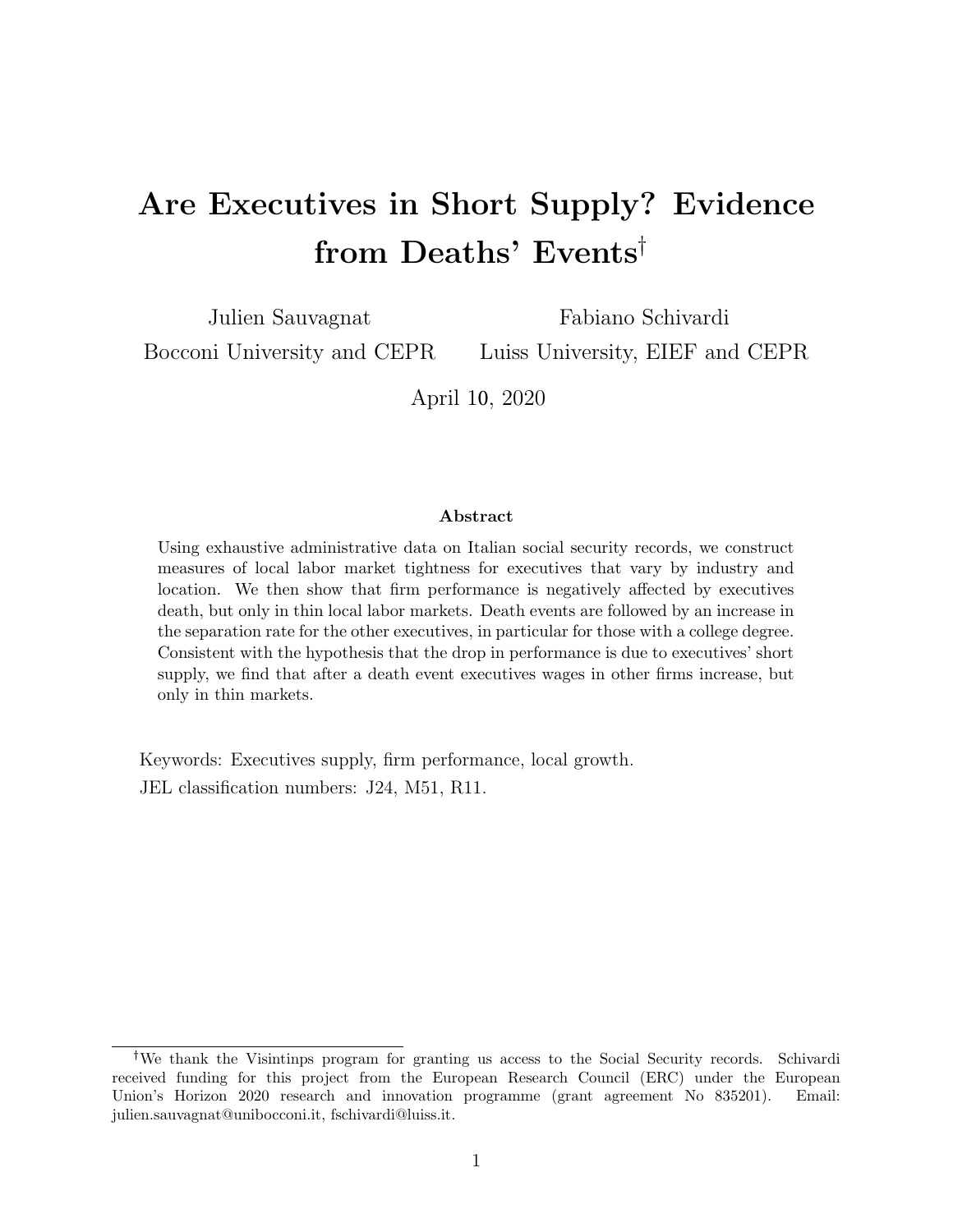## 1 Introduction

Recent research shows that differences in performance between firms are substantial, persistent over time and largely unexplained (Syverson, 2011). As a potential explanation, a growing body of work highlights the role of management quality in shaping firms' outcomes (Bertrand and Schoar, 2003; Bloom and Van Reenen, 2007, 2010). However, we still have a poor understanding of the factors that determine the differences in managerial quality across firms. In particular, what are the frictions that account for the fact that some firms allocate control to inferior managerial talent, hurting firm performance and, through this, aggregate productivity?

This paper focuses on the role of the local supply of managerial skills, and provides evidence on the causal role that the density of local markets for skilled labor plays in contributing to firm performance.<sup>1</sup> Empirically, the main challenge is to set up an identification strategy that addresses the joint endogeneity of firm productivity and labor market thickness to unobserved features of localities. One also needs rich micro data on both firms and workers in order to understand empirically the mechanism through which the supply of executives in a given labor market affects firm performance. Our approach satisfies both requirements and allows us to isolate the causal effect of the local supply of executives on firm performance.

We use employer-employee administrative data from the Italian social security records covering the entire population of Italian workers in the private sector over the period 2005- 2015, matched with firms' balance sheet and income statement information. We first document that executives direct disproportionately their job searches toward firms within the same industry and geographical area, arguably due to mobility costs and industry-specific human capital. We therefore define the relevant market for executives at the industry-location level and construct measures of local labor market tightness for executives that vary by industry and location.

Our empirical design exploits negative exogenous shocks to the executives' team and trace their impact on firm performance in respectively thin and thick local labor markets. This allows us to isolate causal mechanisms through which the local density of executives has an impact on firm performance. As the main source of shocks to the executives' team, we exploit executives' death, thus circumventing the endogeneity of executives' exits. We focus on deaths that are arguably unexpected, and check that this set of sudden death events are random to firm characteristics. Deaths are rare events: the probability of a death for an

<sup>&</sup>lt;sup>1</sup>The existing literature generally considers the workforce as a whole rather than the workers in top positions within firms – the executives. A recent body of work suggests that the local supply of executives might play a key role (Gennaioli, LaPorta, de Silanes, and Shleifer, 2013; Bloom, Brynjolfsson, Foster, Jarmin, Patnaik, Saporta-Eksten, and Van Reenen, 2019).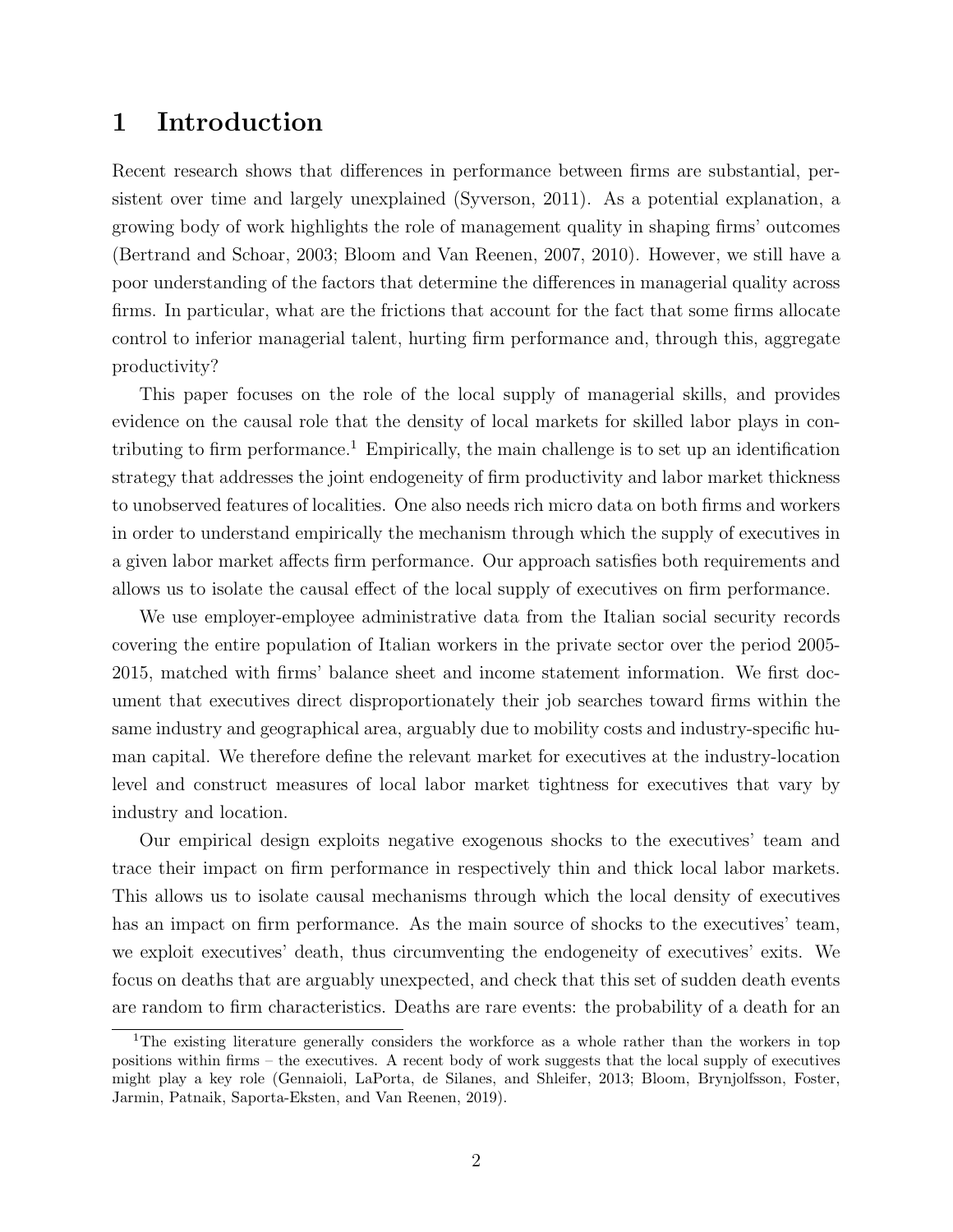executive below 60 years old is 0.10% per year. Despite this, the size of Italian labor market (around 14 million workers and 123,000 executives in 2015) generates a number of executive deaths sufficiently large to allow for reliable inference. To provide evidence on the mechanism through which a low local density of executives makes firms' performance vulnerable to insiders' exit, we study the associated impact of the death shocks on the executives of the other firms in the same local labor market, as well as on the other executives of the affected firms.

Death events have a substantial negative and long-lasting impact on firm performance. Using returns on assets (ROA) as our preferred measure, we find that it drops by around -0.8 percentage points in the three years following an executive's death. Given the sample mean of 2%, the estimate is economically large. This estimate remains virtually the same when we control for industry and geographical dummies interacted with year fixed effects, and when we control for heterogeneous trends across firms with few or many executives.

The estimated decline in firm performance following executives' death is not per se evidence that the local supply of executives matters. After all, executives are likely to have accumulated a certain level of firm-specific or team-specific capital, which gets destroyed when the executive dies, possibly inducing a deterioration in performance, irrespective of the external supply of executives. To estimate whether local supply matters, we leverage the research design and estimate heterogeneity in firms' response to executives' death events depending on the thickness of local labor markets for executives. We hypothesize that firms are more likely to find a good match with another executive if the local pool of executives working for other firms in the same area and industry is large (referred to as a thick local labor market in the rest of the paper). Consistent with this idea, we find that firms' performance drops significantly after the death of one of their executives only in thin markets, in which case the effect is twice as large  $(-1.8$  percentage points). We show that our results are robust to both changes in the specification setting – using a continuous rather than dichotomous indicator of density – and in the measure of performance – using productivity instead of ROA.

Other mechanisms could give rise to stronger effects of deaths' events in thin markets. Executive deaths could for example more severely disrupt local input-output relationships when the market is thin. In order to nail down search frictions for finding replacement executives as the economic mechanism through which executive-specific shocks affect firm performance, we look at the elasticity of peers wages to executives' deaths in the same market. If firms hit by deaths' events search for a replacement locally, their demand for executives will generate an upward pressure on executives pay, whose intensity depends on the thickness of executives supply. In line with our results on firms, we find evidence of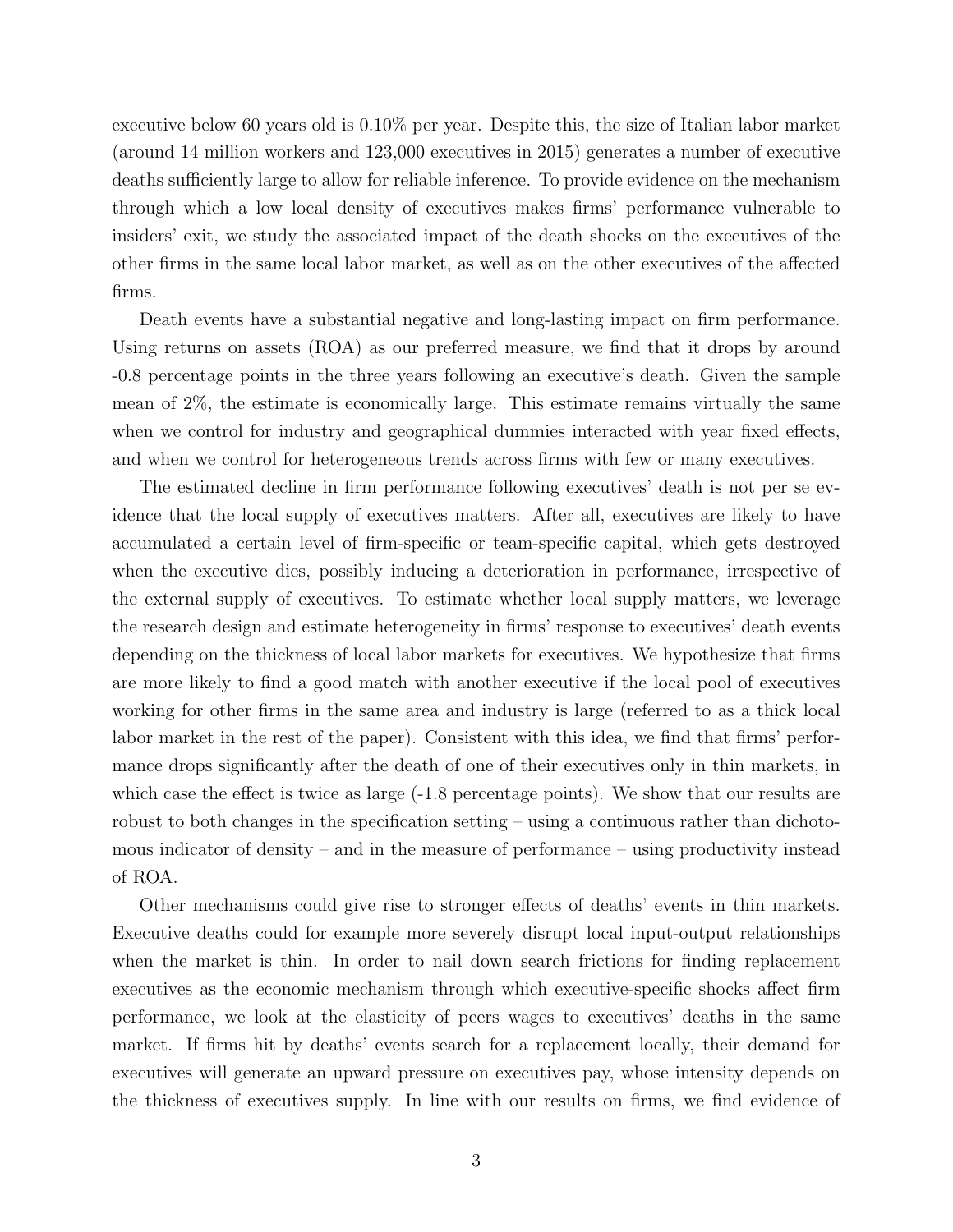spillovers on the compensation of existing executives in other firms in the same market, but only in thin local labor markets.

Finally, we exploit the richness of our micro data to investigate the specific channels though which the effects of executives deaths are magnified in thin markets. We show that executives' deaths in thin local markets are associated with an increase in other executives' separation rates in the following years. Strikingly, the effect on separation rates is heterogeneous across education levels: in thin local markets, executives' exit is followed with a disproportionate increase in the separation rate of executives with a college degree, arguably those who are more likely to have better outside options. Moreover, firms are also less likely to hire executives with a college degree. The combined effect is a deterioration of the average quality of the executives' team, which explains the relatively long-lasting effects of executives' exit on firm performance.

Overall, our findings highlight that the local supply of executives is an important driver of firm performance. Our work has important implications for the design of location-based policies to foster growth (see e.g. Glaeser and Gottlieb, 2008; Kline, 2010). In particular, the results suggest that local policies aiming at boosting the training/supply of executives might be effective at increasing firm performance and aggregate productivity.

Our work relates to several strands of literature. We first contribute to the literature on the consequences of frictional workers' mobility and the associated agglomeration effects. Our analysis rests on Marshall's 1890 idea that firms and workers in thicker labor markets face fewer frictions in finding a suitable match, and particularly for skilled workers (Abowd and Kramarz, 2003; Blatter and Schenker, 2012). Better worker-firm matches resulting from larger labor pools increase firms productivity (Diamond and Simon, 1990; Helsley and Strange, 1990; Combes and Duranton, 2006), also due to knowledge flows through workers mobility (Greenstone, Hornbeck, and Moretti, 2010; Bloom et al., 2019; Serafinelli, 2019). Compared to this literature, we focus on a particular category of workers – the executives. Local labor markets matter because workers' mobility is costly (Artuç, Chaudhuri, and McLaren, 2010; Dix-Carneiro, 2014). Consistently, Marinescu and Rathelot (2018) and Manning and Petrongolo (2017) find that job search behavior is quite local. There is also evidence that labor mobility has declined significantly in the U.S. (Moretti, 2011; Molloy, Smith, Trezzi, and Wozniak, 2016; Molloy, Smith, and Wozniak, 2011, 2017; Kaplan and Schulhofer-Wohl, 2017). We show that, despite substantially higher wages, mobility is low for executives too.

Our results also relate to the body of work in management economics that emphasize the key role of top executives in shaping firms outcomes. Bertrand and Schoar (2003) find that executive fixed effects matter for a wide range of corporate decisions. Bloom and Van Reenen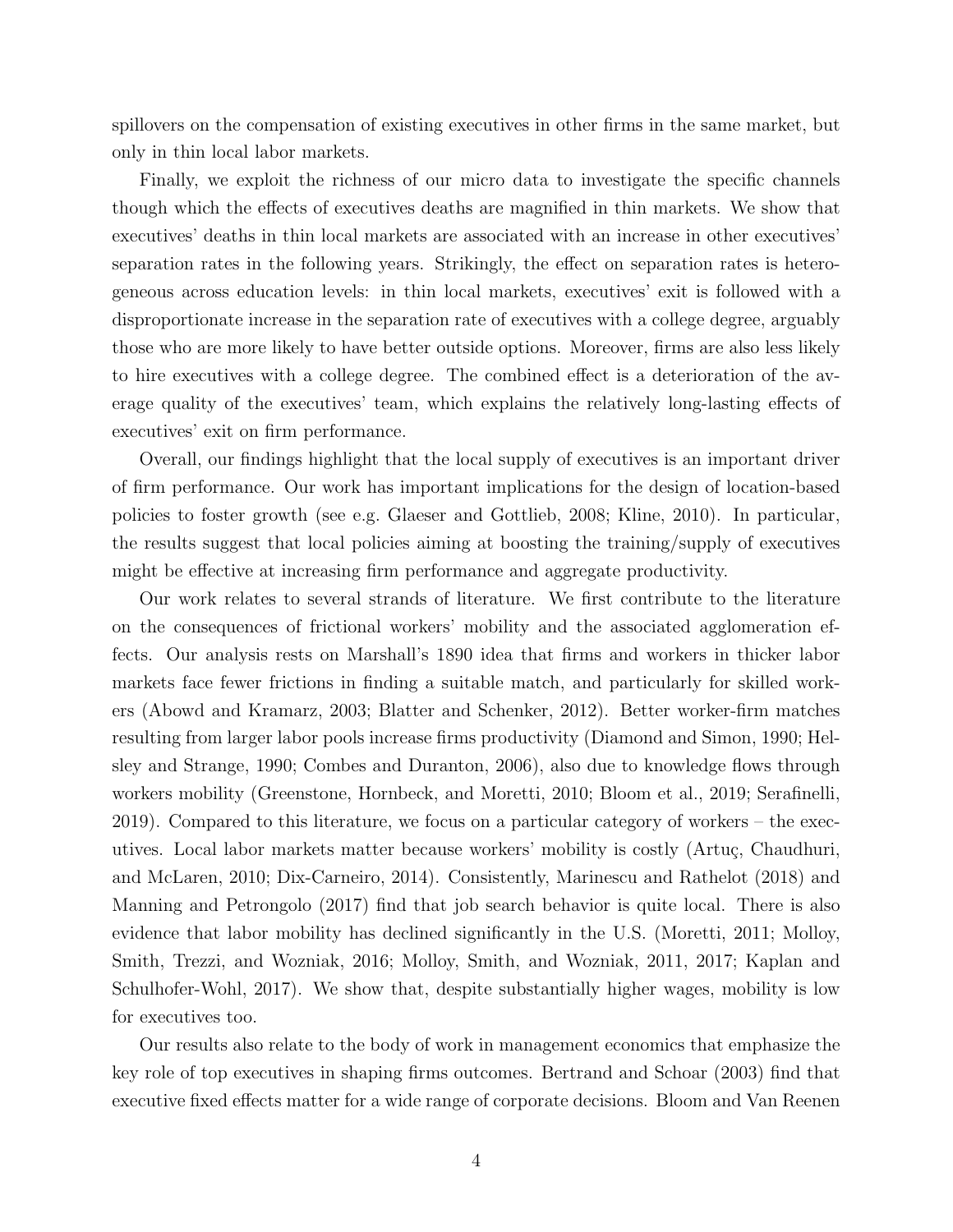(2007, 2010) and Schivardi and Schmitz (2020) focus on measurable management practices, and find a strong association between these practices and firm productivity. Bender, Bloom, Card, Van Reenen, and Wolter (2018) use matched employer-employee data to show that firm performance is disproportionately dependent on the human capital of the executives, rather than of the average worker. More directly related to our work, a few studies rely on the occurrence of exogenous events such as CEO deaths or hospitalizations to shed light on the importance of executives for firms' outcomes (see e.g. Johnson, Magee, Nagarajan, and Newman, 1985; Bennedsen, Nielsen, Perez-Gonzalez, and Wolfenzon, 2007; Bennedsen, Pérez-González, and Wolfenzon, 2008; Becker and Hvide, 2013; Holland and Lel, 2015; Smith, Yagan, Zidar, and Zwick, Forthcoming; Choi, Goldschlag, Haltiwanger, and Kim, 2019). Compared to these papers, we estimate the causal impact of the thickness of local labor markets for executives on firm performance. Our work isolates a supply-side friction that can explain why some firms allocate control to inferior managerial talent, hurting their performance and, through this, aggregate productivity. In doing so, our results speak to previous work in corporate finance on the performance effects of managerial turnover (see for instance Denis and Denis, 1995; Huson, Malatesta, and Parrino, 2004), and to recent research showing that differences in productivity between firms are substantial, persistent over time and remain large even after controlling for differences in the quality of production inputs (Syverson, 2004; Foster, Haltiwanger, and Syverson, 2008).

We add to the literature that studies the effects of labor supply shocks on firm performance and employees' compensation. Prior work focuses on large, market-wide labor supply shocks, e.g., due to immigration or changes in the college graduation rate (Katz and Murphy, 1992; Card, 2009; Dustmann, Ludsteck, and Schönberg, 2009). More recent studies use matched employer-employee data to single out idiosyncratic supply shocks and zoom in within the firm. Isen (2013) uses workers' sudden death to show that workers are paid less than their marginal product, without considering local labor market conditions. Jäger  $(2017)$ shows that workers' exits on average raise co-workers' wages and retention probabilities. We instead focus on spillover effects of death events hitting executives on peers working in other firms in the same local labor markets.

Finally, we contribute to the recent literature on peer effects and wage spillovers among workers. Herkenhoff, Lise, Menzio, and Phillips (2018) and Jarosch, Oberfield, and Rossi-Hansberg (2019) combine structural models of team production with learning and matched employer-employee data to assess the extent of learning from coworkers. Both papers find that workers learn from high ability coworkers. Cornelissen, Dustmann, and Schönberg (2017) investigate the presence of peer effects in wages, finding that they are higher for low-skilled occupations. We show that the effects of an executive's exit on other executives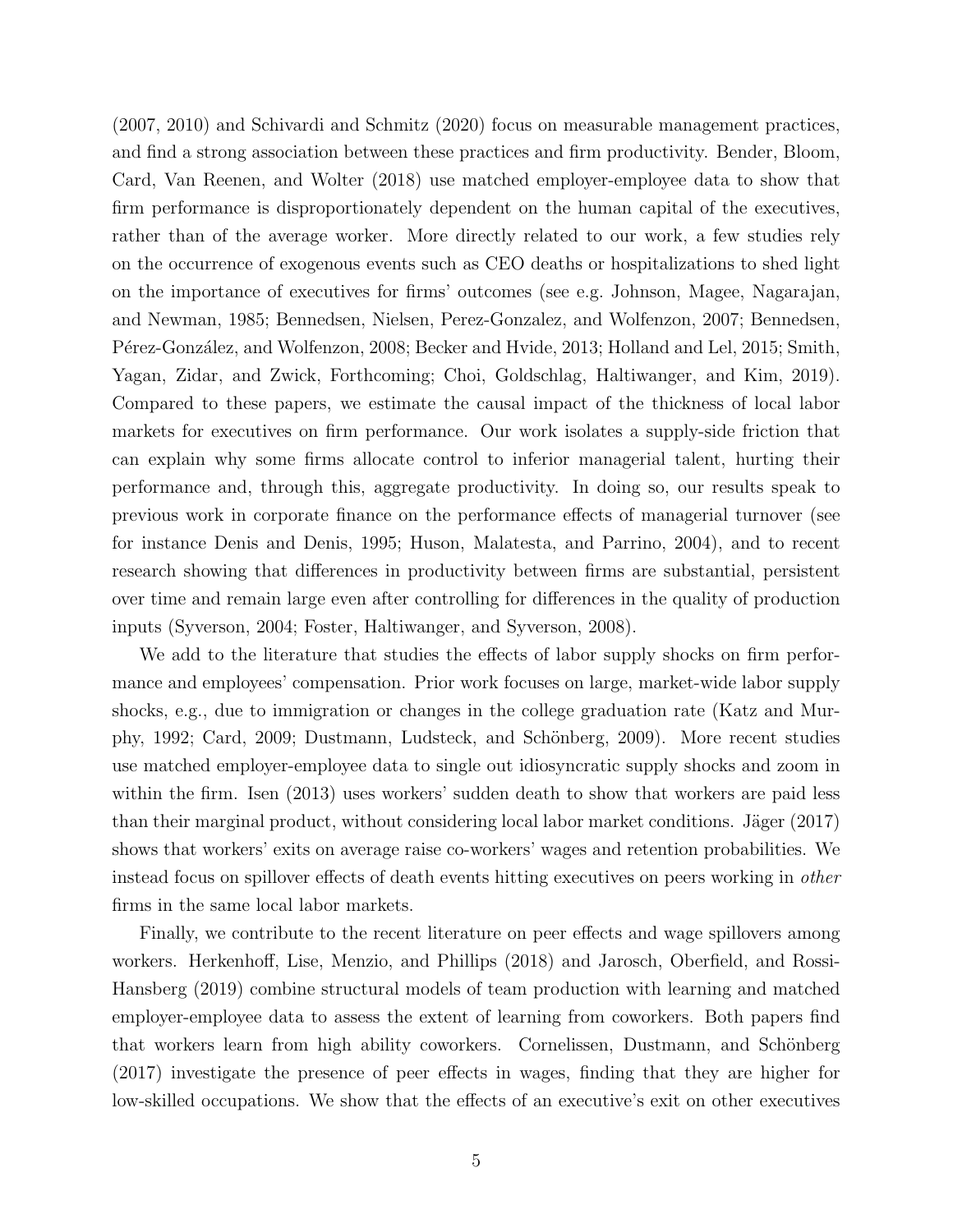depend on the structure of the local market for executives. The analysis also adds to previous studies on peer effects that have so far either examined workers performing routine tasks (e.g. Falk and Ichino, 2006) or focused on specific occupations in which knowledge spillovers are expected to be large, such as scientists, academics, and physicians (see e.g. Waldinger, 2010, 2011; Azoulay, Graff Zivin, and Wang, 2010). Consistent with the results of this literature, we find that executives' exits in thin markets have negative effects on peers retention, particularly for the high skilled ones.

The remainder of the paper is organized as follows. Section 2 presents our empirical strategy. Section 3 presents the data and some motivating evidence. Section 4 describes the results on firm performance, Section 5 describes the results on outcomes at the executive level. Section 6 discusses the external validity and economic significance of the results. Section 7 concludes.

## 2 Identification strategy

Our goal is to determine if the supply of top managerial skills is a determinant of firm performance. The main source of identification is the occurrence of deceased executives. Specifically, our identification strategy rests on three building blocks. First, we show that executives mobility across industries and space is limited. We therefore define the commuting zone-industry as the relevant labor market for executives ("the market" in what follows), and the executives working in other firms in such market as the pool from which each firm is likely to hire executives. Second, we use sudden death as a random shock to executives' exit at the firm level and check if it affects firm performance. Of course, the death of an executive can cause disruption in a firm's operations independently from the supply of executives in the local market. In fact, an executive might have accumulated firm specific human capital that takes time to be reconstructed by a replacement, even when replacements are easy to find. The third element of our identification strategy is to distinguish the effect of an executive's death on firm performance according to the thickness of the local market for executives. Finding that the effects of executives death are stronger in thin markets indicates that the local supply of executives matters for firm performance.

Our identification strategy closely approximates the following example. Assume that an executive dies unexpectedly in, say, a textile firm located in Prato, a large textile cluster. We will estimate the impact on firm performance in several years surrounding the event. We will then contrast the magnitude and duration of this impact with death events of executives occurring instead at firms located in thin local labor markets, such as for instance another firm in Prato that would operate in the Chemicals industry, for which the local pool of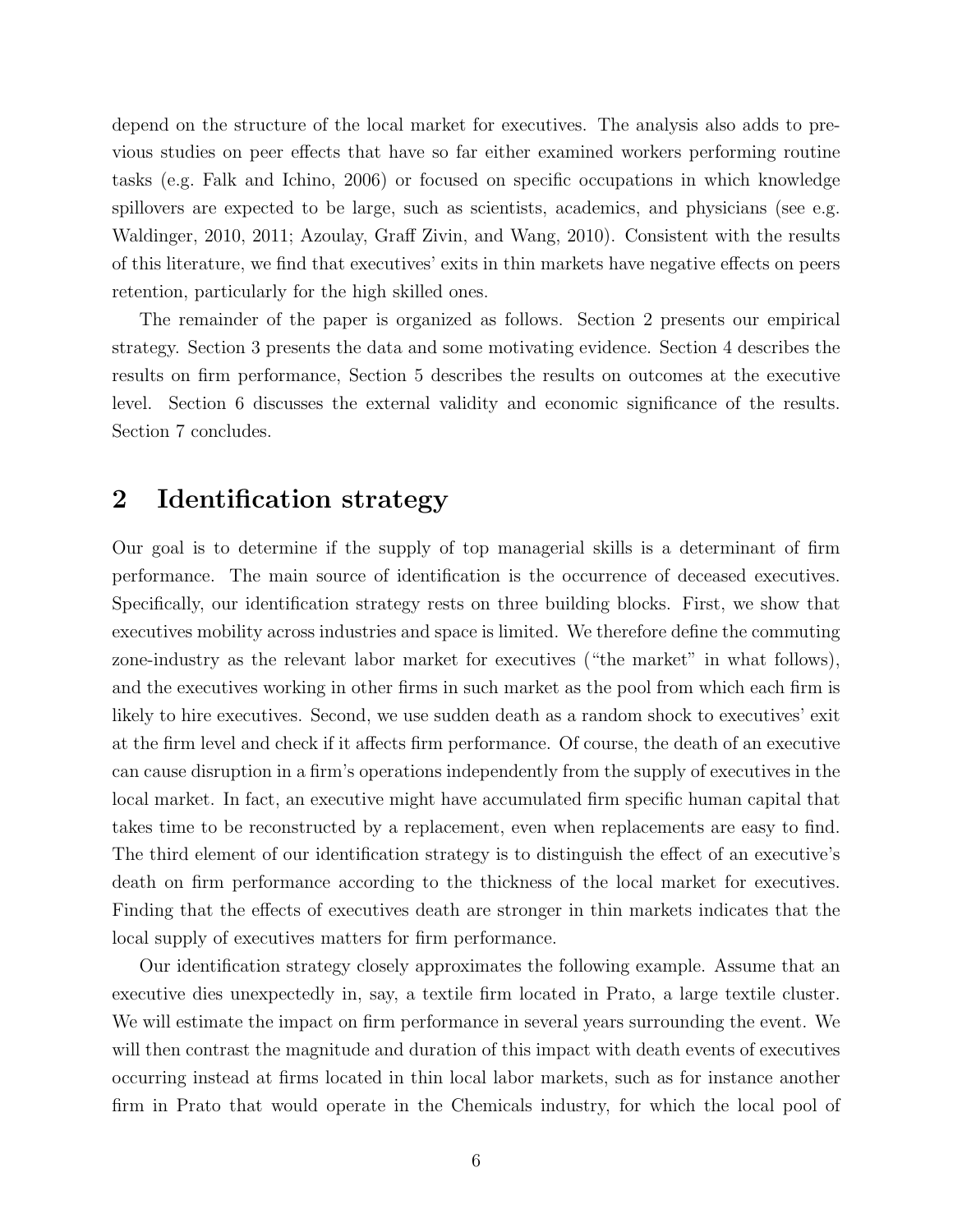replacement executives is thin. If the probability of finding good executives is lower in this case, we might expect a large negative effect of executives' exit on performance. We measure thickness at the 2-digit industry  $\times$  commuting zone level as the total number of executives in the same industry and commuting zone, and classify thin versus thick labor markets based on a median split. When saturated with industry  $\times$  year fixed effects and commuting × year effects, our identification strategy boils down to comparing performance of treated and control firms *within* the same industry and commuting zone separately in thin versus thick labor markets. This largely addresses the concern that our measures of local labor market thickness could spuriously correlate with industry or regional characteristics driving the differential firms' response to executives' exit.

To implement our identification strategy, we leverage a matched and exhaustive employeefirm panel, which provides us with precise information on the working address of all executives, as well as the industry of the firms they work for. Specifically, we run the following OLS regression at the firm-year level in our sample of firms:

$$
\text{ROA}_{i,j,t} = \alpha_1 \text{DecEx}_{i,\tau} + \alpha_2 X_{i,t} + f_i + d_{cz,t} + d_{s,t} + \epsilon_{i,j,t},\tag{2.1}
$$

where  $\text{ROA}_{i,j,t}$  is return on assets of firm i in market j at time t and the market is defined as the combination of the commuting zone  $cz$  and the sector  $s$  in which the firm operates.  $\text{DecEx}_{i,\tau}$  is a dummy taking the value of one if at least one of the firm's executives die in period  $\tau$ , where  $\tau$  can be a single year or, in our preferred specification, the years from  $t-3$ to t. All regressions include year, and firm fixed effects  $f_i$ . In some specifications, we include commuting zones×year fixed effects,  $d_{cz,t}$ , industry×year fixed effects  $d_{s,t}$ . We also introduce lagged controls for size, age, and profitability, interacted with year fixed effects. Including these controls ensures that the estimates are not driven by heterogeneous trends among large, old, or profitable firms. We build these controls by interacting year dummies with terciles of firms' assets, age, and return on assets three years prior to date t. We also augment some specifications with dummies indicating terciles of the number of firms' executives interacted with year dummies, in order to make sure that the results are driven by the treatment - the death of an executive - rather than indirectly by the number of firms' executives. Standard errors are clustered at the firm level to account for serial correlation of the error term within firms. The coefficient of interest is  $\alpha_1$ , which measures the effect on ROA associated to the death of at least one of its executives.

For our strategy to consistently estimate the effect of executives' exit on firm performance, we need to assume that firm performance would have been flat in the absence of treatment (parallel trends assumption). For this, we check whether we find any effect in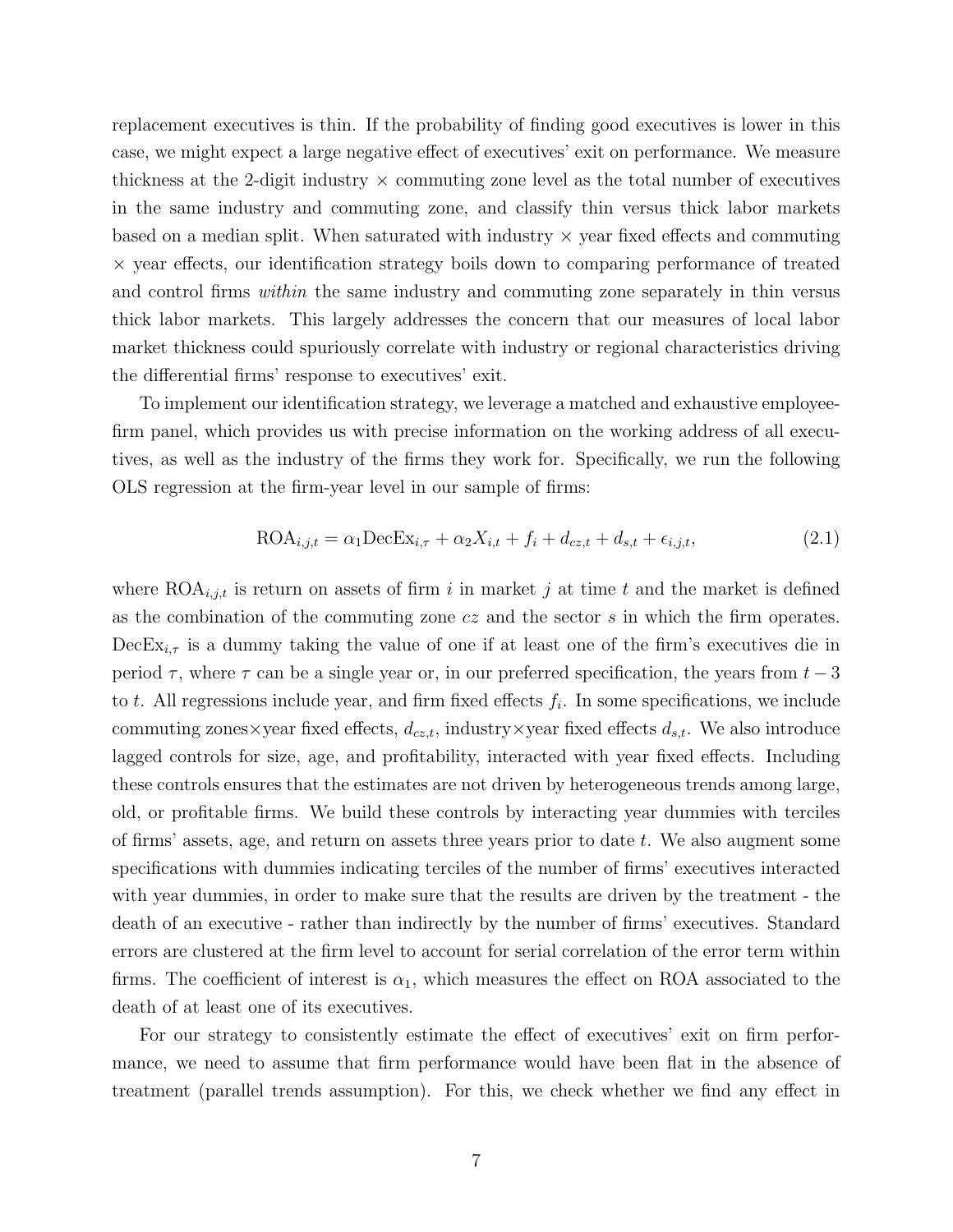the year prior to the death of an executive. Second  $\text{DecEx}_{i,t}$  should be orthogonal to any other potential determinant of performance that we do not control for. This assumption will be violated if for instance negative local or industry shocks simultaneously affect firm performance and individuals' health. The inclusion of respectively commuting zones×year  $d_{cz,t}$  and industry×year  $d_{s,t}$  fixed effects largely mitigates this concern.

Equation 2.1 allows us to determine if firms hit by an executive death record a drop in performance. While this is a necessary condition to claim that executives supply matters, it is not sufficient. It might in fact be that performance drops independently from executives supply, due to firm-specific human capital that gets lost with death. To assess if supply matters, we allow the effects to differ according to the density of the local market for executives by estimating an extended version of Equation 2.1 as follows:

$$
\text{ROA}_{i,j,t} = (\beta_{\text{tn}} \text{Think}_{jt} + \beta_{\text{tk}} \text{Thick}_{jt}) \times \text{DecEx}_{i,\tau} + \beta_2 X_{i,t} + f_i + d_{cz,t} + d_{s,t} + \eta_{i,j,t} \tag{2.2}
$$

where Thin is a dummy for thin executives markets and Thick for thick markets. If the local supply of executives matters, then we expect  $\beta_{\text{tn}}$  to be larger than  $\beta_{\text{tk}}$  in absolute value: the effect of executives death is stronger in thin markets, when the firm faces relatively large costs of searching for and switching to alternative executives. Conversely, we hypothesize that firms are more likely to find a good match if they are located in a market with many executives.

One could still argue that a stronger effect of an executive's death in thin markets is related to factors different from executive market density. For example, suppose that the death of an executive disrupts firms' relationships with their suppliers and customers, which could have a significant effect on firm performance (see e.g. Barrot and Sauvagnat, 2016). If executives' relationships with their local suppliers and customers are more valuable in thin markets – maybe because these are also markets with sparse local production networks in which existing relationships are less substitutable – we would still get a stronger effect of deaths in thin markets, but for a different reason. To obtain more direct evidence of the channel we underlie we look at spillovers on executives working at other firms in the same market, and focus on their wages. If firms' searches for new executives are mainly local, theory predicts that we could gauge the tightness of local labor markets for executives with the elasticity of other executives' wages in the same market. Specifically, we estimate the following (executive level) equation:

$$
\text{Ln(Wage)}_{k,-i,j,t} = \gamma_{cz,t} + \pi_{s,t} + (\gamma_{\text{tn}} \text{Thin}_{jt} + \gamma_{\text{tk}} \text{Thick}_{jt}) \times \text{DecEx}_{j,\tau} + \gamma_2 X_{-ik,t} + f_{-i} + f_k + u_{k,t}
$$
\n(2.3)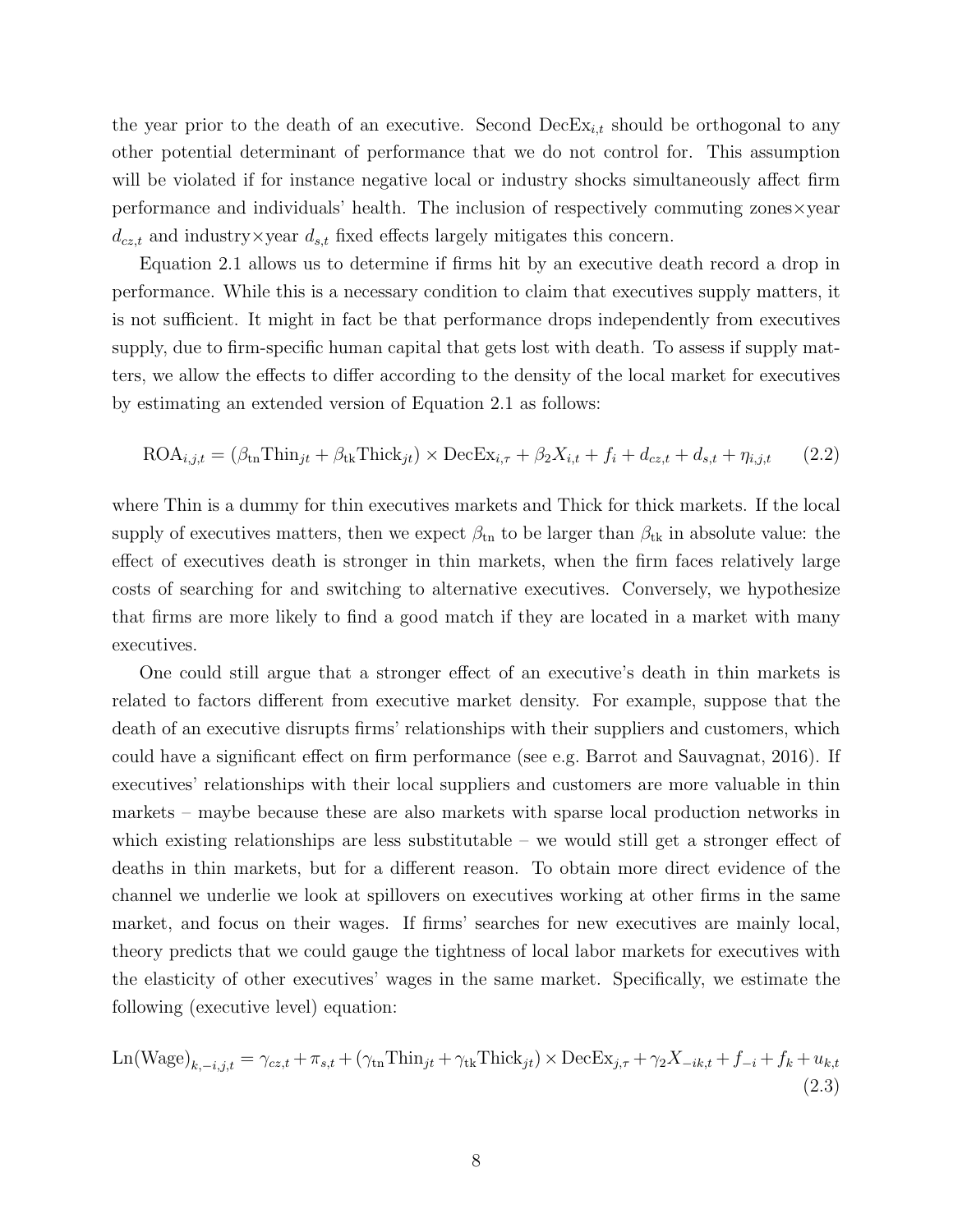where Ln(Wage)<sub>k, $-i,j,t$ </sub> is the logarithm of the wage of executive k working in firm  $-i \neq i$  in the same market as firm i hit by a death event,  $\text{DecEx}_{i,t-1}$  is a dummy taking the value of one if at least one executive died in the previous year in the same market. Firms ever hit by an executive death are excluded from the sample. All regressions include year, firm, and we then progressively add executive fixed effects, commuting zones×year and industry×year fixed effects, as well as controls for executives' gender, age, and tenure, interacted with year fixed effects. We build the age and tenure controls by interacting year dummies with terciles of executives' age and tenure, in year  $t$ . In all regressions, standard errors are clustered at the Industry  $\times$  CZ level to account for serial correlation of the error term within executives in the same market. We expect that  $\gamma_{\text{tn}}$  is larger than  $\gamma_{\text{tk}}$ : the pressure exerted on executives wages by the extra demand from the affected firm shows up more in terms of executive wages the thinner the market for executives.

Yet another concern is that executives' deaths disrupt firms, which might benefit executives employed at other firms in the same executive market if they are competitors in local product markets. If workers wages share to a certain degree firms shocks, as shown for example by Guiso, Pistaferri, and Schivardi (2005), the improvement in firm performance would explain the increase in the wage, without resorting to equilibrium response of wages due to changes in local demand for executives. To address this concern, we will run a version of Equation 2.3 in which we exclude executives' wages of firms operating in non-tradable industries, for which product market competition is local, and check whether we find the same findings.

Finally, one might worry that firms endogenously select their location by taking into account the fact that executive turnover might have a negative impact on performance, especially in thin labor markets. This is not a threat to the identification strategy: if anything, this should bias the results against finding larger effects in thin labor markets, given that the most vulnerable firms to executive exits are likely to endogeneously select their location in thick labor markets. However, it might affect the external validity of these estimates, a point that we discuss in the last section of the article.

### 3 Data

In this section we describe our data sources, provide summary statistics, and establish some facts about executives mobility that motivate our definition of local markets for executives.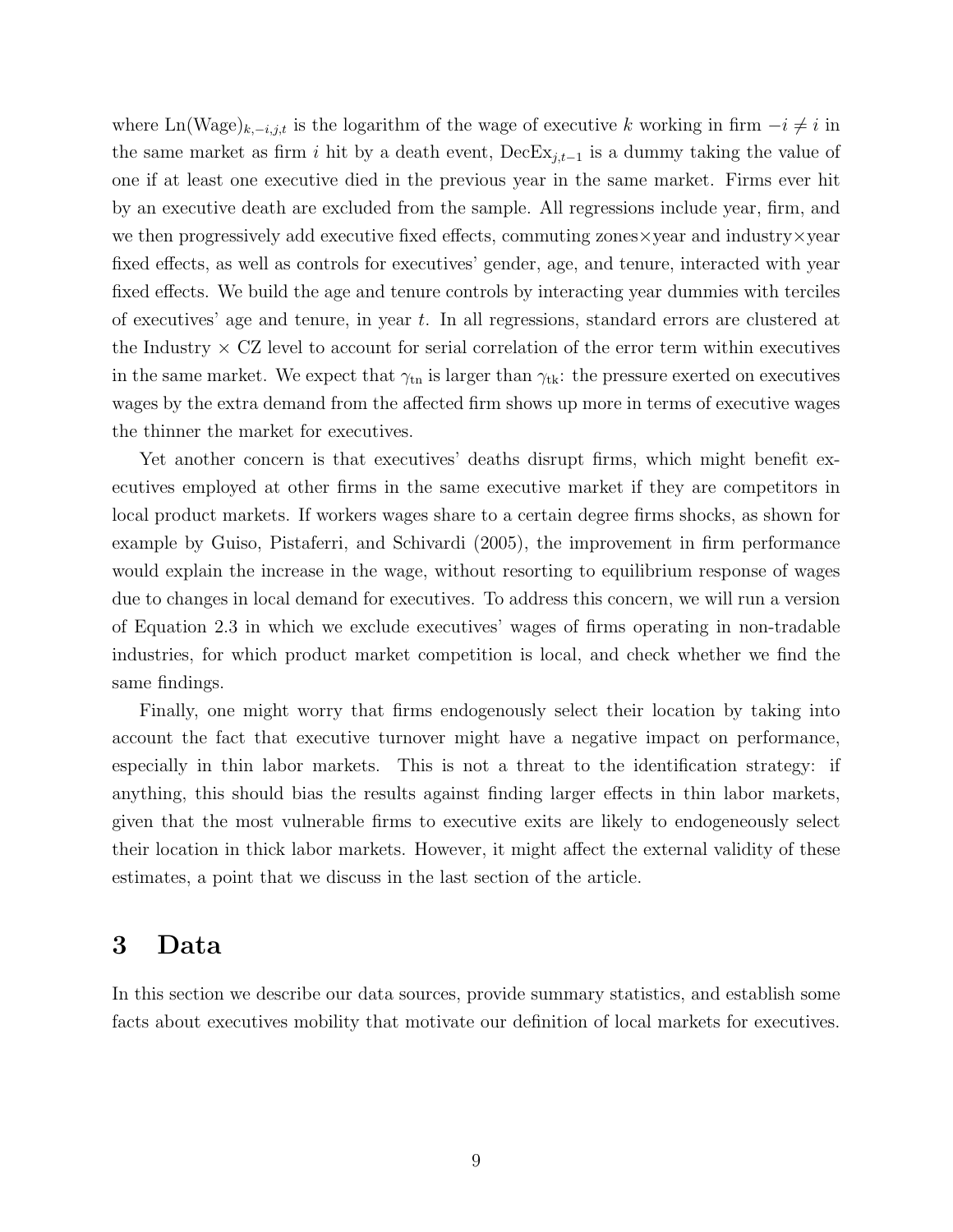#### 3.1 Data description and summary statistics

We leverage restricted-access administrative data available at the Italian Social Security Institute (INPS, Istituto Nazionale Previdenza Sociale). We have access to matched employeremployee records for all private firms with at least one employee. The dataset contains longitudinal information on all workers' job position, compensation, and employer since they joined the labor force. The data start in 1984, but the information on the municipality in which each firm is located is available only from 2005. We therefore focus on the period 2005-2015 (in 2015 constant euros). We also exclude financial firms from the sample.

The INPS data allow us to precisely identify firms' executives. The job title of executives ("dirigente" in Italian) applies only to the set of workers that have an executive collective contract, a fact that is recorded by social security data as the job title matters to determine pension contributions and entitlements. Legally, executives are defined as employees that manage a firm or a part of it and exert their role with some discretionary decision power. Executives therefore constitute the workers that take the strategic decisions within the firm: in fact, they represent around 1% of the Italian workforce. The next category in the firm hierarchy is that of "managers" ("quadro" in Italian), who are hierarchically below executives and have limited or no autonomous decision power, followed by "clericals" ("impiegati" in Italian). We refer to the superset of "managers" and "clericals" as white-collars.<sup>2</sup> The hierarchical structure is clearly reflected in compensation: The average (median) executive gross wage in 2015 is 135,000 euros (111,000 euros), against 61,000 euros for managers and 28,000 for clericals.

Information on the year of death is known from Social security records. The cause of death is unknown. As in Jaravel, Petkova, and Bell (2018), in order to reduce the likelihood that death results from a lingering health condition, we consider executives passing away before or at the age of  $60<sup>3</sup>$  We identify 1,077 such events. Figure 1 shows the set of Italian CZs for which we observe at least one death of an executive over our sample period. As expected, we are more likely to observe death events in northern CZs, given that on average these local markets are larger. Note however that the set of death events spans the entire Italian territory and, importantly for us, we do observe death events both in thin and thick markets.

The Italian economy features large heterogeneity in the thickness of labor markets across areas. We will consider Commuting Zones (hereafter CZ) – around 600 – defined by the Italian National Institute of Statistics (Istat) as the relevant geographical unit for computing

<sup>2</sup>The last category is that of blue collar workers ("operai" in Italian), which we do not use in our analysis.

<sup>&</sup>lt;sup>3</sup>In robustness checks, we repeat the analysis by excluding deceased executives with claims to the administration for paid-sick leave in any prior year.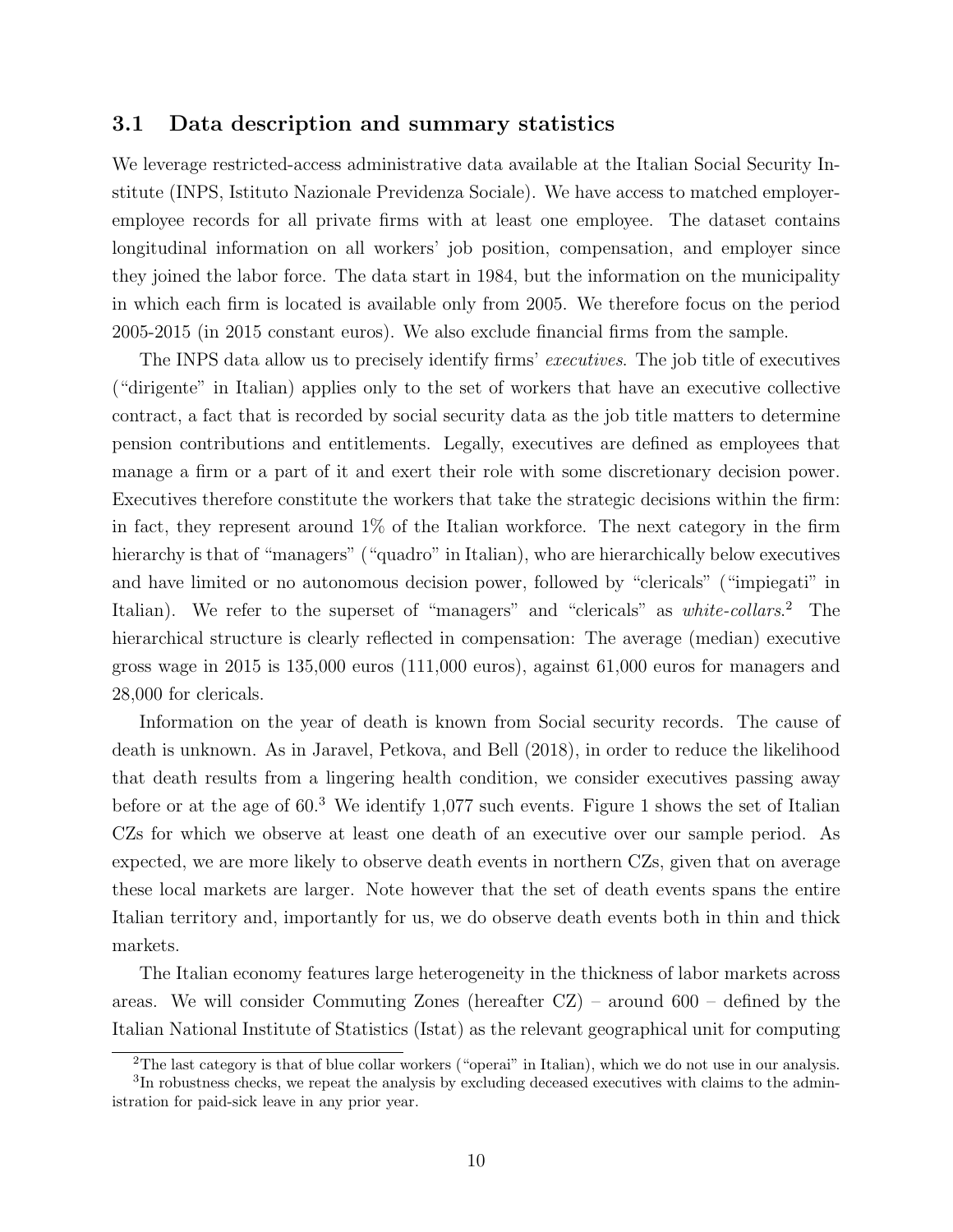measures of labor market thickness. These areas are aggregated as clusters of municipalities that are characterized by strong within-cluster and weak between-cluster commuting ties. We then measure thickness at the  $(2\text{-digit})$  industry  $\times$  CZ level with the total number of executives in a given industry  $CZ<sup>4</sup>$  As a result, a given labor market can be described as thick in one set of industries, and thin in others.

The INPS has some information on firms (location, sector, and all the information on employees), but no information on their economic and financial performance. We therefore match the INPS records with a firm database (referred to as CERVED, the data provider) that contains balance sheet information of all incorporated companies in Italy. These companies account for approximately two thirds of private sector GDP. The matched executive-firm dataset provides us with a large sample of events hitting executives, allowing for precise estimates.

Our preferred measure of performance is ROA, defined as EBIT (Earnings Before Interest and Taxes) over total assets. ROA measures the average return on the capital immobilized by the firm, without distinguishing between its sources (debt vs. equity). As such, it is a measure of profitability of the overall capital stock. If a firm suffers from the death of one of its executives, we expect this to show up in terms of ROA. An alternative would be to consider ROE, that more directly reflects returns to equity holders. The problem with ROE it is that it depends on the firm's financial structure and it is more volatile than ROA.

Table 1 presents summary statistics for our sample.<sup>5</sup> Panel A describes the firm sample, which consists of 321,804 firm-year observations between 2005 and 2015. A firm is included in our sample if it appears as having at least one executive in the INPS files in any year over the sample period. ROA for the average (median) firm is around  $2.1\%$  (3.6%),<sup>6</sup> and firms' value-added is equal to  $\epsilon$ 80,383 per worker on average. The average firm in our sample has 3.17 executives.

The second part of Panel A compares the size, age, and return on assets of firms in thin versus thick local labor markets for executives. Firms in thick local labor markets tend to be on average more profitable, and slightly smaller and younger. The last part of Panel A compares instead the size, age, and return on assets of eventually treated and never treated firms. Eventually treated firms – those hit by the death of one of their executives at least once during the sample period – are larger and more profitable than never treated firms.

<sup>4</sup>The 19 2-digit industries are Agriculture Fishing, Mining, Wood Furniture, Food Tobacco, Basic Metals, Mechanics, Textile, Chemicals, Shoes, Non Metallic Minerals, Paper and Publishing, Construction, Utilities, Transport, Personal Services, Trade, Real Estate, Hotel Restaurant, and Professional Services.

<sup>&</sup>lt;sup>5</sup>To account for outliers, we winsorize all continuous variables below the 1st and above the 99th percentile to value of the 1st and of the 99th percentile respectively.

<sup>&</sup>lt;sup>6</sup>The low value of the average ROA is explained by the fact that the sample period includes the great recession, that was particularly severe in Italy.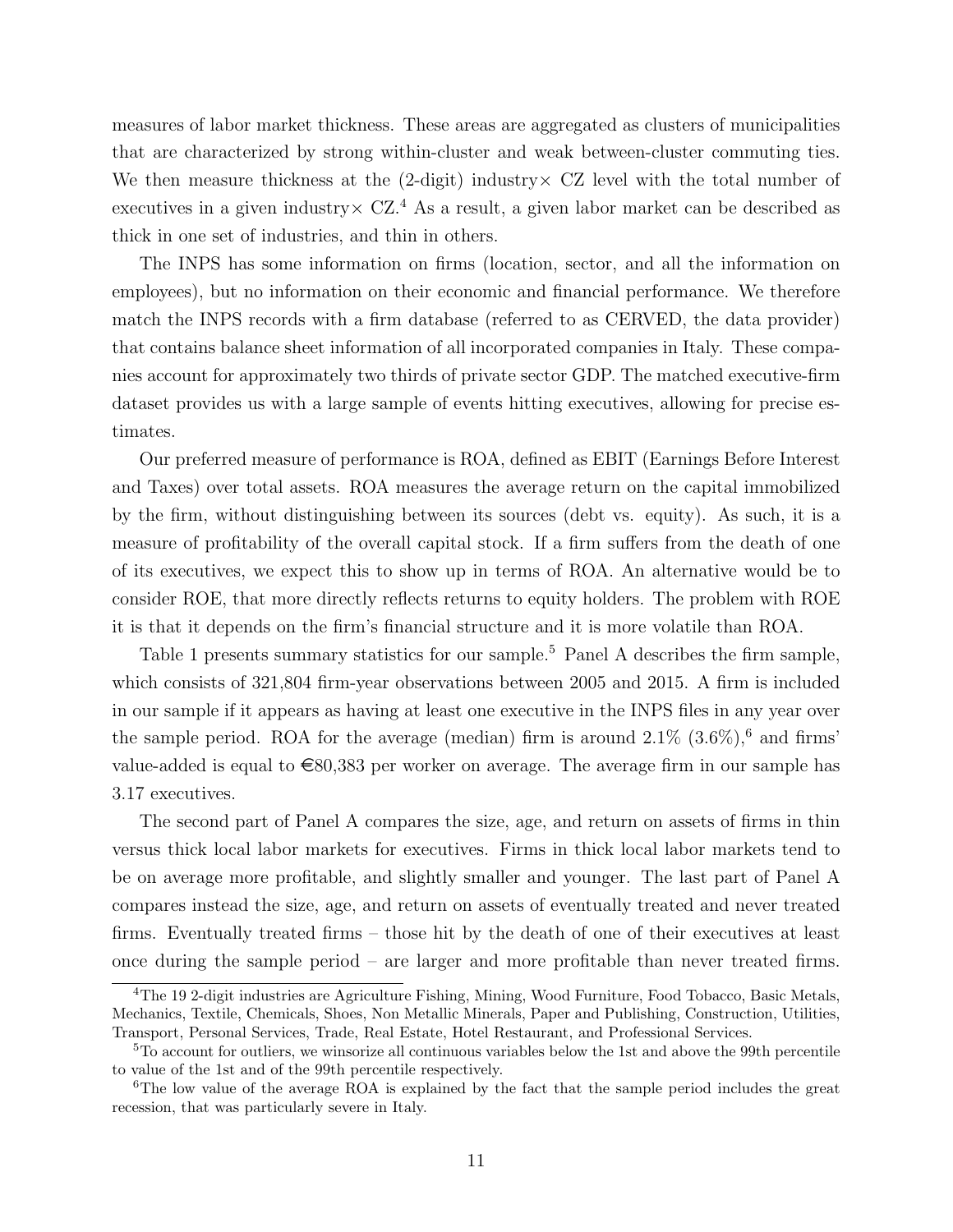This makes it all the more important to ensure in the empirical analysis that firm-level characteristics are not driving the results.

Panel B presents the executive-level sample, separately for deceased executives, taken in the year of death, and non-deceased executives. Executives' characteristics are fairly similar across both samples, even though the average deceased executive tends to be older - 52.8 years old compared to 48.5 for non-deceased executives -, has worked slightly more in the same firm - her/his tenure is 11.9 at the time of the death versus 9.8 years for non-deceased executives, and is slightly less likely to be a woman (9.7% versus 13.2% for non-deceased executives). Note however that wages in the year preceding the death event are virtually identical to the average wage in the sample of non-deceased executives. This is consistent with the notion that the death events that we observe in the data are fairly unexpected, as we would expect the compensation to be lower in the year prior to the death if the executive had some health conditions that impaired her ability to work.

Since 2010, firms are required to report to the ministry of labor the educational attainment of new hires. We use the INPS codification in order to construct three dummies corresponding to the executive having less than a high school degree,<sup>7</sup> high school and a college degree. Even though reporting education attainment of all new hires is a legal obligation since 2010, firms have the possibility to report "not known". The consequence for our analysis is that we observe information on education for around 65% of the executives who changed job after 2010. In the sample of executives changing firms after 2010, 5% have no high school degree, 21% have a high school degree, and 73% have a college degree.

### 3.2 Stylized facts on executives' mobility

In this section we present stylized facts on the mobility of executives to support our assumption that employees' sector specific human capital and geographical mobility costs direct their job searches toward firms within the same industry and geographical area.

We first describe in Table 2, Panel A, transitions between executives and white-collars occupations. A very large fraction of workers remains in the same layer of the hierarchy over time, even when they move from a firm to another: the unconditional probability that an executive in year t is also an executive in year  $t + 1$  is 99.5%, and remains at a high 95.2% for executives moving from a firm to another. These numbers are similar for whitecollars. Similarly, the probability of moving up the hierarchy (to the position of executive) for managers and clericals is small: respectively 0.3%, and 1.3% in a given year (conditional on

<sup>7</sup>Note that in Italy compulsory schooling age is 16, while high school requires three more years of education. Differently from the US, therefore, a large part of the population does not hold a high school degree.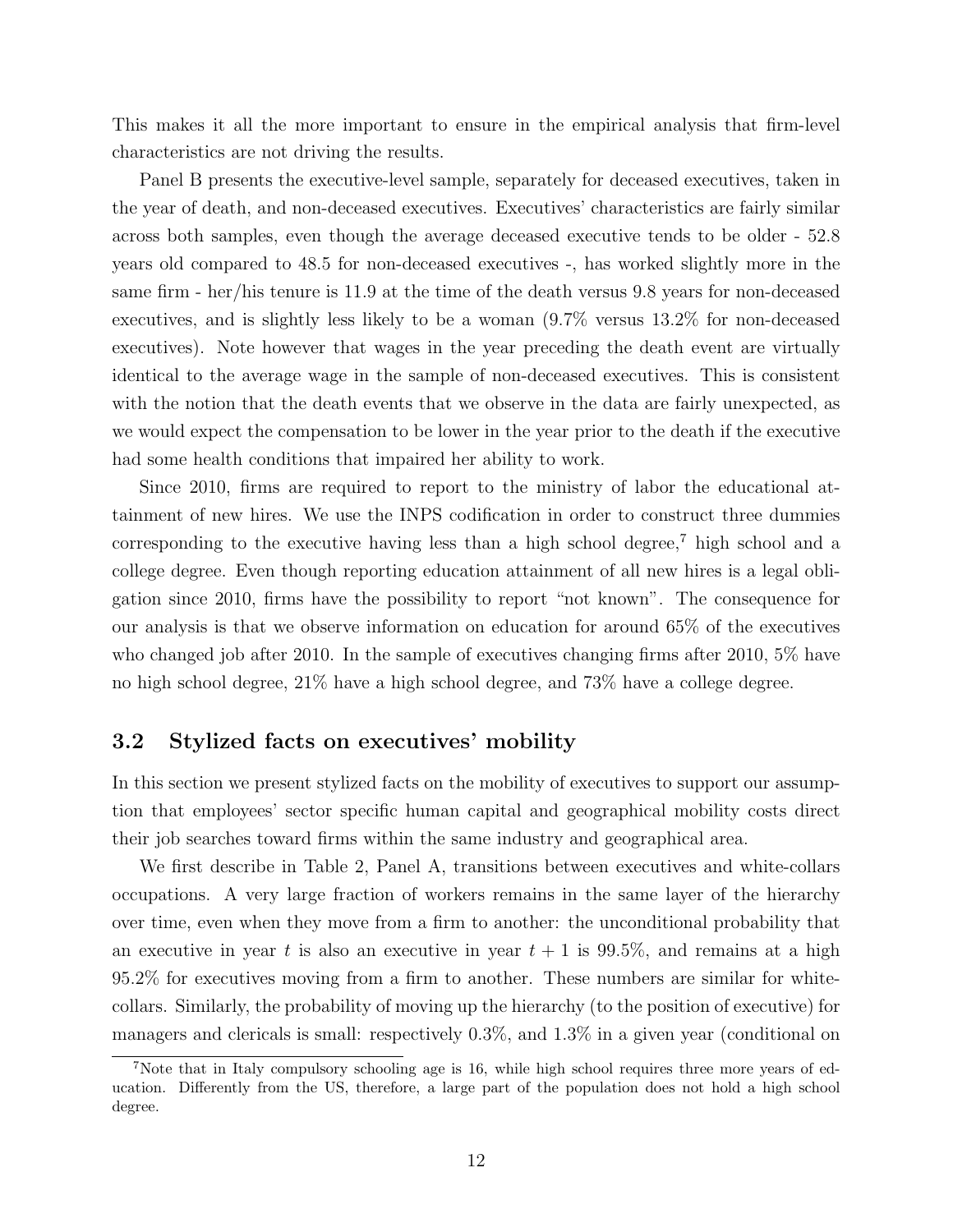remaining within a given firm or moving to another). Not surprisingly, executives demotions tend to occur almost exclusively with firm-to-firm mobility. These numbers provide strong support for our working hypothesis that executives employed at other firms represent the relevant labor market for firms when hiring a new executive.

In Panel B, we report the fraction of executive moves that are within the same commuting zone, and within the same 2-digit industry. Importantly for our identification strategy presented below, we find that a large fraction of executive moves in our sample tend to occur within the same commuting zones, and the same industries. We find that  $65\%$  percent of executive moves are within the same commuting zones, whereas 55% percent occurs within the same 2-digit industry. For the sake of comparison, we also report what would be the associated fraction of executive moves within the same commuting zone and 2-digit industry assuming instead that executive moves between two firms are random. Assuming executive moves as being random, we would have observed instead 13% percent of executive moves within the same commuting zones, and  $12\%$  within the same 2-digit industry. When considered jointly, we find that 39% percent of executive moves are within the same commuting zones  $\times$  industry, while this number would be 1.7% under random moves. These patterns suggest that executives in our sample deploy significant industry specific knowledge, and face significant costs for moving from one area to the other.

One may wonder whether the Italian economy is an outlier in terms of executives mobility. As a first comparison, we reproduce in Panel C the same computations for the French economy, for which we have similar matched employer-employee records from a random sample of 1/12th of the French workforce (provided by the French statistical office, INSEE). We use an industry classification with a similar granularity  $(17 \text{ inductries instead of } 19)$ , and the list of Commuting Zones as defined by the French statistical office. The pattern of executive moves within industry and commuting zone is remarkably similar to the one in Italy: 71% percent of French executive moves are within the same commuting zones, 66% percent within the same industry, and 50% percent within the same  $CZ \times$  industry, against respectively 15%, 13%, and 3% in counterfactuals with random moves. We do not have similar matched employer-employee data for the United States. However, the same computations using alternatively Execucomp data which covers the top five highest-paid executives of a large sample of U.S. listed firms also indicate that even (the tail of) U.S. listed firms' top executives tend to move disproportionately more within the same area and industry.

Finally, we confirm in the data that there is a positive correlation between market density and the probability of hiring external executives from the same local market. We measure market density of market  $j$  with the log of 1+the number of executives working in firms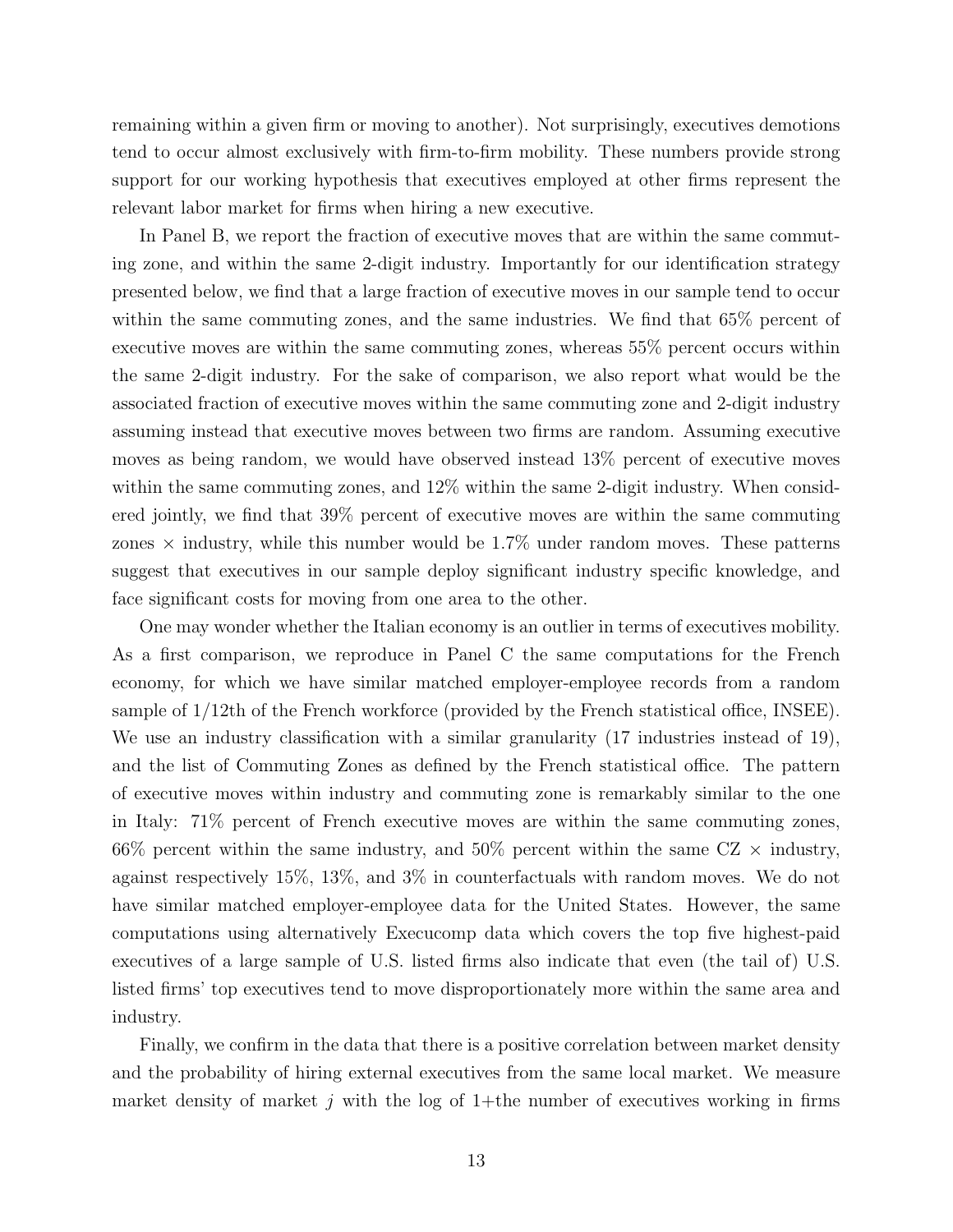belonging to such market. A first implication of the fact that a denser local supply of executives is more likely to satisfy a firm's managerial needs is that, when a firm hires an executive, the probability of hiring locally should be higher the denser the market. To test this simple implication, we run a regression of the share of local hires over total hires for market j at t over market j density at  $t-1$ . The results, reported in Table 3, confirm this implication: the share of local hires increases with density. Results are robust to controlling for industry  $\times$  year and  $CZ\times$  year fixed effects, which take care of any local or industry timevarying shocks. In the most saturated regression, the coefficient is equal to 0.052 (and highly statistically significant) which implies that doubling the number of executives goes together with an increase in the share of locally hired executives of approximately 5%. Given that the average share of locally hired executives is 39% (see Table 2), this represents an increase of 13% over such average share.

Next, we check in Panel B whether the "quality" of executives hired is also correlated with market density. For this, we exploit the education data, available for a majority of executives who changed job from 2010. Table 3, Panel B, shows that the denser the market the less likely it is that a newly hired executives has a high-school degree and the more likely that she is a college graduate. One may argue that this is not driven per-se by the local density of the executive market, but instead simply indicates that denser executive markets turn out to be markets in which the education level of the overall workforce is higher. To determine whether this is the case, we run the same regressions in Panel C for the sample of white-collars changing jobs from 2010. We do not find evidence that denser executive markets are markets in which the education attainments of other white-collars are higher.<sup>8</sup>

These exercises are consistent with the idea that the density of the local executive market has a positive impact on the quality of new executive hires. Of course, this correlation cannot be interpreted in a causal sense. In particular, it might be that firms located in denser markets are "better" firms, that is, more productive, more innovative or export oriented, and therefore they might express a demand for executives of higher quality. To take a step towards a causal interpretation of the correlation between executives supply and firm performance we now move on to our main identification scheme: firms' response to executives death in markets with different degrees of density.

<sup>8</sup> In the sample of white-collars changing jobs from 2010, 42% have a college degree, against 73% in the sample of executives.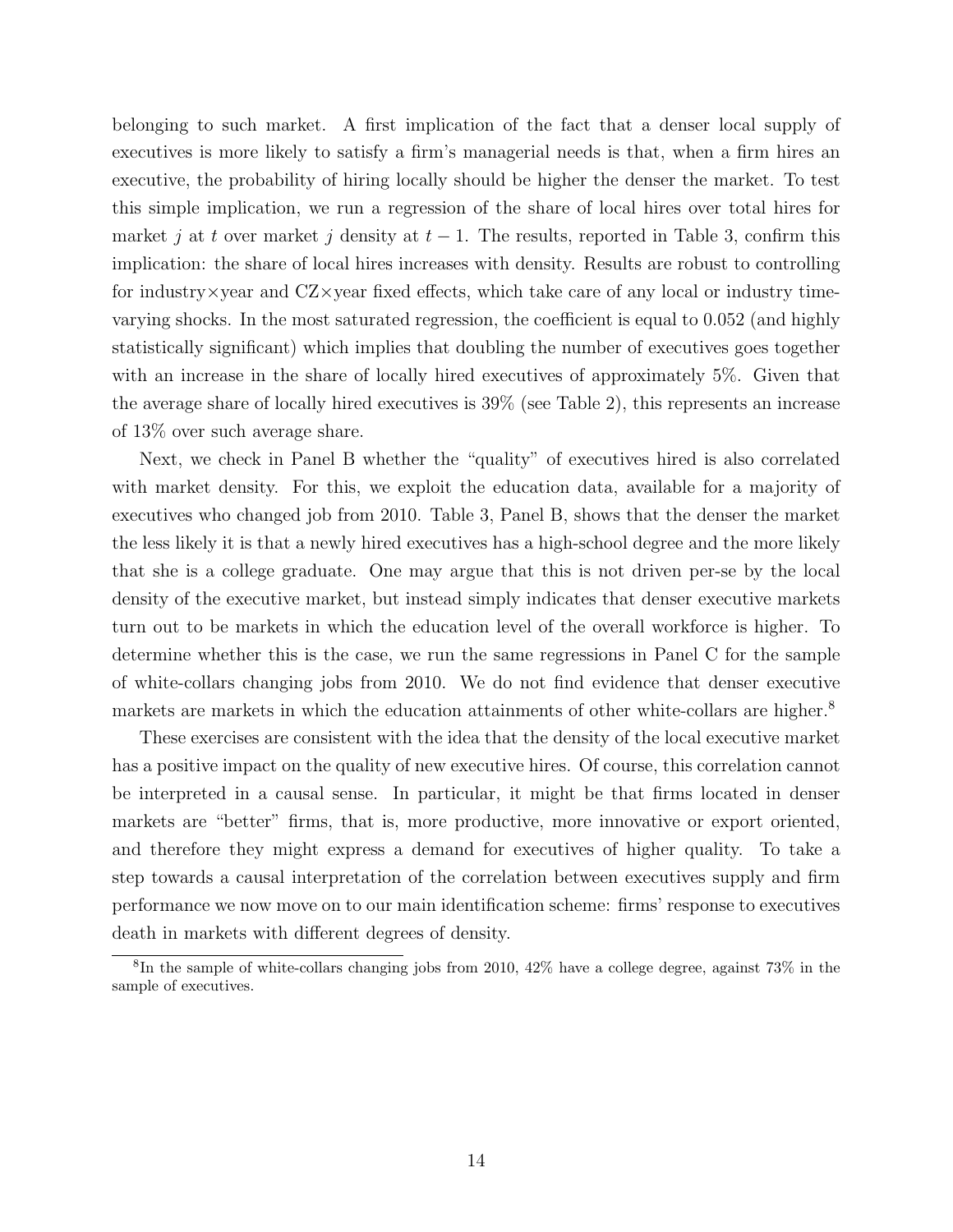## 4 Results

In this section, we estimate the effect of executives' exit on firms' ROA. We interpret executives' death as a shock to firms' demand for new hires. Consistent with this interpretation, we show in Appendix Figure A.1 that the number of firms' executives drops by virtually 1 on the year of the death (the coefficient is equal to -0.98), and then it recovers in the following two years, respectively by 0.31 and 0.24 (both coefficients are statistically significant at 1%). The coefficient is virtually zero in years 3 and 4. We further show in Panel B that this effect on the number of executives is not driven by internal promotions: the number of promotions is not significantly different after the death event. This indicates that the increase in executives following the death event is driven by executives' hiring on the external labor market.

#### 4.1 Baseline results

We run the OLS panel regression detailed in Section 2, Equation 2.1, and present the results in Table 4, Panel A. We look at the effects of an executive's death on the firm performance over the three subsequent years: in the notation of Equation 2.1,  $\tau = [t-3, t]$ . The estimate in Column (1), where we only control for firm and year fixed effects, indicate that ROA drops by an average of approximately 0.8 percentage points in the three years after the death event. The estimate is significant at 5% level. Given the sample mean of 2%, the effect is economically large. In column  $(2)$  we include industry x year and CZ x year fixed effects. The estimate remains virtually unchanged. Not surprisingly, this confirms that the effect on firm performance is not related to shocks at the industry or geographical levels correlated with executives' deaths. In Column (3) we add firm characteristics (dummies for tercile of: assets, age, ROA interacted with year dummies, all measured at t-3). Again, the results are unaffected. Finally, we add dummies for terciles of the total number of firms' executives interacted with year dummies in Column (4). This addresses the concern that the results could be driven by diverging trends between firms with a small versus large number of executives. The estimate remains very similar.

The results of our basic estimation indicate that executives deaths have a large impact on profitability. This regression is a useful starting point in our analysis but arguably a negative effect of death on performance can result independently from executives supply: an executive is likely to have some firm specific capital that gets destroyed by death and, in the process of rebuilding it, firm performance might suffer. To address this concern, we then move to the estimation of Equation 2.2, where we allow the executive death's effect on ROA to depend on the thickness of the local market for executives. In these regressions, one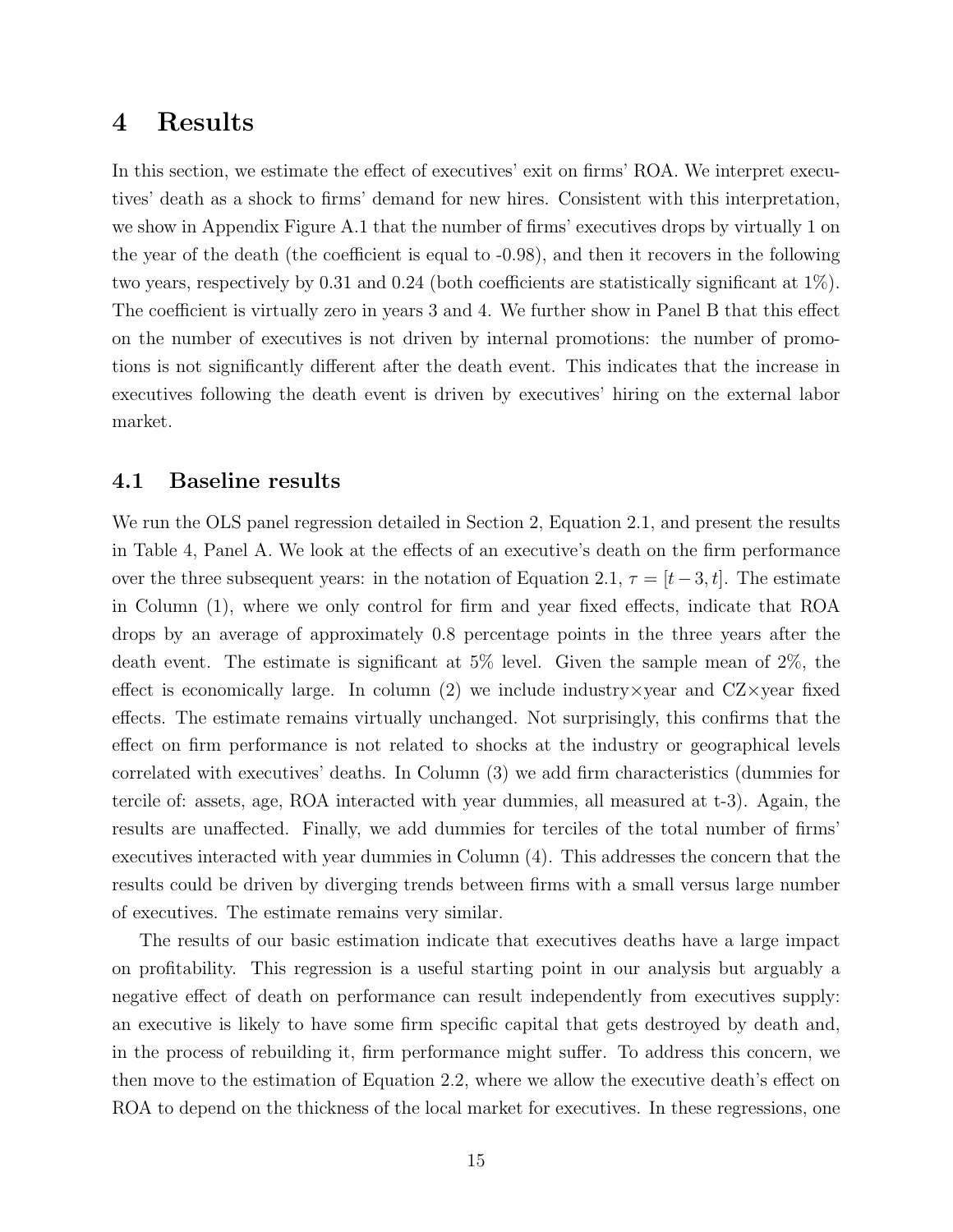could think at the effect in thick markets as the one resulting from the destruction of firm specific human capital, and any extra effect in thin market as due to low executives supply. The results of Panel B in Table 4 are clear cut: all the effect come from deaths in thin markets. In fact, we find that, across all specifications, the drop of ROA in thin markets is around 1.8 percentage points, and highly statistically significant at the 1% level. This means that, compared to the sample mean, ROA drops by 90%. Instead, in thick markets we find virtually no effect. This result indicates that the lower statistical significance of Panel A is due to bunching together thin (where the effect is strong) and thick (where there is no effect) markets: once we separate them, it emerges clearly in thin markets. Second, it suggests that the firm-specific human capital story finds little support in the data. In thick markets, where it is easier to find a replacement, the firm's performance is hardly affected by the death event. Instead, in thin markets the drop is large and precisely estimated. This is consistent with the hypothesis that the (local) supply of top management skills affects firm performance.

Our basic specification estimates an average effect in the three years following the death event. We next examine the dynamics of the effects, re-estimating a version of Equation 2.2 where we allow the effect to differ for each year surrounding the event. We report the full results in Table 5. Given that the results are extremely stable across specifications, we only comment the most saturated regression of Column (4), whose coefficients are also plotted in Figure 2. First, for our identification strategy to hold, the drop in ROA should show no prior trend. Reassuringly, the coefficient on  $\text{DecEx}_{t+1}$  is not statistically different from zero both in thin and in thick markets. Second, in thin markets ROA drops substantially on the year of the event, with an estimated value of -2.87 percentage points, and remains negative and highly significant in the two following years. It is still negative three years after the death event (-0.71). On the contrary, in thick markets we observe a modest drop in the year of the event (around -0.4), and positive values in subsequent years. None of the coefficients is statistically significant, indicating that for these firms there is no departure from the firm-level average ROA (recall that all regressions include firm fixed effects). We conclude that while in thick markets executives deaths hardly affect performance, in thin market the effect is substantial and long lasting.

#### 4.2 Robustness

We now show that our results are robust to a series of specification choices. A first issue relates to the distinction between thin and thick labor markets. In our basic specification we split the sample at the median and used dummies for thin and thick markets. Of course,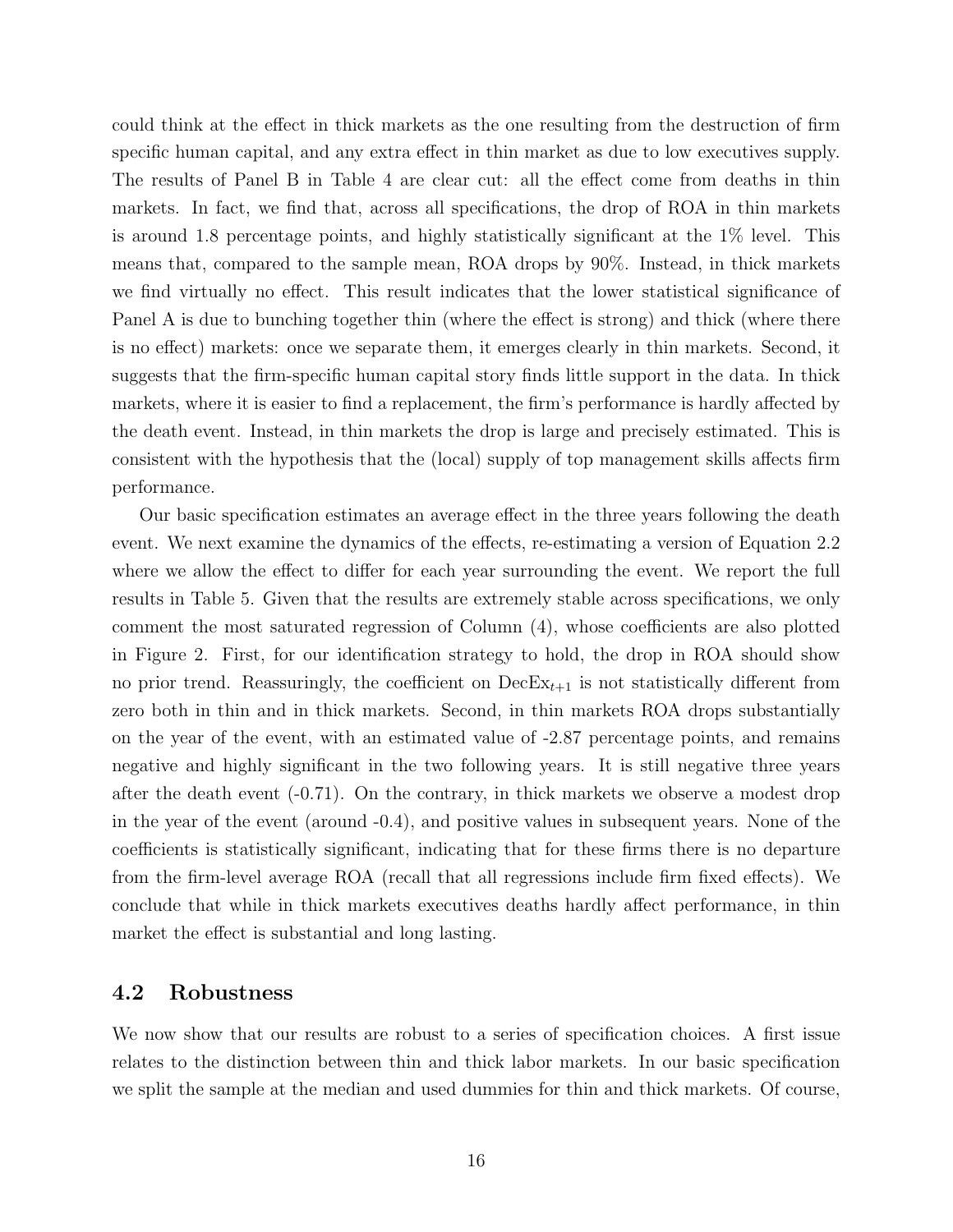the effect of labor market density is likely to be monotonic. We repeat the exercise using the continuous indicator of density, defined as the logarithm of one plus the number of executives working at other firms in the same  $CZ\times$  industry in the previous year. Specifically, we run the following equation:

$$
\text{ROA}_{i,j,t} = \beta_{cz,t} + \pi_{s,t} + \beta_1 \text{Dens}_{j,t} \times \text{DecEx}_{i,\tau} + \beta_2 X_{i,t} + \beta_3 \text{Dens}_{j,t} + \beta_4 \text{DecEx}_{i,\tau} + f_i + w_{i,j,t} \tag{4.1}
$$

Results are reported in Appendix Table A.1. We find that the impact effect of the death event is strong, around 3.17 percentage points (in column 4). This effect should be interpreted as that for a firm in a local market with no other executives. The interaction is 0.47 and significant at 1%, indicating that, as the density increases, the negative effects of executives deaths are attenuated. This implies that the effect is negative for most of the markets, with the exception of the very large ones. Finally, we find some evidence of a negative effect of density it itself in the first two columns. Note however that this should not be interpreted in a cross sectional sense, that is, firms in denser markets having lower ROA. Given that we always include firm fixed effects, and given that firms do not change markets, the coefficient is only identified by the time series variation in the number of executives within market. In fact, when we add more controls at the level of the firm (Columns 3 and 4), the effect disappears.

Next, we check the sensitivity of the results to restricting the sample to a more conservative set of sudden executive deaths. For this, we repeat the analysis by excluding deceased executives with claims to the administration for paid-sick leave in any prior year, and present the baseline specifications in Appendix Table A.3. The coefficients are virtually the same as in Panel B of Table 4.

Finally, we use an alternative measure of performance. We choose productivity, defined as value added (in 2015 constant thousand euros) per worker. Productivity is a more comprehensive measure of the firm's efficiency, as it also accounts for the number and the compensation of employees. The results are reported in Appendix Table A.2 and fully confirm those obtained with ROA. As shown in Panel A, productivity in affected firms in thin markets drop on average by 9% in the three years following the death event, and the effect is highly significant. As for ROA, no effect emerges for firms in thick markets: if anything, the estimate is positive, but statistically insignificant. In Panel B we repeat the exercise using the continuous indicator of density, finding a negative intercept and a positive coefficient of the interaction, both significant at 1%. This indicates that, as density increases, the negative effects of executives deaths on labor productivity are attenuated.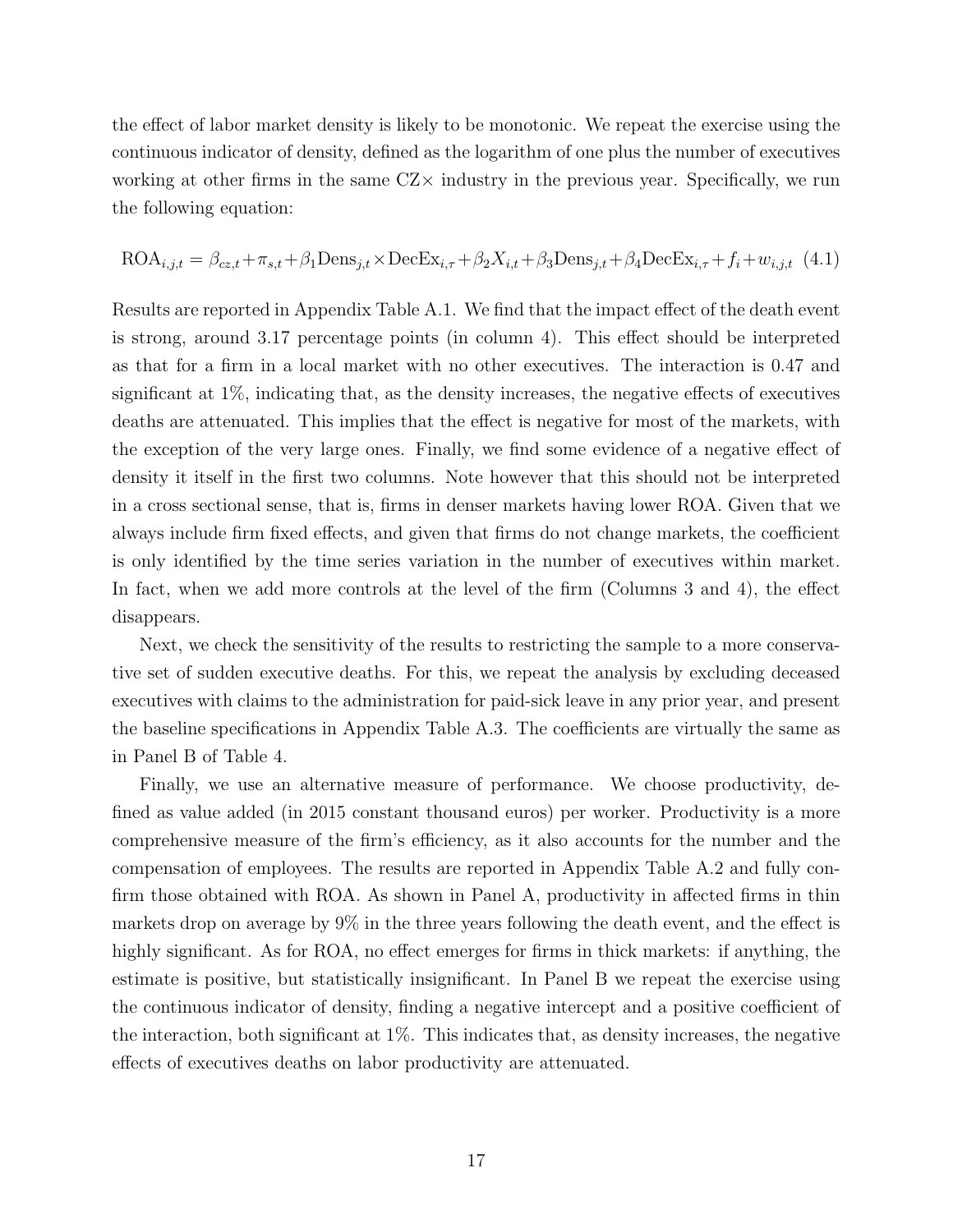## 5 Is it really executives supply?

Our evidence so far is consistent with the hypothesis that the local supply of executives matters for firm performance. However, one might still argue that the effect we find is spurious, as there might be unobserved firm characteristics that are correlated with density and that determine the intensity of a firm's reaction to the death shock. For example, sparser executive markets might be also less dense in terms of other firm's inputs, such as general workers and intermediates. It might be that firms in such areas are more fragile and therefore more affected by any negative shock, including an executive's death. We believe that our rich set of local, sectoral and firm controls makes this possibility unlikely. However, given that it is theoretically possible, we now supply further evidence building on some unique implications of the economic mechanism behind our hypotheses.

#### 5.1 Executives wage response in other firms

As a first exercise, we study the wage response of executives employed by firms in the same market as the affected one. Our hypothesis is that affected firms need to replace the deceased executive, possibly poaching the replacement executive from other firms in the same local market. One implication of this theory is that executives wages in neighboring firms should increase after a death event in another firm due to the increase in executives demand, and the more so the thinner the market. Our granular data allow us to test it. Specifically, we estimate Equation 2.3, regressing executive wages on the interaction of the dummy variable  $\text{DecEx}_{j,t-1}$  with the dummies for thin and thick markets. Note the change of observation unit, now at the executive rather than at the firm level. We only use one lag of the death shock, as the hiring pressure on the local executives market tends to concentrate in the year following the death event. We exclude all firms that ever had a death event, so that the sample is only of never affected firms. In addition to the firm level controls of the previous tables, all regressions also include executives fixed effects and, in some specifications, executive controls. Table 6 presents the results. In the first column we do not distinguish by market density and find a positive but statistical insignificant coefficient. Once we distinguish between thin and thick markets, The estimates in column (2) indicate that executives wages increase on average by around 0.44%, statistically significant at 5% confidence level, when a neighboring executive dies in the same thin labor market in the previous year. In thick markets we still find a small positive effect, but not statistically significant at conventional levels. The coefficient remains fairly stable when we gradually include industry $\times$ year, and  $CZ\times$ year fixed effects, and when we control for potential diverging trends between young and old executives, male and female executives, and executives with short and long tenure. These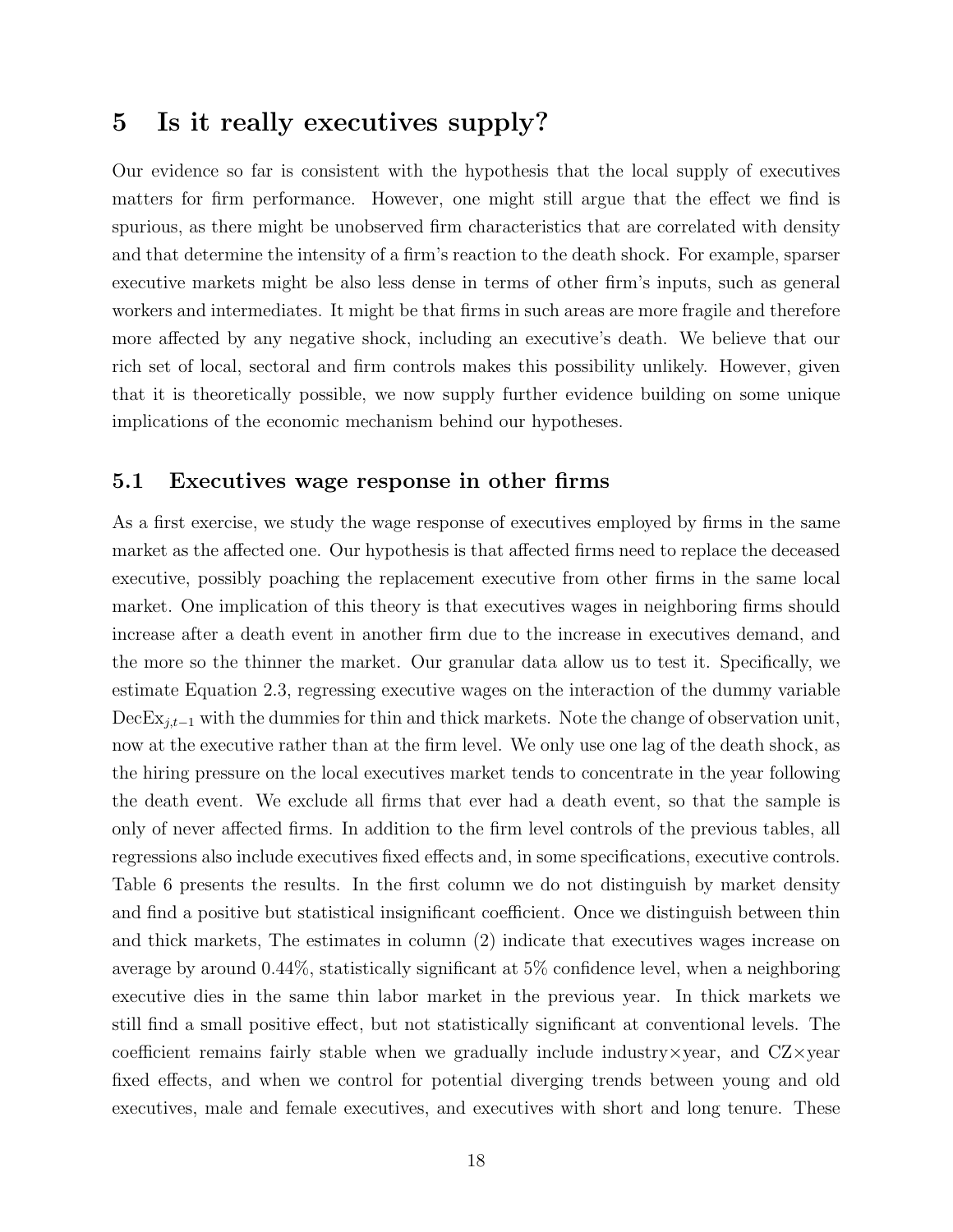results are therefore consistent with the idea that the effects on performance are due to differences in executives supply.

While the wage spillovers are consistent with the idea that executives deaths are associated with an increases in the demand for executives, there is another potential explanation. In fact, the disruption caused by executives deaths in affected firm might benefit competitors on the product market and, consequently, their employees. If the set of competitors overlaps with that of the executives market, that is, if competitors are mostly local firms in the same sector, the increase in the wage might be due to an improved performance in neighboring firms. We handle this problem in two ways. First, we check in Panel B of the same Table 6 whether other white-collars in the firms' hierarchy experience an increase in wages, which would presumably be the case if employees pay is indirectly affected through product market competition. Reassuringly, we find virtually no effect on other white-collars compensation in either thin or thick markets. Second, we run the same specification as in Panel A but exclude from the sample executives working in non-tradable industries, for which product market competition is local, and higher performance of non-affected firms in the same local market could in principle explain the increase in wages that we observe. As shown in Appendix Table A.4, the estimates on executives' wages employed at neighboring firms are still strongly statistically significant, and if anything larger, once we exclude non-tradable industries.<sup>9</sup> We conclude that the effect on wages is attributable to the upward pressure of the demand for executives of the firms affected by the death event.

#### 5.2 Disruption within affected firms

Our theory predicts that in thin markets it should be harder to form good matches. This effect should be particularly apparent after executives deaths, which induce unplanned hires. We exploit this prediction to derive a set testable implications related to the quality of the matches formed after the death event in thin and thick markets, through both the education level of new hires and future separation rates.

First, we look at the educational attainments of new hires. We have seen in Table 3 that, in general, new hires are of lower "quality" in thinner markets. We now check if this is the case following a death event. In Panel A of Table 7 we run the same regression as in Table 3, but change the explanatory variable and the set of controls: Instead of an indicator of market density, we use the deceased executive dummy interacted with the thin and thick market dummies, and we add firm fixed effects. We find that firms in thin markets are more likely to hire an executive without a high school diploma and less likely to hire one with

<sup>&</sup>lt;sup>9</sup>We classify the following industries as non-tradable: Construction, Utilities, Transport, Personal Services, Trade, Real Estate, Hotel and Restaurant, and Professional Services.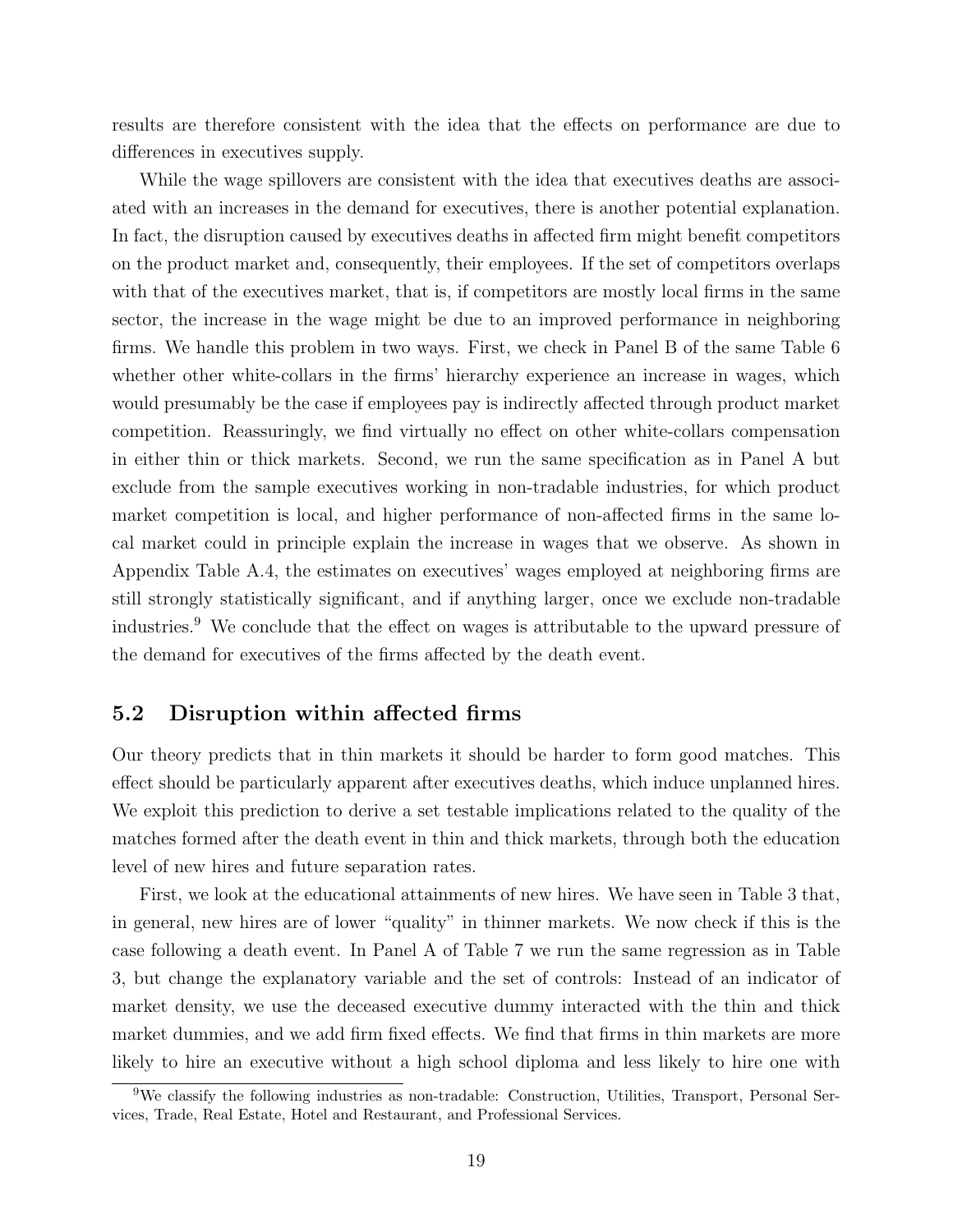a college degree following deaths' events. While these result are in line with the reduced form evidence of Table 3, we stress the difference in the data variation used to identify the coefficients: there, we show that higher density is correlated with higher education crosssectionally. Here, given that we have firm (and thin market) dummies, the regression shows that, after being hit by an executive's death, a firm in a thin market is more likely to hire executives with lower education compared to the hires of the same firm in "normal" periods. This indicates that, when facing an unexpected executive exit, firms in thin markets on average hire less educated executives compared to cases in which the exit was expected and therefore the replacement planned in advance.<sup>10</sup>

We hypothesize that the lower quality of matches could also lead to an increase in subsequent separations for executives within affected firms. We test this in Panel A of Table 8, where we look at how death events affect the intensity of executive separations. We run a regression at the firm level, where the dependent variable is the ratio of executives that leave the firm in year t and work for another firm in year  $t+1$  to the total number of executives in the firm in year t. We focus on executives that work at  $t+1$  to single out voluntary quits from retirements and firings. We find a positive and statistically significant coefficient in all specifications. For firms in thin markets, the fraction of executive turnover increases in the three years following a death event by around 1.6 percentage point. Compared to a sample mean of 4%, this represents an increase in the separation rate of 36%.

In addition to a higher separation rate, disruption should also imply that the ones leaving the firms are those with more outside options, that is, the high skilled executives. In Table 7, Panel B, we construct a dummy for the education of the executives who leave the firm, symmetrically to what we do for new hires in Panel A. We find that, after a death event, executives with a high school degree are less likely to leave a firm in a thin market and those with a college degree more likely to do so. Again, no significant effect emerges for firms in thick markets.

Putting all these results together, we conclude that an executive's death event has little effect on firms in thick markets in terms of executives quality. On the contrary, in thin markets both the direct effect (new hires) and the indirect effects (separation of existing executives) point to a deterioration of the quality of the executives pool, which is likely to cause the deterioration in performance documented above.

 $10$ In column (4) we also run a check of any potential selection effect deriving from missing education information. We construct a dummy equal to 1 for missing education information and run the same regression as before using this dummy as the dependent variable. We find that the probability of a missing education entry is not correlated with our explanatory variables, reassuring us that there is no systematic bias in missing education data after a death event.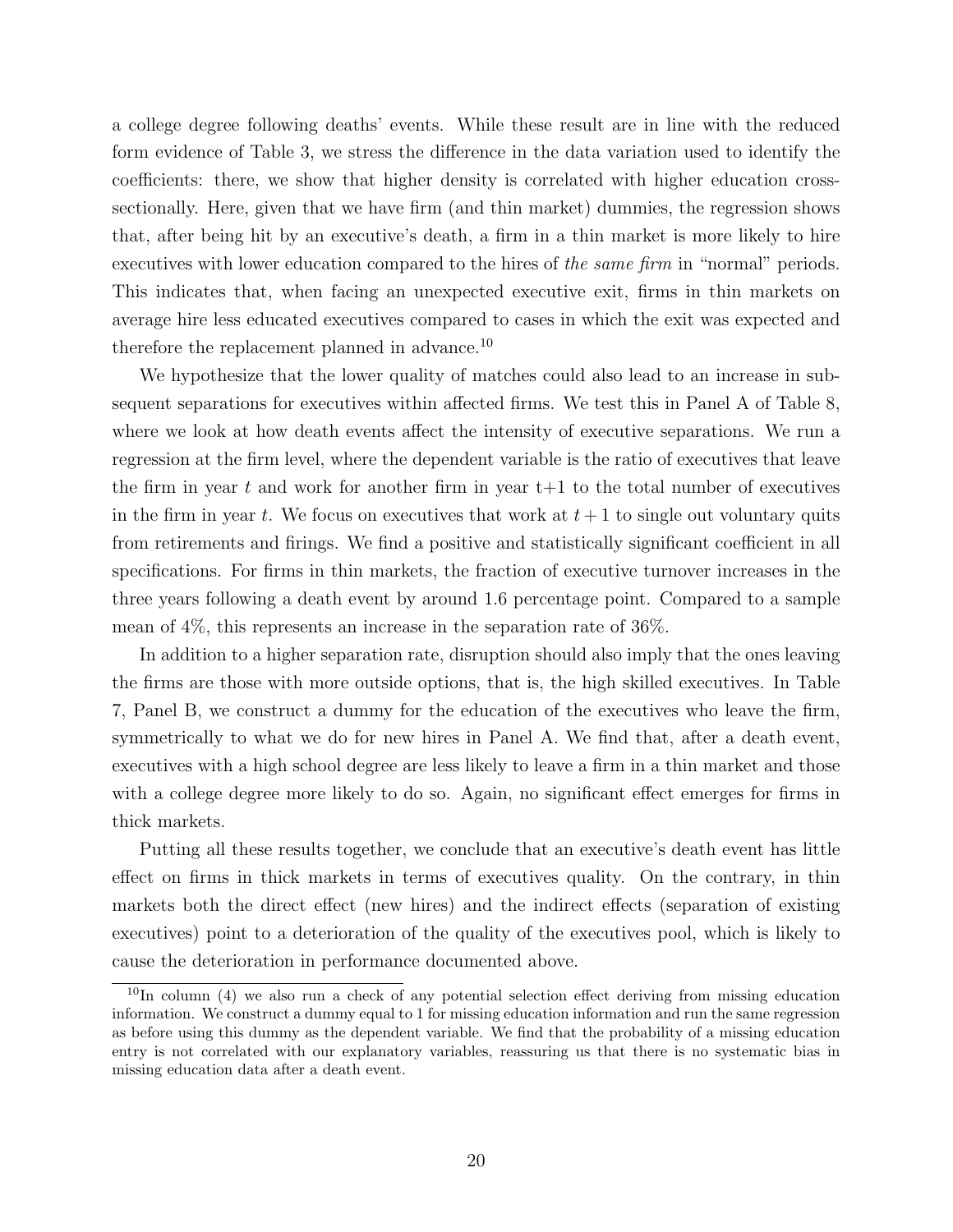## 6 Discussion

#### 6.1 External validity

Our results are informative for the effects of unexpected executive turnover on firms' outcomes. Nonetheless, these results can plausibly be extended to other types of shocks that require firms to acquire quickly new types of skills on the market – say a new, large potential business opportunity in China. If the firm does not respond quickly by hiring a new executive with the required skills (for instance, having experience with doing business in China), the opportunity is gone. Arguably, firms are continuously subject to a variety of similar shocks. How do our findings speak to the implications of labor market thickness for firm performance in "normal times", that is, when firms might have more time to find a suitable match? Even if this remains outside the scope of this paper, one first pass to shed light on this question is to estimate the effect on firm performance of executive exit that are arguably more likely to be anticipated. For this, we re-run our baseline regression using executive retirement as an anticipated form of executive exit. We present the results in Table 9. As for executive death, the effect of executive retirement on performance is negative and significant only in thin markets. Quantitatively, the effect on performance is significantly weaker, around -0.5 against -1.85 for unplanned exit in Table 4, Panel B. Still, it represents a 20% drop in ROA compared to average in the three years following the exit. Given that executive exits are common event in a firm's life cycle, this result indicates that the scarcity of executives supply affects steady-state firm performance in a consistent way.

#### 6.2 Economic significance of the effects

Is the negative effect of executives' exit on firms' ROA in thin CZ×industry reflected in market-level data, or is it offset in the aggregate? To answer this question, we first sum separately the earnings before interest and taxes (EBIT), and the assets of all firms operating in the same CZ×industry, and construct a measure of ROA at the market level, defined as the ratio of market-level EBIT over market-level assets for each CZ×industry and year. For each CZ×industry and year, we also compute a dummy indicating whether (at least) one firm in that  $CZ\times$ industry is hit by the death of (at least) one executive in the same or previous three years, and interact this dummy depending on whether this occurs in a thin or thick market. We then run similar regressions as those with firm-level data, here aggregated at the  $CZ\times$ industry level, and present the results in Table A.5. We find that a death event hitting one firm in a given thin  $CZ\times$ industry market causes a drop by around 0.5 percentage point in the overall profitability of that local industry. Similarly, we present the same regressions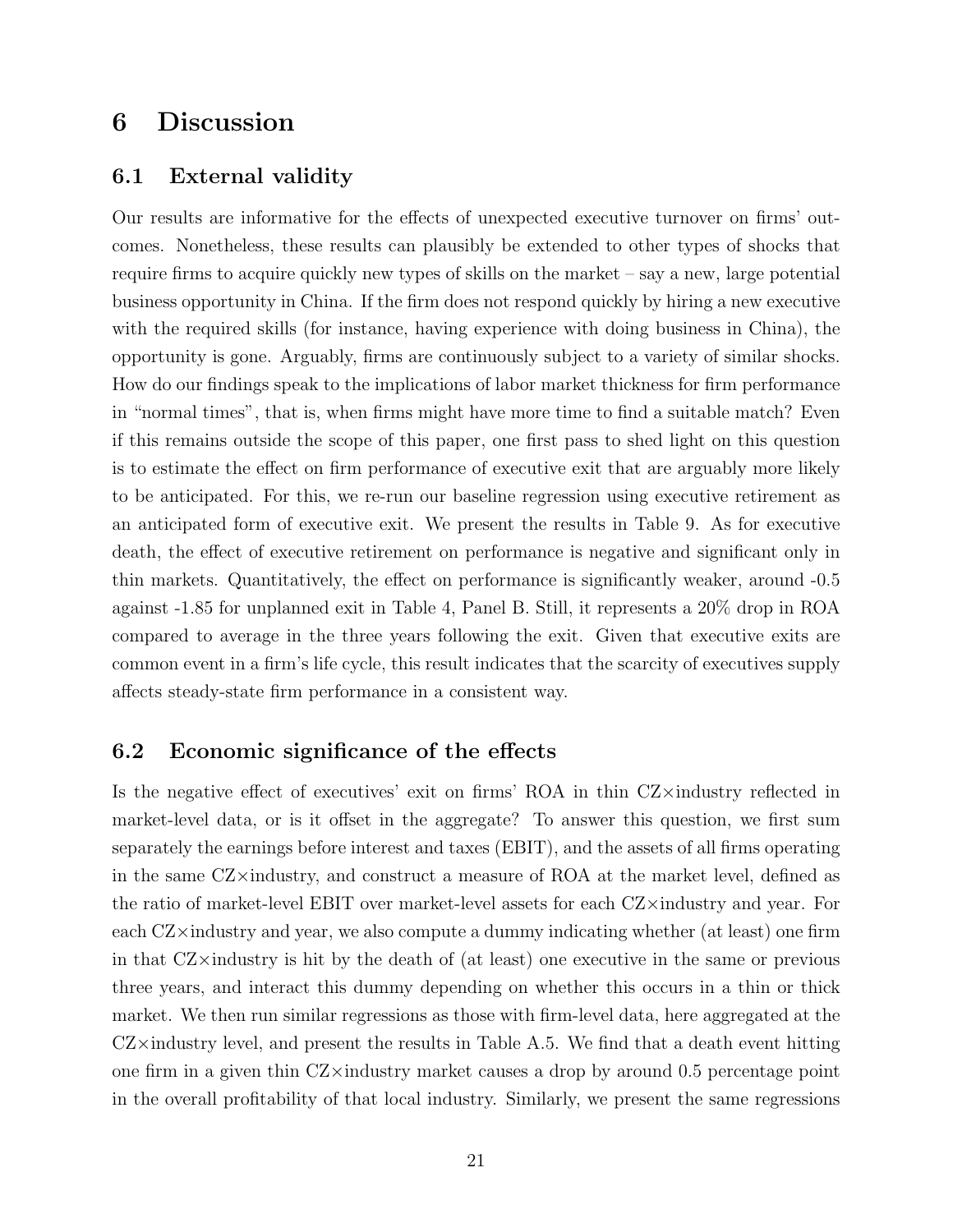for labor productivity aggregated at the market level. As shown in Panel A, a death event hitting one firm in a given thin CZ×industry market causes a drop in the overall labor productivity of that local industry.

Finally, we compute a back-of-the-envelope total value of the aggregate losses associated to the death events in thin markets (in which we found statistically significant negative effects on firms' profits). To compute the aggregate losses, we apply the estimated coefficient  $(-1.849)$  in Table 4 on the variable Deceased executive (t-3,t)  $\times$  thin market (multiplied by 4) to the 2015 constant dollar value of the affected firms' assets in the year before the death events. We aggregate these estimated lost profits across the set of affected firms operating in thin markets only. We find that lost profits amount to approximately 21 billion euros over the sample period, that is around 1.8 billion euros per year.<sup>11</sup> Compared to Italian aggregate (non-financials) corporate earnings in 2015 (around 570 billion euros), this corresponds to around 0.3% of aggregate corporate profits. Given the rare frequency of death events, this suggests that the relative shortage of executives' supply in the economy has a sizeable effect on firm performance in the aggregate.

We repeat the same exercise across retirement events. Again, we aggregate these estimated lost profits across the set of firms for which at least operating in thin markets only, using estimated coefficient on the variable Deceased executive  $(t-3,t) \times th$  market (now of Table 9) to the 2015 constant dollar value of the affected firms' assets in the year before retirement events. We find that lost profits amount to approximately 64.9 billion euros over the sample period, that is around 6.7 billion euros per year, around 1% of Italian aggregate corporate profits in 2015. Note that this estimate is in line with the previous one. In our sample, retirement events are 11 times more frequent than death events, and their individual impact on firm performance in thin markets is three times smaller.

One may wonder how these results extend beyond the case of Italy, given the commonly held view of a scarcely dynamic labor market. While international comparisons of labor market dynamics are difficult, due to data comparability issues, the available evidence hardly supports this view. First, in Section 3.2 we have shown that the mobility patterns of executives are similar in Italy, France and the U.S. Second, the few papers that perform international studies supply a mixed picture. Gómez-Salvador, Messina, and Vallanti (2004) compute job reallocation rates (equal to the sum of job creation and job destruction) for

<sup>&</sup>lt;sup>11</sup>The aggregate losses sum up to approximately 25 billion euros over the sample period when we alternatively use the estimates from column 4 of Table A.1 from the ROA specification using the continuous measure of market density, arguably a more precise way of computing these aggregate losses. For this, for each firm we multiply the 2015 constant dollar value of the affected firms' assets in the year before the death events by  $4*(-3.175+0.473*Ln(1+\text{\textup{H}}NbExecutives (Industry,CZ))(t-1))$  where  $\text{\textup{H}}NbExecutives (Industry,CZ))$  is the total number of executives in the market in which the firm operates.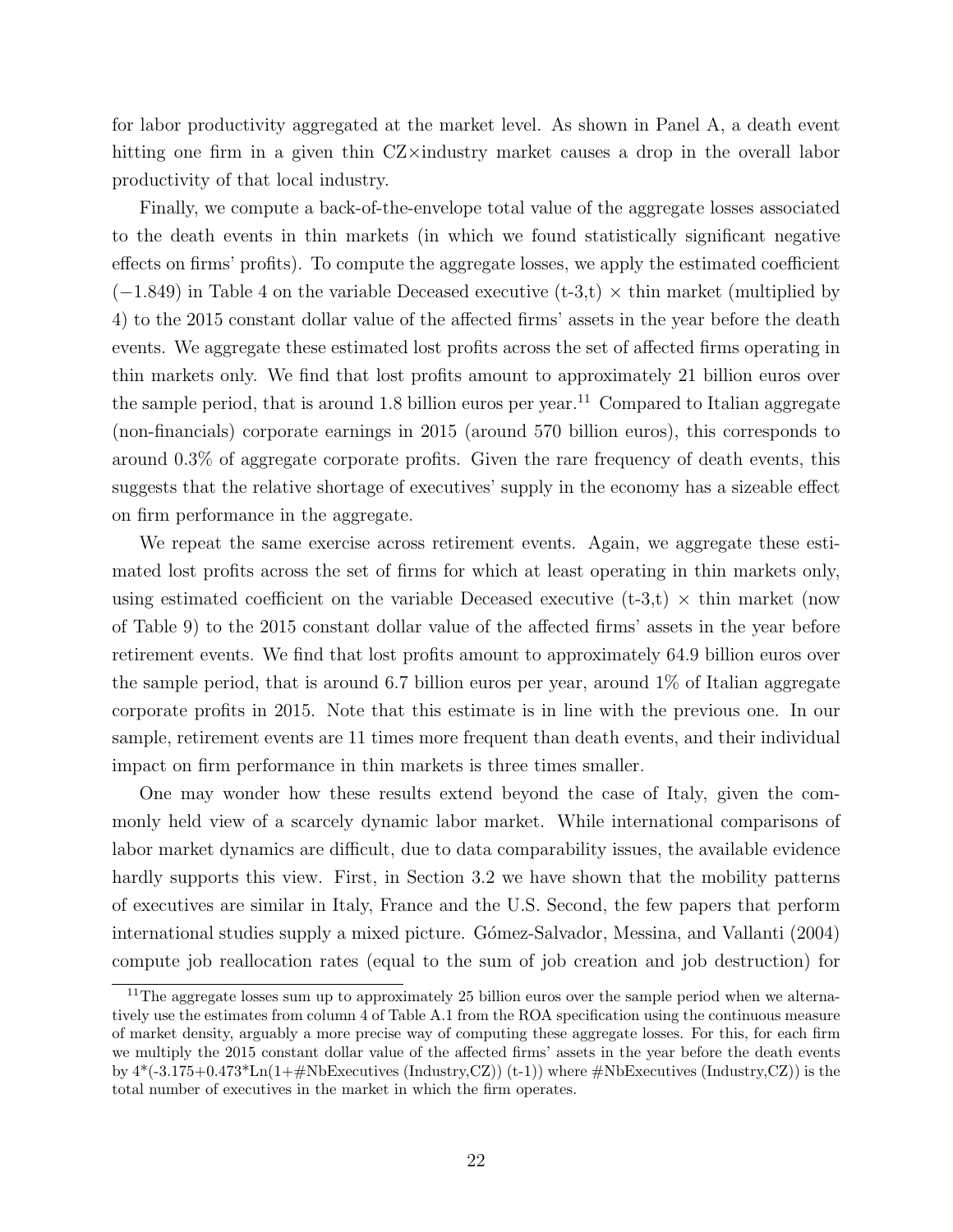13 European countries, finding that Italy has the highest rate (12.3%, against an average of 9.3%). Bassanini and Garnero (2013) focus on workers flows for OECD countries and find that Italy is somehow on the low side of the distribution. For example, the hiring rate is 13% in Italy, 14.41% in Germany and 16.3% in France, while the US and the UK display higher values (21% and 19.5% respectively). The number are similar for the separation rate. A particularly important flow for our analysis is job-to-job mobility. Using highly comparable social security data, Berson, de Philippis, and Viviano (2020) show that job-to-job mobility rate is similar in Italy and France at around 8-9%–if anything, it is higher in Italy. Corresponding numbers computed for the US by Hahn, Hyatt, Janicki et al. (2018) indicates lower mobility rates. Overall, this evidence suggests that the Italian labor market is not an outlier in terms of jobs and workers flows.

## 7 Conclusion

This article explores whether the local supply of executives affects firm performance. Using exhaustive administrative data on Italian social security records, we construct measures of local labor market tightness for executives that vary by industry and location. We then exploit executives' deaths as an exogenous shock to executives' exit, and show that firms in thin labor market experience a drop of 1.8 percentage point in ROA following death events, which amounts to a 90% reduction with respect to the sample average. Strikingly, we find virtually no impact for death events that occur in dense markets for executives. The effect shows no prior trends, and lasts for at least three years.

Consistent with the notion that thin labor markets lead to poorer firm-executive matches, we find that death events are followed by an increase in the separation rate for the other executives of the firm, in particular for those with a college degree. We confirm firms' difficulty in finding a suitable replacement as the source of the drop in performance: in fact, peers wages in the same market increase, but only in thin markets. Taken together, these findings suggest that the scarcity of managerial skills is an important dimension in explaining differences in firms' performance across industries and regions. From a policy perspective, they suggest that local policies aiming at boosting growth should take into consideration the supply of executive skills.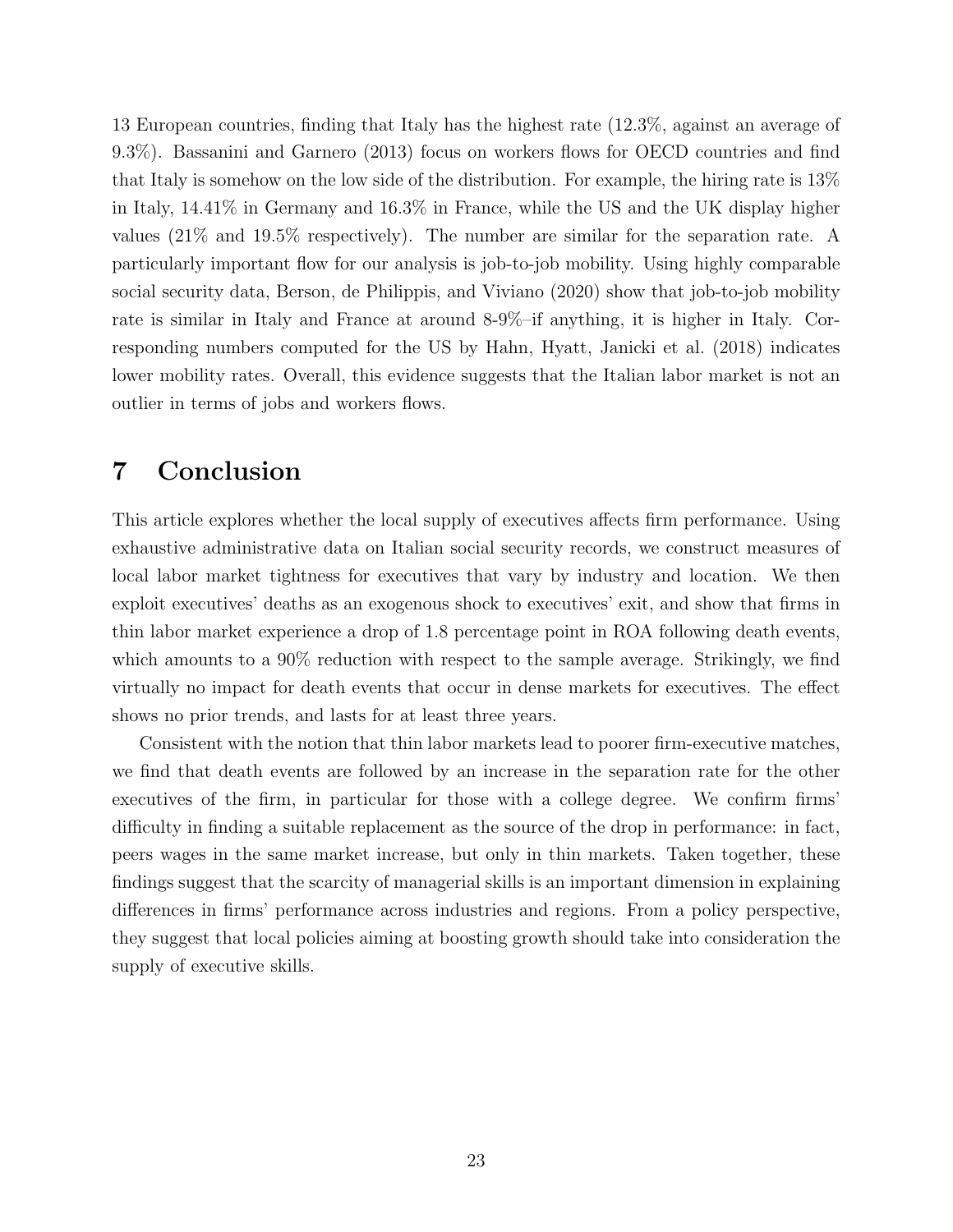## References

- Abowd, J. M. AND F. KRAMARZ (2003): "The costs of hiring and separations," Labour Economics, 10, 499–530.
- ARTUC, E., S. CHAUDHURI, AND J. MCLAREN (2010): "Trade Shocks and Labor Adjustment: A Structural Empirical Approach," American Economic Review, 100, 1008–45.
- Azoulay, P., J. S. Graff Zivin, and J. Wang (2010): "Superstar extinction," The Quarterly Journal of Economics, 125, 549–589.
- BARROT, J.-N. AND J. SAUVAGNAT (2016): "Input specificity and the propagation of idiosyncratic shocks in production networks," The Quarterly Journal of Economics, 131, 1543–1592.
- Bassanini, A. and A. Garnero (2013): "Dismissal protection and worker flows in OECD countries: Evidence from cross-country/cross-industry data," Labour Economics, 21, 25– 41.
- Becker, S. and H. Hvide (2013): "Do Entrepreneurs Matter?" CESifo Working Paper Series 4088, CESifo Group Munich.
- Bender, S., N. Bloom, D. Card, J. Van Reenen, and S. Wolter (2018): "Management practices, workforce selection, and productivity," *Journal of Labor Economics*, 36, S371–S409.
- Bennedsen, M., K. M. Nielsen, F. Perez-Gonzalez, and D. Wolfenzon (2007): "Inside the Family Firm: The Role of Families in Succession Decisions and Performance," The Quarterly Journal of Economics, 122, 647–691.
- BENNEDSEN, M., F. PÉREZ-GONZÁLEZ, AND D. WOLFENZON (2008): "Do CEOs Matter?" Working papers, Copenhagen Business School, Department of Economics.
- BERSON, C., M. DE PHILIPPIS, AND E. VIVIANO (2020): "Job-to-job flows and wage dynamics in France and Italy," Working paper, Bank of Italy and Bank de France.
- BERTRAND, M. AND A. SCHOAR (2003): "Managing with Style: The Effect of Managers on Firm Policies," The Quarterly Journal of Economics, 118, 1169–1208.
- BLATTER, M., S. M. AND S. SCHENKER (2012): "The costs of hiring skilled workers," European Economic Review, 56, 20–35.
- Bloom, N., E. Brynjolfsson, L. Foster, R. Jarmin, M. Patnaik, I. Saporta-EKSTEN, AND J. VAN REENEN (2019): "What drives differences in management practices?" American Economic Review, 109, 1648–83.
- Bloom, N. and J. Van Reenen (2007): "Measuring and Explaining Management Practices Across Firms and Countries<sup>\*</sup>," The Quarterly Journal of Economics, 122, 1351–1408.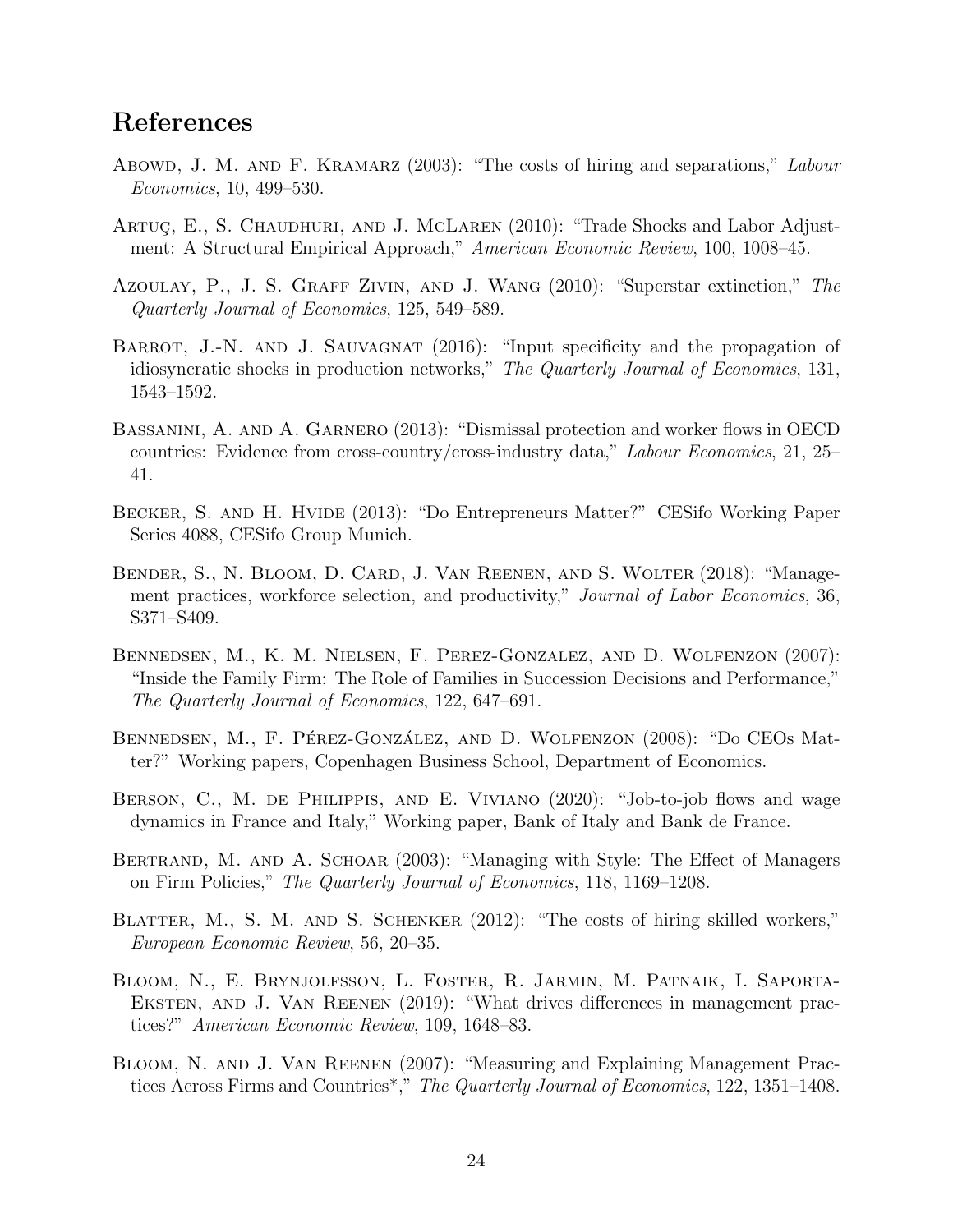- (2010): "Why Do Management Practices Differ across Firms and Countries?" Journal of Economic Perspectives, 24, 203–24.

- CARD, D. (2009): "Immigration and Inequality," American Economic Review, 99, 1–21.
- Choi, J., N. Goldschlag, J. Haltiwanger, and J. D. Kim (2019): "Founding Teams and Startup Performance," Working Papers 19-32, Center for Economic Studies, U.S. Census Bureau.
- Combes, P.-P. and G. Duranton (2006): "Labour pooling, labour poaching, and spatial clustering," Regional Science and Urban Economics, 36, 1–28.
- CORNELISSEN, T., C. DUSTMANN, AND U. SCHÖNBERG (2017): "Peer Effects in the Workplace," American Economic Review, 107, 425–456.
- Denis, D. J. and D. K. Denis (1995): "Performance Changes Following Top Management Dismissals," Journal of Finance, 50, 1029–1057.
- DIAMOND, C. A. AND C. J. SIMON (1990): "Industrial Specialization and the Returns to Labor," Journal of Labor Economics, 8, 175–201.
- DIX-CARNEIRO, R. (2014): "Trade Liberalization and Labor Market Dynamics," *Econo*metrica, 82, 825–885.
- DUSTMANN, C., J. LUDSTECK, AND U. SCHÖNBERG (2009): "Revisiting the German Wage Structure," The Quarterly Journal of Economics, 124, 843–881.
- FALK, A. AND A. ICHINO (2006): "Clean Evidence on Peer Effects," Journal of Labor Economics, 24, 39–57.
- Foster, L., J. Haltiwanger, and C. Syverson (2008): "Reallocation, Firm Turnover, and Efficiency: Selection on Productivity or Profitability?" American Economic Review, 98, 394–425.
- Gennaioli, N., R. LaPorta, F. L. de Silanes, and A. Shleifer (2013): "Human Capital and Regional Development," Quarterly Journal of Economics, 128, 105–164.
- GLAESER, E. L. AND J. D. GOTTLIEB (2008): "The Economics of Place-Making Policies," Brookings Papers on Economic Activity, 1, 155–253.
- GÓMEZ-SALVADOR, R., J. MESSINA, AND G. VALLANTI (2004): "Gross job flows and institutions in Europe," Labour Economics, 11, 469–485.
- GREENSTONE, M., R. HORNBECK, AND E. MORETTI (2010): "Identifying agglomeration spillovers: Evidence from winners and losers of large plant openings," Journal of Political Economy, 118, 536–598.
- GUISO, L., L. PISTAFERRI, AND F. SCHIVARDI (2005): "Insurance within the firm," Journal of Political Economy, 113, 1054–1087.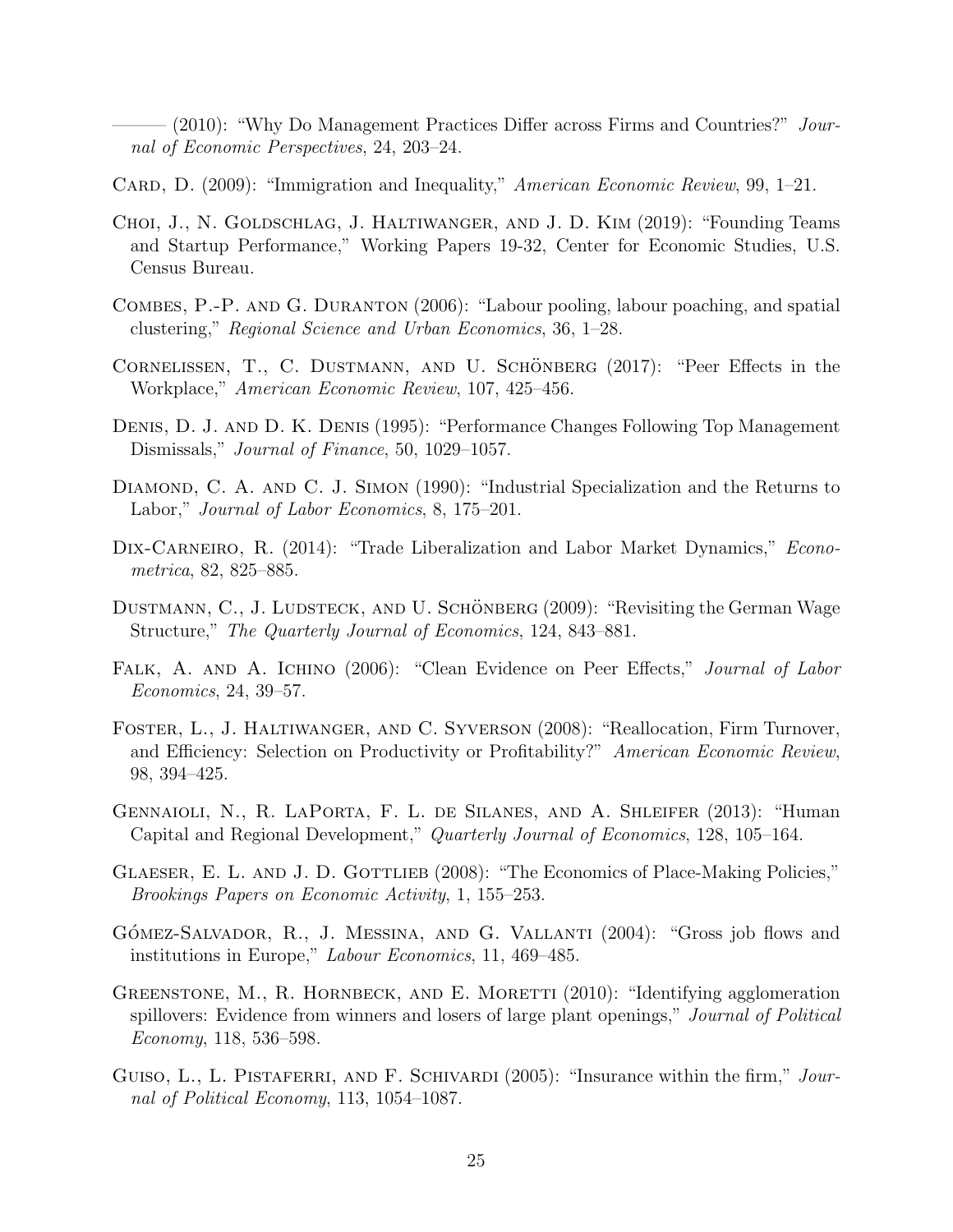- HAHN, J. K., H. R. HYATT, H. P. JANICKI, ET AL. (2018): "Job ladders and growth in earnings, hours, and wages," Working paper, Center for Economic Studies, U.S. Census Bureau.
- HELSLEY, R. AND W. STRANGE (1990): "Matching and agglomeration economies in a system of cities," Regional Science and Urban Economics, 20, 189–212.
- Herkenhoff, K., J. Lise, G. Menzio, and G. M. Phillips (2018): "Production and Learning in Teams," NBER Working paper 25179.
- Holland, S. and U. Lel (2015): "In Sickness and in Health: Firm Performance and Managerial Health," Working Paper.
- Huson, M. R., P. H. Malatesta, and R. Parrino (2004): "Managerial succession and firm performance," Journal of Financial Economics, 74, 237–275.
- Isen, A. (2013): "Dying to Know: Are Workers Paid Their Marginal Product?" .
- JÄGER, S. (2017): "How Substitutable are Workers? Evidence from Worker Deaths," Working Paper.
- JARAVEL, X., N. PETKOVA, AND A. BELL (2018): "Team-specific capital and innovation," American Economic Review, 108, 1034–73.
- JAROSCH, G., E. OBERFIELD, AND E. ROSSI-HANSBERG (2019): "Learning from coworkers," NBER Working paper 25418.
- Johnson, W. B., R. P. Magee, N. J. Nagarajan, and H. A. Newman (1985): "An analysis of the stock price reaction to sudden executive deaths: Implications for the managerial labor market," Journal of Accounting and Economics, 7, 151–174.
- KAPLAN, G. AND S. SCHULHOFER-WOHL (2017): "Understanding the long-run decline in interstate migration," International Economic Review, 58, 57–94.
- Katz, L. F. and K. M. Murphy (1992): "Changes in Relative Wages, 1963-1987: Supply and Demand Factors," The Quarterly Journal of Economics, 107, 35–78.
- Kline, P. (2010): "Place Based Policies, Heterogeneity, and Agglomeration," American Economic Review, 100, 383–87.
- Manning, A. and B. Petrongolo (2017): "How Local Are Labor Markets? Evidence from a Spatial Job Search Model," American Economic Review, 107, 2877–2907.
- MARINESCU, I. AND R. RATHELOT (2018): "Mismatch Unemployment and the Geography of Job Search," American Economic Journal: Macroeconomics, 10, 42–70.
- MARSHALL, A. (1890): The Principles of Economics, New York: Macmillan.
- Molloy, R., C. L. Smith, R. Trezzi, and A. Wozniak (2016): "Understanding Declining Fluidity in the U.S. Labor Market," *Brookings Papers on Economic Activity*.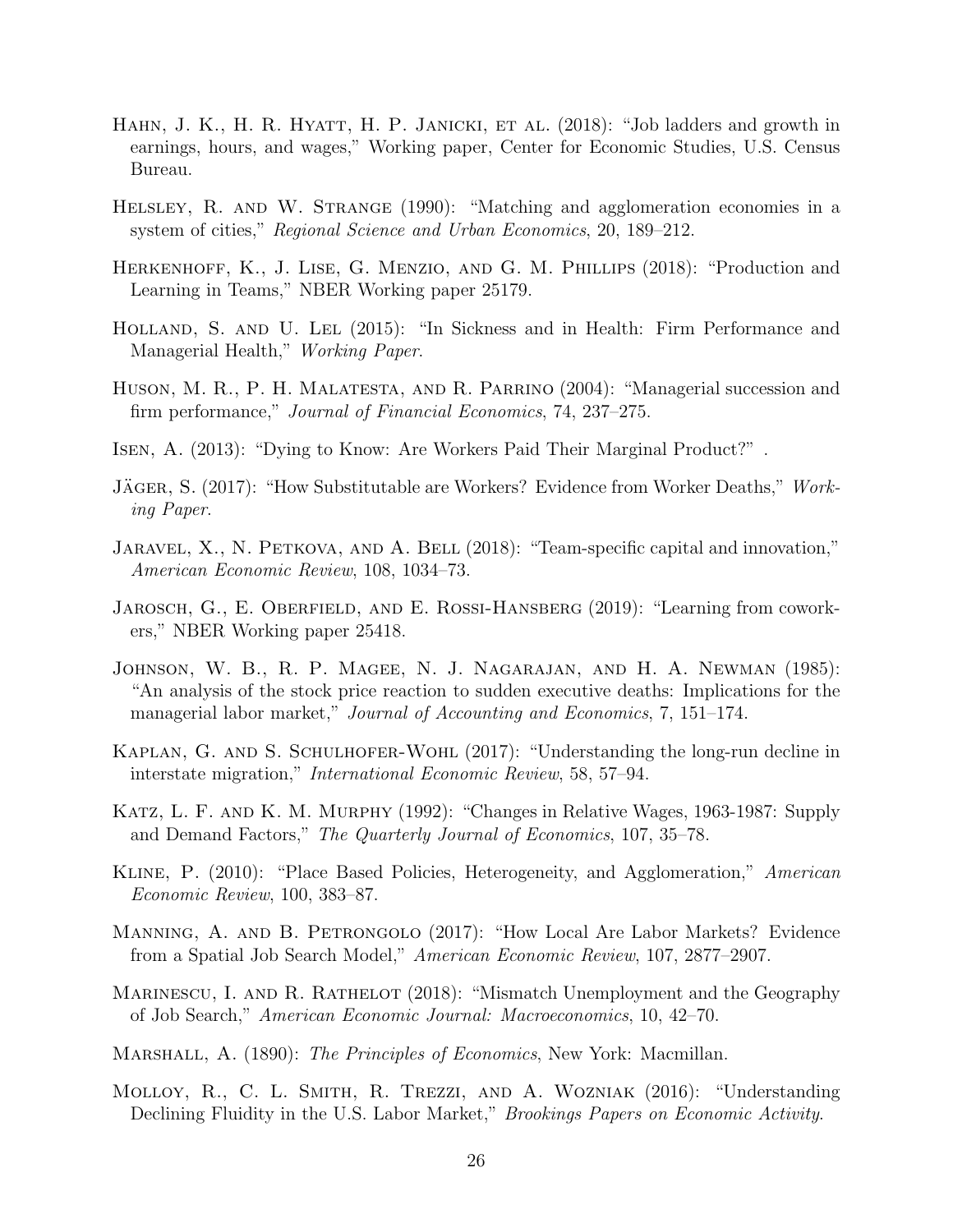- MOLLOY, R., C. L. SMITH, AND A. WOZNIAK (2017): "Job Changing and the Decline in Long-Distance Migration in the United States," Demography, 54, 631–653.
- Molloy, R. S., C. L. Smith, and A. Wozniak (2011): "Internal Migration in the United States," Journal of Economic Perspectives, 25, 173–196.
- MORETTI, E. (2011): "Local Labor Markets," *Handbook of Labor Economics*, 1237–1313.
- SCHIVARDI, F. AND T. SCHMITZ (2020): "The IT Revolution and Southern Europe's Two Lost Decades," Journal of the European Economic Association, forthcoming.
- SERAFINELLI, M. (2019): ""Good" Firms, Worker Flows, and Local Productivity," Journal of Labor Economics, 37, 747–792.
- Smith, M., D. Yagan, O. Zidar, and E. Zwick (Forthcoming): "Capitalists in the Twenty-first Century," Quarterly Journal of Economics.
- Syverson, C. (2004): "Market Structure and Productivity: A Concrete Example," Journal of Political Economy, 112, 1181–1222.
- —— (2011): "What determines productivity?" *Journal of Economic literature*, 49, 326– 65.
- WALDINGER, F. (2010): "Quality matters: The expulsion of professors and the consequences for PhD student outcomes in Nazi Germany," Journal of Political Economy, 118, 787–831.

——— (2011): "Peer effects in science: Evidence from the dismissal of scientists in Nazi Germany," The Review of Economic Studies, 79, 838–861.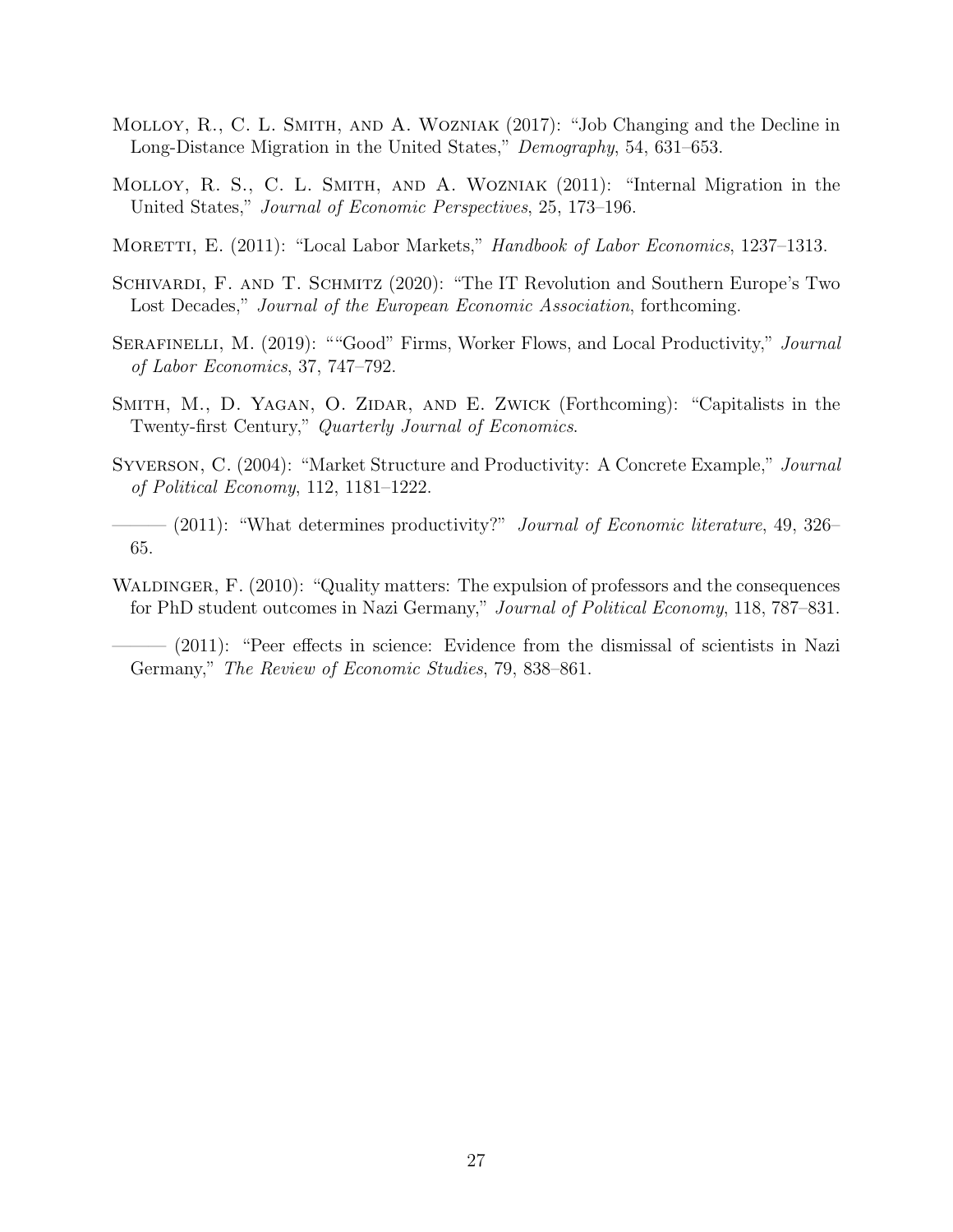## 8 Graphs and tables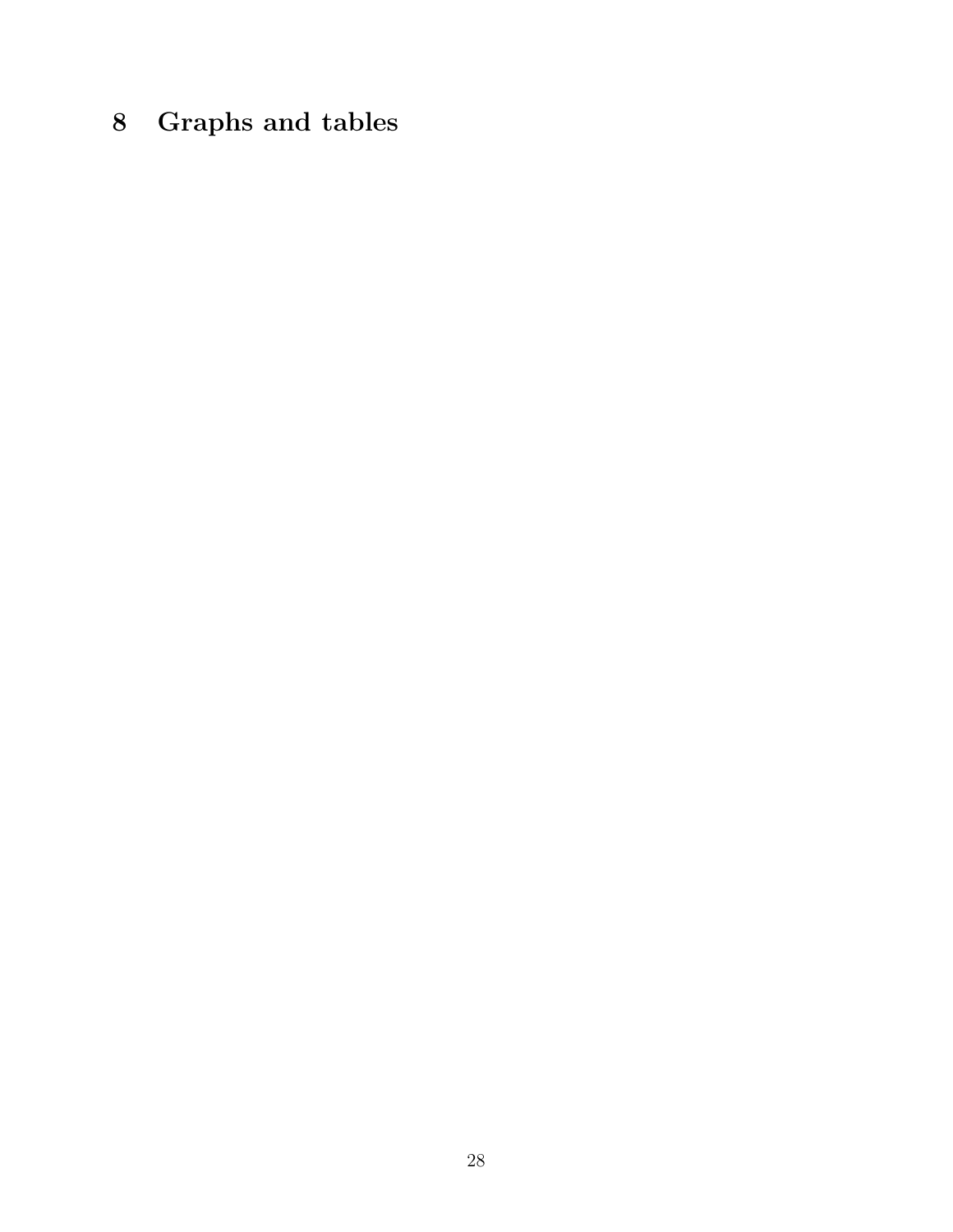

LOCATION OF EXECUTIVES DEATH EVENT



Notes: This map presents executives death events located in each Italian Commuting Zones over the sample period.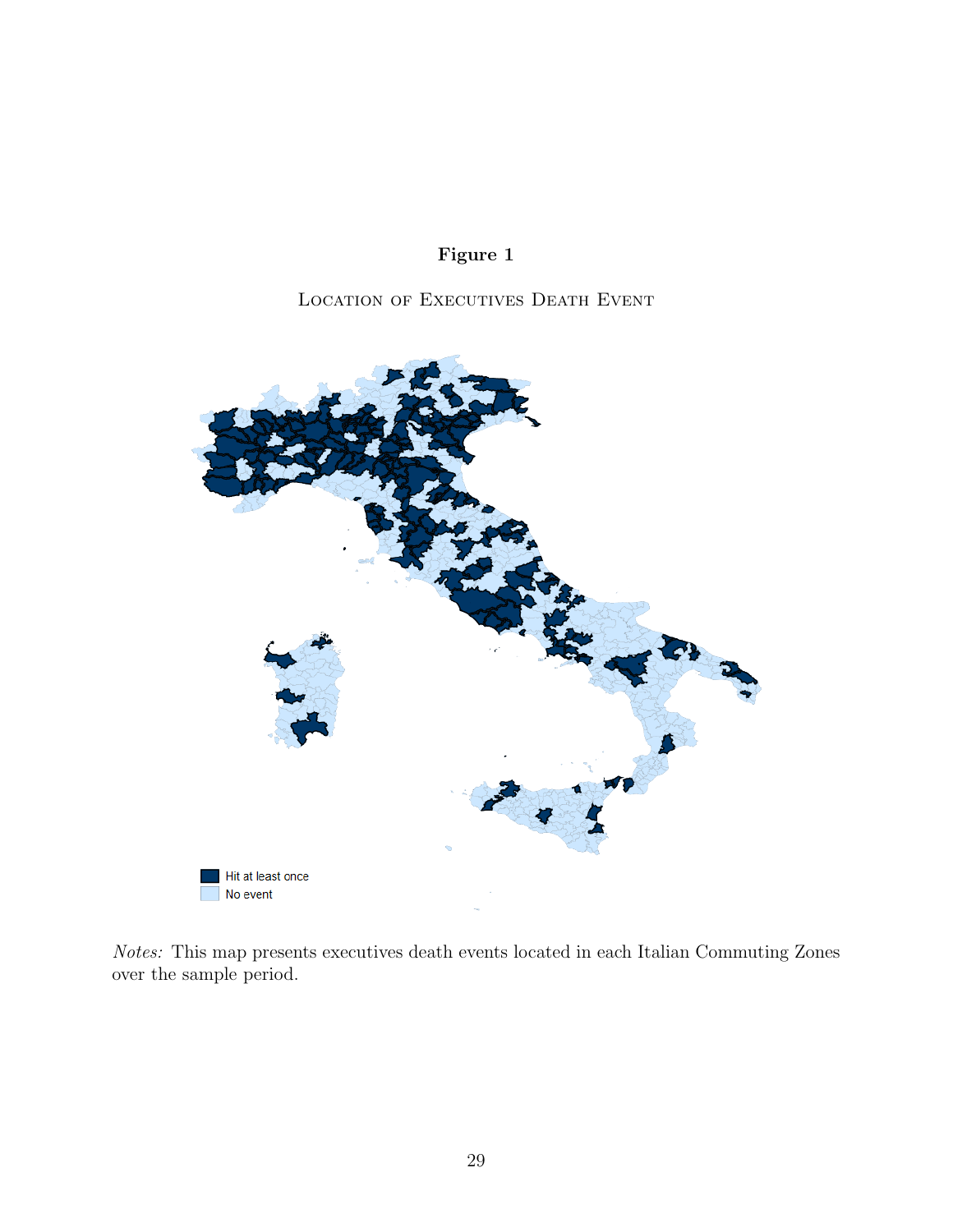#### Figure 2





Notes: This figure presents difference-in-differences estimates of return on assets in the year before and three years after the occurence of a deceased executive in both thin and thick labor markets. Return on assets is defined as earnings before interest and taxes (EBIT) over the current value of assets. The red dashed line connects estimated coefficients,  $\beta_{\tau n}$ , whereas the blue solid line connects estimated coefficients,  $\beta_{\tau k}$ , of the following regression:

$$
\text{ROA}_{i,j,t} = \sum_{\tau=-1}^{3} \beta_{\tau n} \text{DecEx}_{i,t-\tau} \times \text{Thin}_{jt} + \sum_{\tau=-1}^{3} \beta_{\tau k} \text{DecEx}_{i,t-\tau} \times \text{Thick}_{jt} + \beta_2 X_{i,t} + f_i + d_{cz,t} + d_{s,t} + \eta_{i,j,t}
$$

where  $\text{DecEx}_{i,t-\tau} \times \text{Think}_{jt}$  (respectively  $\text{DecEx}_{i,t-\tau} \times \text{Thick}_{jt}$ ) is a dummy equal to one if the death of an executive hits firm i in year  $t - \tau$  in a thin labor market (respectively in a thick labor market). The specification also includes firm fixed effects, industry and CZ dummies interacted with year dummies, as well as firm-level characteristics (dummies indicating terciles of size, age, and ROA respectively) and terciles of the number of executives interacted with year dummies. Standard errors are clustered at the firm level. \*, \*\*, and \*\*\* denote significance at the 10%, 5%, and 1%, respectively. The sample period spans 2005 to 2015.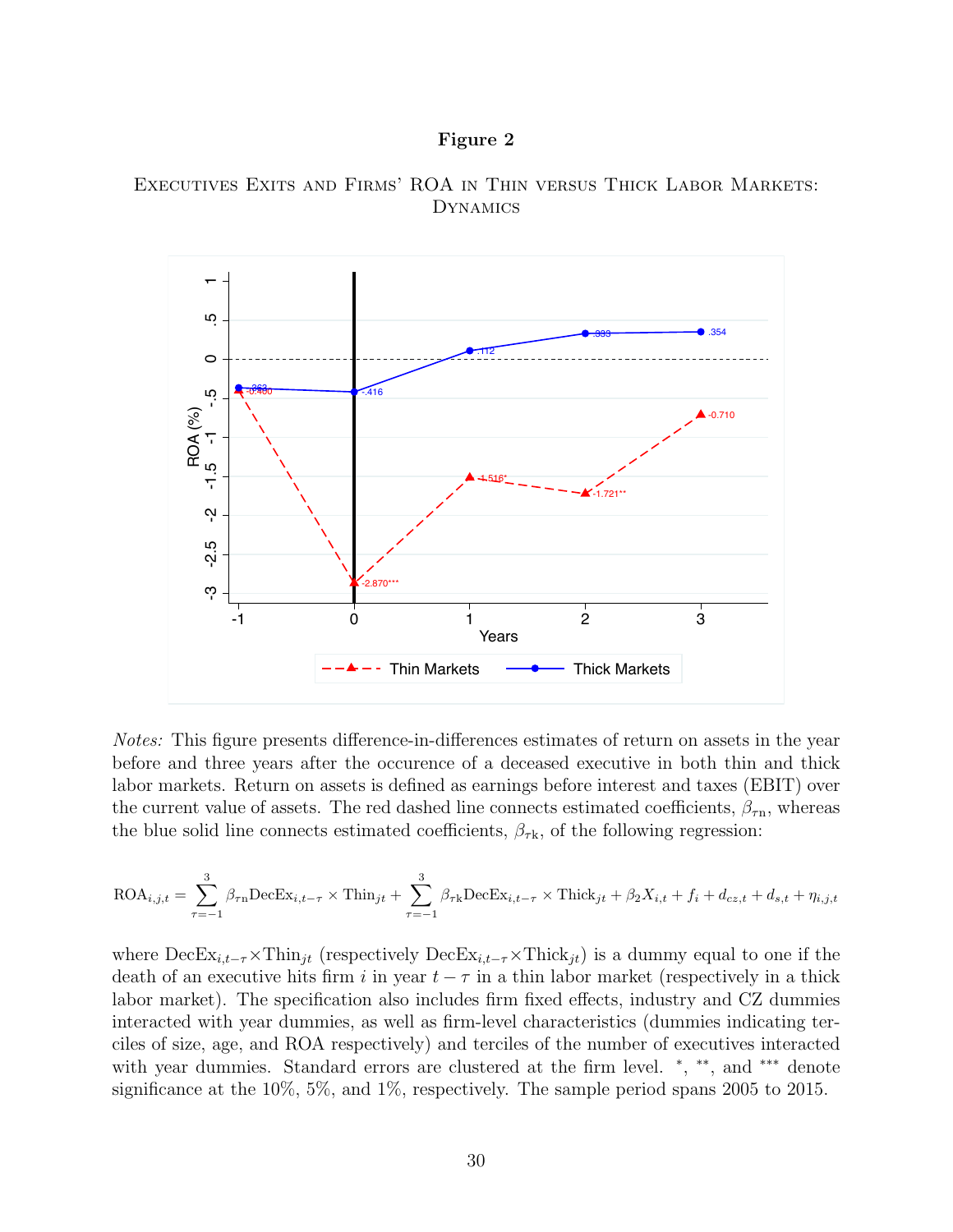#### Table 1 Summary Statistics

This table presents the summary statistics for our sample. Panel A presents the firm sample, which consists of 321,804 firmyears between 2005 and 2015. A firm is included in our sample if it appears as having at least one executive in the INPS files in any year over the sample period. We exclude financial firms. ROA is defined as earnings before interest and taxes (EBIT) over total assets. Labor productivity is value added per worker. Deceased executive is a dummy indicating the death of an executive working in the firm in year t. Retired executive is a dummy indicating the retirement of an executive working in the firm in year  $t$ . Executive separation rate is the ratio of the number of executives who leave the firm in year  $t$  (and work for another firm in year  $t + 1$ ) over the total number of executives in the firm in year t. The first panel is based on all firms. The second panel distinguishes by labor market type. A labor market (the combination of a CZ and a sector) is defined as thin (respectively thick) if it lies below (respectively above) the sample median in terms of the total number of executives in each market. The third panel distinguishes between treated and untreated firms. Eventually treated firms are those that are hit by the death of one executive at least once over the sample period, and never treated firms are those never hit by a death event. The last panel reports characteristics at the market (commuting zones  $\times$  industry) level, namely the total number of executives employed in all firms in a given market, and a dummy indicating whether at least one executive dies in a given market  $\times$  year. Panel B presents the executives sample, separately for deceased and non-deceased executives. We exclude executives with pay below  $\epsilon$ 50,000 in the previous year (around 2% of the full sample). Executive tenure is the number of years since the individual has joined the firm as an executive. The last panel reports the education of executives. Information on education is available only for executives who changed job since 2010. All monetary values are in 2015 constant thousand euros, and all continuous variables are windsorized at the first and ninety-ninth percentiles.

| Panel A:                                               | Firm Sample                               |                    |           |           |               |           |  |
|--------------------------------------------------------|-------------------------------------------|--------------------|-----------|-----------|---------------|-----------|--|
|                                                        | Obs.                                      | Mean               | Std. Dev. | p1        | p50           | p99       |  |
| <b>ROA</b>                                             | 321,804                                   | 0.021              | 0.190     | $-0.854$  | 0.036         | 0.424     |  |
| Labor Productivity                                     | 306,498                                   | 80.383             | 74.289    | $-78.330$ | 65.261        | 360.974   |  |
| Ln(A <sub>s</sub> )                                    | 321,804                                   | 9.061              | 1.763     | 4.500     | 9.108         | 13.324    |  |
| Firm Age                                               | 321,804                                   | 17.077             | 12.679    | 1.000     | 14.000        | 48.000    |  |
| Number of executives                                   | 321,804                                   | 3.173              | 18.192    | 0.000     | 1.000         | 38.000    |  |
| Deceased executive $(t,t-3)$ $(\%)$                    | 321,804                                   | 0.773              | 8.755     | 0.000     | 0.000         | 0.000     |  |
| Retired executive $(t,t-3)$ $(\%)$                     | 321,804                                   | 8.201              | 27.438    | 0.000     | 0.000         | 100.000   |  |
| Executive separation rate                              | 321,804                                   | 0.040              | 0.169     | 0.000     | 0.000         | 1.000     |  |
|                                                        | Thin Labor Markets<br>Thick Labor Markets |                    |           |           |               |           |  |
|                                                        | Obs.                                      | Mean               | Std. Dev. | Obs.      | Mean          | Std. Dev. |  |
|                                                        |                                           |                    |           |           |               |           |  |
| <b>ROA</b>                                             | 161,176                                   | 0.018              | 0.167     | 160,628   | 0.023         | 0.211     |  |
| Ln(A <sub>s</sub> )                                    | 161,176                                   | 9.32               | 1.68      | 160,628   | 8.79          | 1.80      |  |
| Age                                                    | 161,176                                   | 17.53              | 12.71     | 160,628   | 16.61         | 12.62     |  |
|                                                        |                                           |                    |           |           |               |           |  |
|                                                        |                                           | Eventually Treated |           |           | Never Treated |           |  |
|                                                        | Obs.                                      | Mean               | Std. Dev. | Obs.      | Mean          | Std. Dev. |  |
|                                                        |                                           |                    |           |           |               |           |  |
| <b>ROA</b>                                             | 9,003                                     | 0.048              | 0.133     | 312,801   | 0.020         | 0.191     |  |
| Ln(A <sub>s</sub> )                                    | 9,003                                     | 11.13              | 1.94      | 312,801   | 9.001         | 1.721     |  |
| Age                                                    | 9,003                                     | 16.66              | 11.88     | 312,801   | 17.08         | 12.70     |  |
|                                                        |                                           |                    |           |           |               |           |  |
|                                                        |                                           |                    |           |           |               |           |  |
| $CZ \times$ Industry characteristics                   |                                           |                    |           |           |               |           |  |
| Number executives $(CZ \times \text{Industry})$        | 33,543                                    | 28.828             | 221.624   | 1.000     | 4.000         | 328.000   |  |
| At least one Deceased executive (CZ $\times$ Industry) | 33,543                                    | 0.020              | 0.141     | 0.000     | 0.000         | 1.000     |  |
|                                                        |                                           |                    |           |           |               |           |  |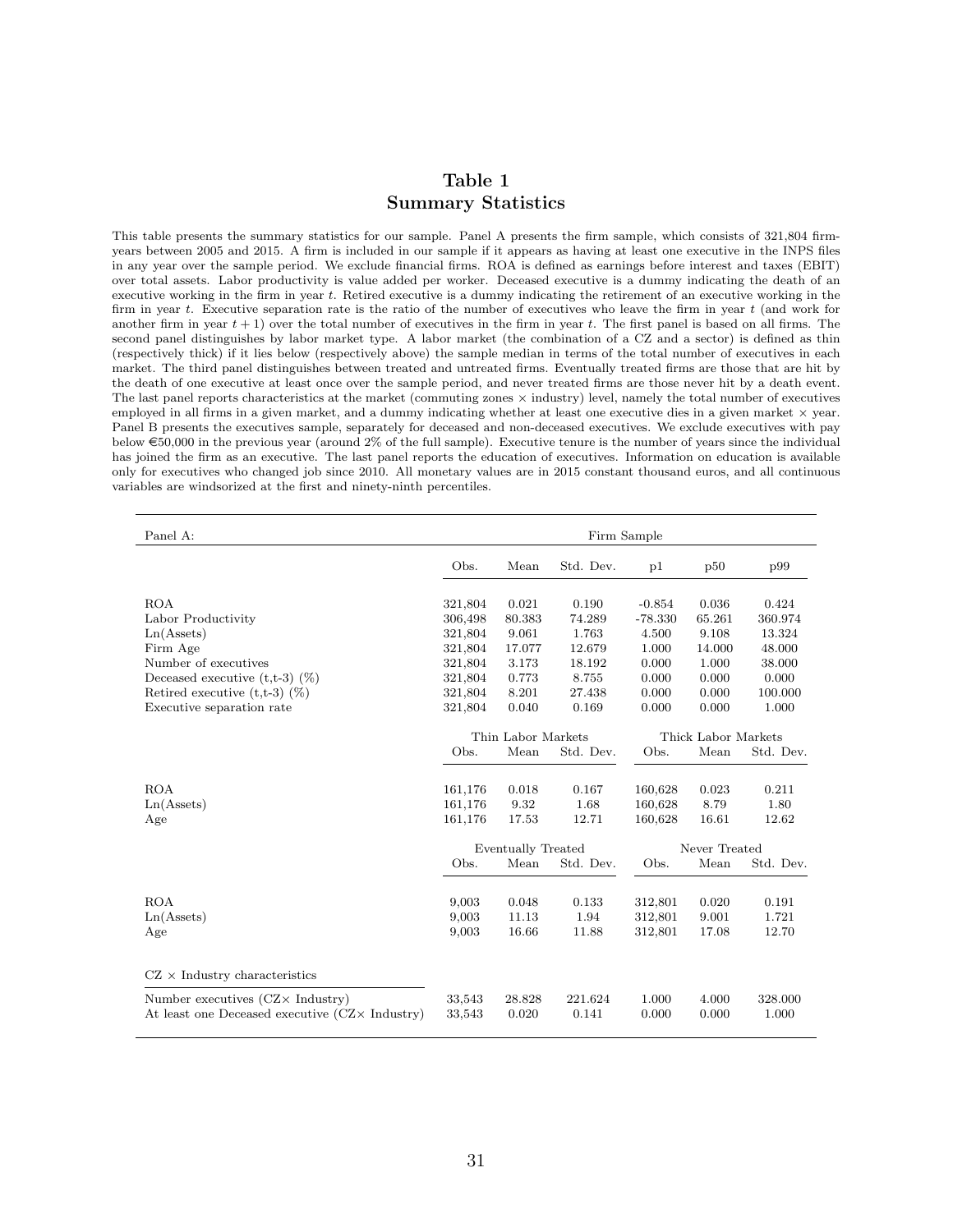| Panel B:                           |           |         | Executive Sample |        |         |         |
|------------------------------------|-----------|---------|------------------|--------|---------|---------|
|                                    | Obs.      | Mean    | Std. Dev.        | p1     | p50     | p99     |
| Sample of deceased executives      |           |         |                  |        |         |         |
| Executive Tenure                   | 1,077     | 11.903  | 8.018            | 1.000  | 10.000  | 30.000  |
| Executive Age                      | 1,077     | 52.837  | 5.505            | 37.000 | 54.000  | 60.000  |
| Female                             | 1,077     | 0.097   | 0.296            | 0.000  | 0.000   | 1.000   |
| Wage $(t-1)$                       | 1,077     | 136.342 | 93.873           | 55.521 | 113.151 | 519.764 |
| Sample of non-deceased executives  |           |         |                  |        |         |         |
| Executive Tenure                   | 1,062,408 | 9.853   | 7.285            | 1.000  | 8.000   | 29.000  |
| Executive Age                      | 1,062,408 | 48.464  | 6.599            | 34.000 | 49.000  | 60.000  |
| Female                             | 1,062,408 | 0.132   | 0.339            | 0.000  | 0.000   | 1.000   |
| Wage $(t-1)$                       | 1,062,408 | 135.064 | 114.674          | 54.994 | 110.672 | 498.745 |
| Education of new hires (from 2010) |           |         |                  |        |         |         |
| Below High-School                  | 15,627    | 0.053   | 0.224            | 0.000  | 0.000   | 1.000   |
| High-School                        | 15,627    | 0.211   | 0.408            | 0.000  | 0.000   | 1.000   |
| College                            | 15,627    | 0.727   | 0.445            | 0.000  | 1.000   | 1.000   |
|                                    |           |         |                  |        |         |         |

## Summary Statistics – Continued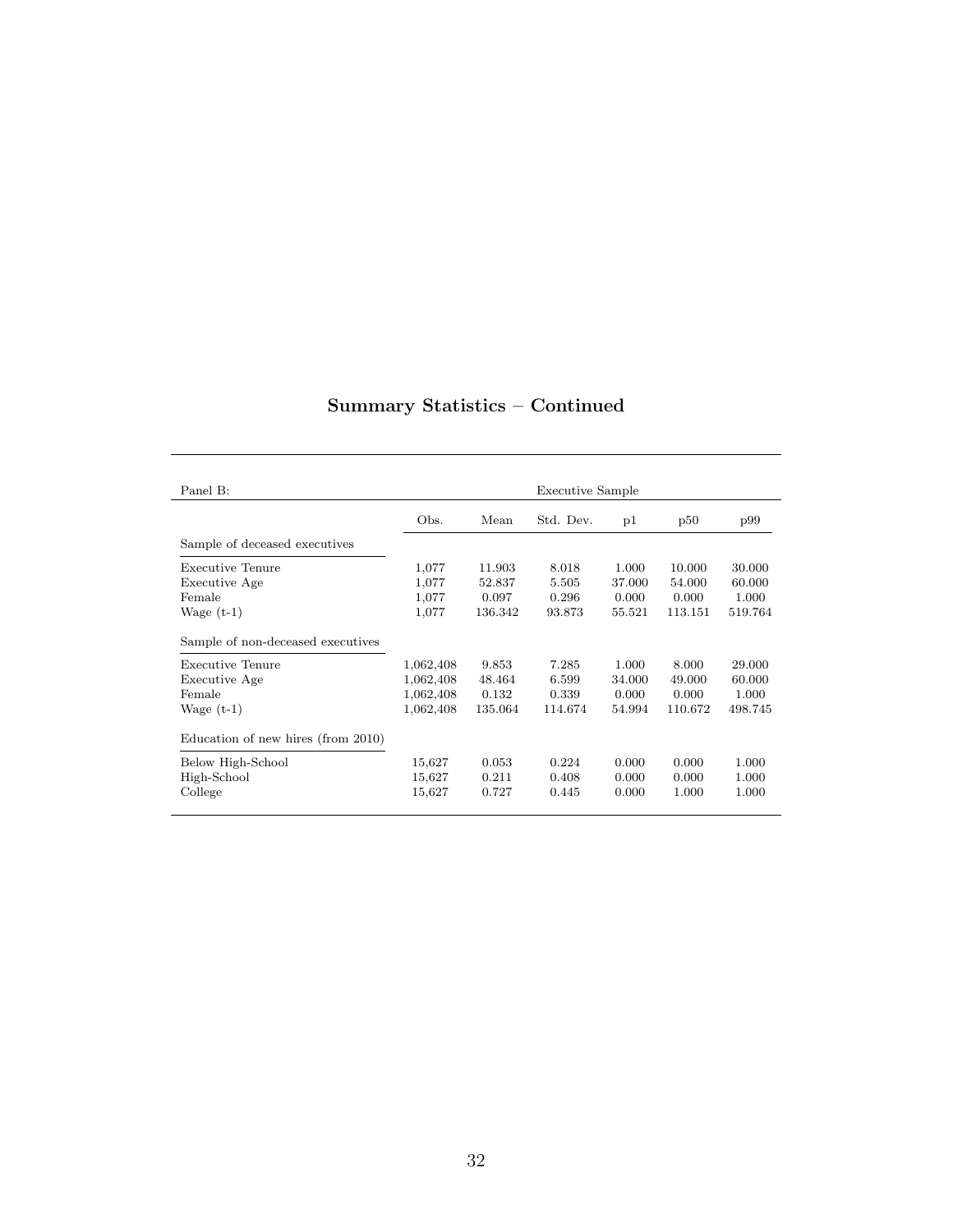#### Table 2 Executive Transitions between Positions, Industries, and Areas

This table presents patterns in executives transitions across positions, industries, and areas in the executivefirm matched panel dataset. The sample period is 2005-2015. Panel A presents transitions for workers between white-collar occupations and executive occupations. Transitions are restricted to workers changing firms in the last two columns. The first entry in each cell reports the fraction of the transitions from the row position (white-collar or executive) to the column position (white-collar or executive). Panel B presents statistics for executives transitions across two different firms. The first column represents the fraction of the transitions that are within respectively the same Commuting Zone, the same 2-digit industry, and the same 2-digit industry  $\times$  Commuting Zone. The second column represents the analogous fractions assuming random transitions for executives across two different sample firms. Panel C reproduces the same statistics for the French economy, and Panel D for executive turnover in a sample of U.S. listed firms using data from the Execucomp database.

| Panel A: In the Hierarchy                                                                              | Full sample          |                      | Conditional on turnover |                      |  |
|--------------------------------------------------------------------------------------------------------|----------------------|----------------------|-------------------------|----------------------|--|
|                                                                                                        | White-collars $(t)$  | Executives $(t)$     | White-collars $(t)$     | Executives $(t)$     |  |
| White-collars $(t-1)$                                                                                  | 99.7%                | $0.3\%$              | 98.7%                   | 1.3%                 |  |
| Executives $(t-1)$                                                                                     | $0.5\%$              | $99.5\%$             | $4.8\%$                 | 95.2%                |  |
| Panel B: Executives transitions:                                                                       | Data                 |                      | Assuming random         |                      |  |
| $\%$ within same CZ<br>% within same 2-digit industry<br>$\%$ within same CZ $\times$ 2-digit industry | 0.65<br>0.55<br>0.39 |                      | 0.13<br>0.12<br>0.017   |                      |  |
| Panel C: France (DADS Panel)                                                                           |                      | Data                 |                         | Assuming random      |  |
| $\%$ within same CZ<br>$\%$ within same Industry (NES 17)<br>$\%$ within same CZ $\times$ Industry     |                      | 0.71<br>0.66<br>0.50 |                         | 0.15<br>0.13<br>0.03 |  |
| Panel D: Top executives U.S. listed firms                                                              |                      | Data                 |                         | Assuming random      |  |
| % within same State<br>$%$ within same FF17 industry<br>$\%$ within same State $\times$ FF17 industry  | 0.32<br>0.4<br>0.17  |                      | 0.055<br>0.14<br>0.012  |                      |  |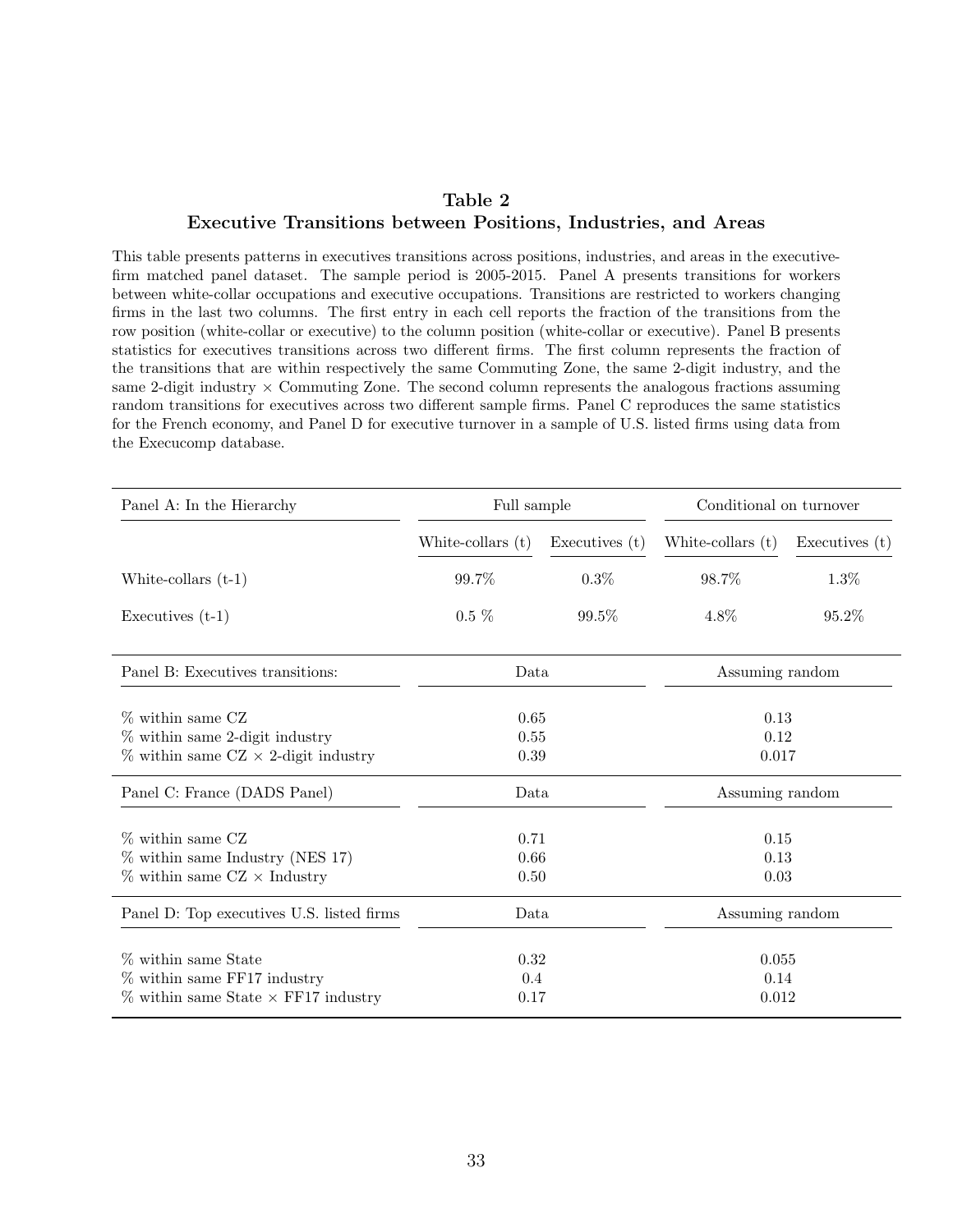#### Table 3 Market Thickness and New Hires Characteristics

Panel A of this table presents estimates from cross-section regressions of a dummy indicating whether a given executive joining a new firm in a given  $CZ \times$  industry was employed in the previous year in a firm from the same CZ and industry on the previous year thickness of the executive labor market. All regressions include year fixed effects. In Column (2) we add industry dummies interacted with year dummies and in Column (3) CZ dummies interacted with year dummies. The sample includes all executives joining a new firm over the sample period, and employed by another firm in the previous year. The thickness is defined at the CZ × industry level and is constructed as the logarithm of one plus the total number of executives in the firm's  $CZ \times$  industry. Panel B presents estimates from cross-section regressions of dummies for three education levels of executives who join a given firm in a given year on the previous year thickness of the executive labor market in which each executive takes their new jobs, and Panel C repeats the same regressions for the sample of white-collars who join a new firm. All regressions in Panels B and C include industry dummies and CZ dummies interacted with year dummies. Standard errors are clustered at the CZ  $\times$  industry level. \*, \*\*, and \*\*\* denote significance at the  $10\%$ ,  $5\%$ , and  $1\%$ , respectively.

|                                                      | (1)                                | $\overline{(2)}$                       | (3)         |
|------------------------------------------------------|------------------------------------|----------------------------------------|-------------|
| Panel A:                                             |                                    | Hired Executive from same CZ×Industry? |             |
| $\ln(1+\# \text{ NbExecutives (Industry, CZ))$ (t-1) | $0.025***$                         | $0.024***$                             | $0.051***$  |
|                                                      | (0.005)                            | (0.003)                                | (0.006)     |
| Year FE<br>Industry-Year FE<br>CZ-Year FE            | Y                                  | Υ<br>Y                                 | Υ<br>Y<br>Y |
| Observations                                         | 46,547                             | 46,547                                 | 46,547      |
| $R^2$                                                | 0.020                              | 0.067                                  | 0.197       |
| Panel B:                                             |                                    | <b>Executive Education Level</b>       |             |
|                                                      | <b>Below</b><br><b>High School</b> | High School                            | College     |
| $\ln(1+\# \text{ NbExecutives (Industry, CZ))$ (t-1) | $-0.002$                           | $-0.013*$                              | $0.015**$   |
|                                                      | (0.004)                            | (0.007)                                | (0.007)     |
| Industry-Year FE                                     | Υ                                  | Υ                                      | Υ           |
| CZ-Year FE                                           | Y                                  | Υ                                      | Υ           |
| Observations                                         | 15,627                             | 15,627                                 | 15,627      |
| $R^2$                                                | 0.093                              | 0.118                                  | 0.125       |
| Panel C:                                             |                                    | White-Collar Education Level           |             |
|                                                      | Below<br><b>High School</b>        | <b>High School</b>                     | College     |
| $ln(1+\# \text{ NbExecutives (Industry, CZ))}$ (t-1) | 0.002                              | $-0.008$                               | 0.005       |
|                                                      | (0.004)                            | (0.006)                                | (0.006)     |
| Industry-Year FE                                     | Y                                  | Υ                                      | Υ           |
| CZ-Year FE                                           | Y                                  | Y                                      | Y           |
| Observations                                         | 596,278                            | 596,278                                | 596,278     |
| $R^2$                                                | 0.080                              | 0.091                                  | 0.141       |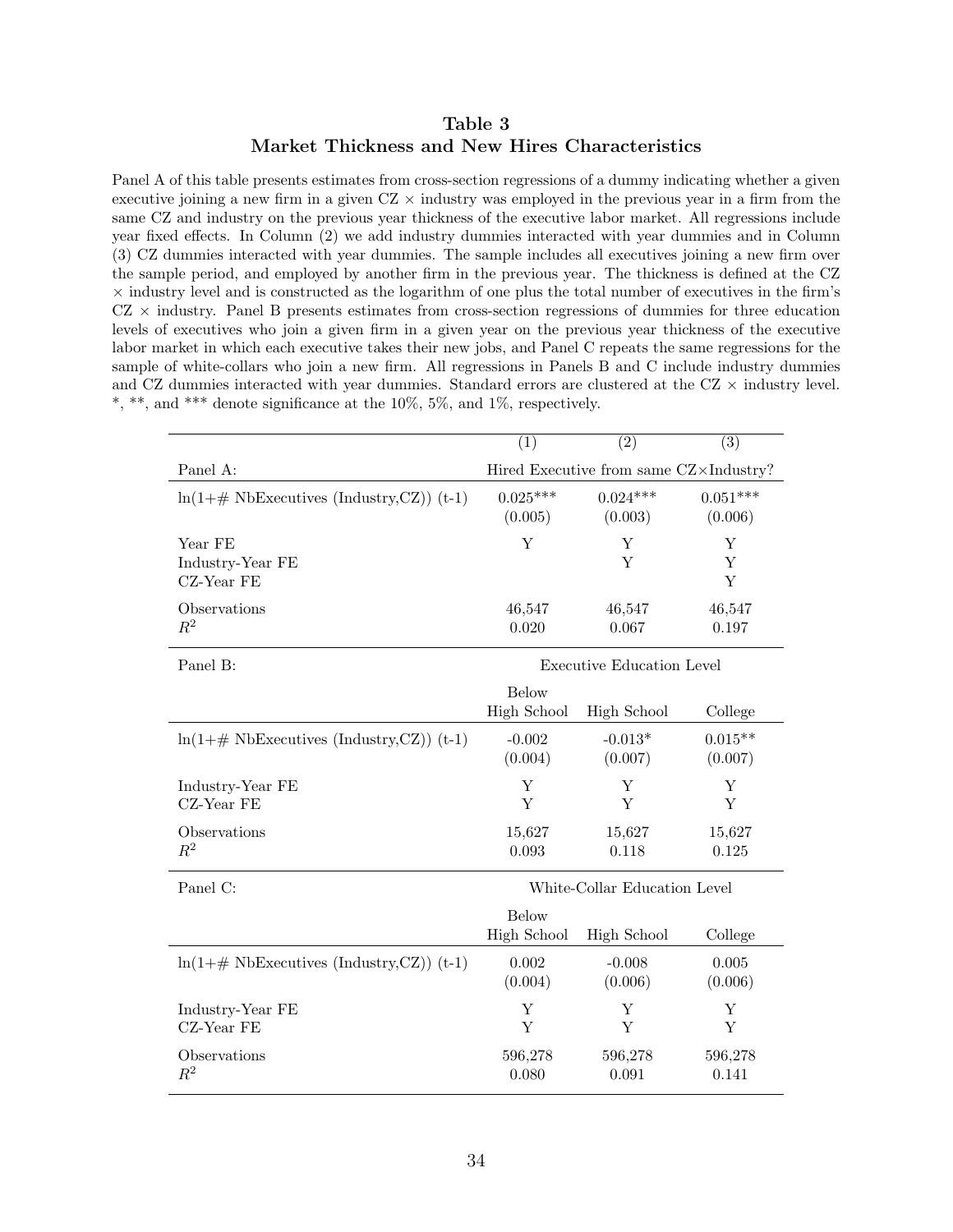#### Table 4 Executives Exits and Firms' ROA

This table presents estimates from panel regressions of firms' ROA on respectively one dummy indicating whether the firm is hit by the death of (at least) one executive in the same or previous three years (Panel A), and two dummies indicating whether the firm is hit by the death of (at least) one executive in the same or previous three years in separately either a thin labor market, or a thick labor market (Panel B). A labor market is defined at the  $CZ \times$  industry level and is defined as thin (respectively thick) if it lies below (respectively above) the sample median in terms of the total number of executives in each  $CZ \times$  industry. All regressions include firm and year fixed effects. In Column (2) we add industry and CZ dummies interacted with year dummies, in Column (3) firm-level characteristics (dummies indicating terciles of size, age, and ROA respectively) interacted with year dummies, in Column (4) dummies indicating terciles of the number of executives interacted with year dummies. Regressions contain all firm-years of our firm sample (described in Table 1, Panel A) between 2005 and 2015. Standard errors are clustered at the firm level. \*, \*\*, and \*\*\* denote significance at the 10%, 5%, and 1%, respectively.

|                                                                                                                                          | $\overline{(1)}$     | (2)                        | $\overline{(3)}$      | (4)                        |  |  |
|------------------------------------------------------------------------------------------------------------------------------------------|----------------------|----------------------------|-----------------------|----------------------------|--|--|
| Panel A:                                                                                                                                 | $ROA (\times 100)$   |                            |                       |                            |  |  |
| Deceased executive $(t,t-3)$                                                                                                             | $-0.770**$           | $-0.927**$                 | $-0.816**$            | $-0.831**$                 |  |  |
|                                                                                                                                          | (0.393)              | (0.395)                    | (0.397)               | (0.397)                    |  |  |
| Year FE<br>Firm FE<br>Industry-Year FE<br>CZ-Year FE<br>Size, Age, ROA $(t-3) \times$ Year FE<br>Nb of executives $(t-3) \times$ Year FE | Υ<br>Y               | Y<br>Y<br>Y<br>Y           | Y<br>Y<br>Υ<br>Υ<br>Y | Y<br>Y<br>Υ<br>Y<br>Y<br>Y |  |  |
| Observations                                                                                                                             | 321,804              | 321,804                    | 321,804               | 321,804                    |  |  |
| $R^2$                                                                                                                                    | 0.469                | 0.477                      | 0.479                 | 0.480                      |  |  |
| Panel B:                                                                                                                                 | $ROA \ (\times 100)$ |                            |                       |                            |  |  |
| Deceased executive $(t,t-3) \times th$ in market                                                                                         | $-1.582***$          | $-1.845***$                | $-1.834***$           | $-1.849***$                |  |  |
|                                                                                                                                          | (0.562)              | (0.562)                    | (0.586)               | (0.586)                    |  |  |
| Deceased executive $(t,t-3) \times$ thick market                                                                                         | 0.018                | $-0.065$                   | 0.154                 | 0.137                      |  |  |
|                                                                                                                                          | (0.537)              | (0.542)                    | (0.527)               | (0.528)                    |  |  |
| Thin market                                                                                                                              | $-0.111$             | 0.046                      | $-0.156$              | $-0.146$                   |  |  |
|                                                                                                                                          | (0.325)              | (0.362)                    | (0.367)               | (0.367)                    |  |  |
| Year FE<br>Firm FE<br>Industry-Year FE<br>CZ-Year FE<br>Size, Age, ROA $(t-3) \times$ Year FE<br>Nb of executives $(t-3) \times$ Year FE | Y<br>Y               | Y<br>Y<br>$\mathbf Y$<br>Y | Υ<br>Y<br>Y<br>Y<br>Y | Υ<br>Υ<br>Y<br>Y<br>Y<br>Y |  |  |
| Observations                                                                                                                             | 321,804              | 321,804                    | 321,804               | 321,804                    |  |  |
| $R^2$                                                                                                                                    | 0.469                | 0.477                      | 0.479                 | 0.480                      |  |  |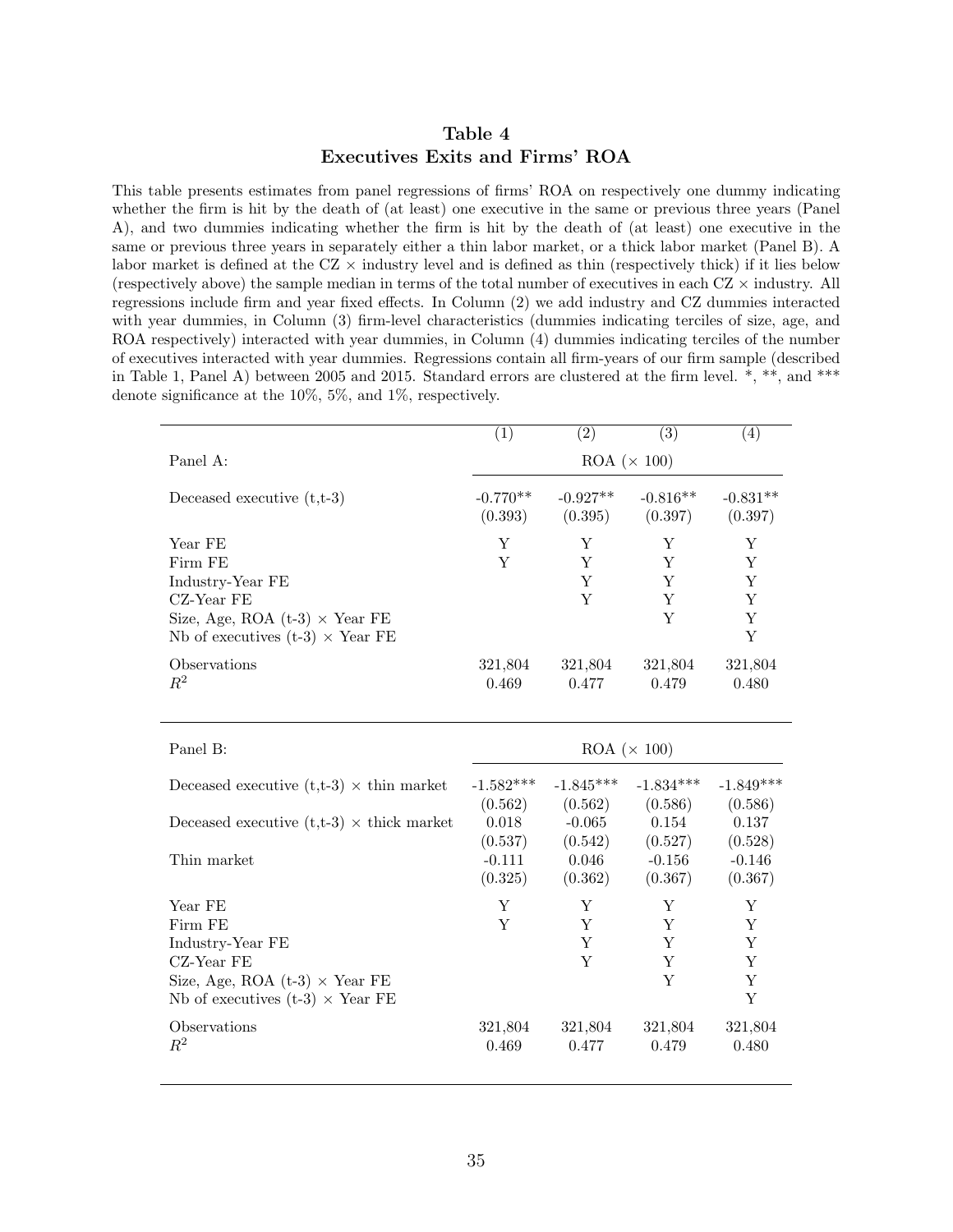#### Table 5 Executives Exits and Firms' ROA - Dynamics

This table presents estimates from panel regressions of firms' ROA on two set of dummies indicating whether the firm is hit by the death of (at least) one executive in the following year, the current, and each of the previous three years in either a thin labor market or a thick labor market. A labor market is defined at the  $CZ \times$  industry level and is defined as thin (respectively thick) if it lies below (respectively above) the sample median in terms of the total number of executives in each  $CZ \times$  industry. All regressions include firm and year fixed effects. In Column (2) we add industry and CZ dummies interacted with year dummies, in Columns (3) firm-level characteristics (dummies indicating terciles of size, age, and ROA respectively) interacted with year dummies, in column (4) dummies indicating terciles of the number of executives interacted with year dummies. Regressions contain all firm-years of our firm sample (described in Table 1, Panel A) between 2005 and 2015. Standard errors are clustered at the firm level. \*, \*\*, and \*\*\* denote significance at the 10%, 5%, and 1%, respectively.

|                                                      | $\overline{(1)}$   | $\overline{(2)}$ | $\overline{(3)}$ | (4)         |  |  |
|------------------------------------------------------|--------------------|------------------|------------------|-------------|--|--|
|                                                      | $ROA (\times 100)$ |                  |                  |             |  |  |
| Deceased executive $(t+1) \times th$ in market       | $-0.461$           | $-0.725$         | $-0.394$         | $-0.400$    |  |  |
|                                                      | (0.606)            | (0.627)          | (0.661)          | (0.659)     |  |  |
| Deceased executive (t) $\times$ thin market          | $-2.537***$        | $-2.800***$      | $-2.866***$      | $-2.870***$ |  |  |
|                                                      | (0.774)            | (0.789)          | (0.810)          | (0.809)     |  |  |
| Deceased executive $(t-1) \times th$ in market       | $-1.225*$          | $-1.626**$       | $-1.510*$        | $-1.516*$   |  |  |
|                                                      | (0.733)            | (0.737)          | (0.782)          | (0.781)     |  |  |
| Deceased executive (t-2) $\times$ thin market        | $-1.346*$          | $-1.783**$       | $-1.705**$       | $-1.721**$  |  |  |
|                                                      | (0.720)            | (0.752)          | (0.792)          | (0.792)     |  |  |
| Deceased executive $(t-3) \times \text{thin market}$ | $-0.600$           | $-0.826$         | $-0.683$         | $-0.710$    |  |  |
|                                                      | (0.610)            | (0.636)          | (0.682)          | (0.683)     |  |  |
| Deceased executive $(t+1) \times$ thick market       | 0.022              | 0.033            | $-0.349$         | $-0.363$    |  |  |
|                                                      | (0.623)            | (0.627)          | (0.622)          | (0.622)     |  |  |
| Deceased executive (t) $\times$ thick market         | $-0.434$           | $-0.485$         | $-0.417$         | $-0.416$    |  |  |
|                                                      | (0.728)            | (0.736)          | (0.763)          | (0.764)     |  |  |
| Deceased executive $(t-1) \times$ thick market       | $-0.101$           | $-0.207$         | 0.120            | 0.112       |  |  |
|                                                      | (0.719)            | (0.723)          | (0.767)          | (0.766)     |  |  |
| Deceased executive (t-2) $\times$ thick market       | 0.165              | 0.133            | 0.355            | 0.333       |  |  |
|                                                      | (0.799)            | (0.809)          | (0.805)          | (0.805)     |  |  |
| Deceased executive $(t-3) \times$ thick market       | 0.603              | 0.432            | 0.398            | 0.354       |  |  |
|                                                      | (0.627)            | (0.637)          | (0.642)          | (0.642)     |  |  |
| Thin market                                          | $-0.110$           | 0.050            | $-0.156$         | $-0.146$    |  |  |
|                                                      | (0.325)            | (0.362)          | (0.367)          | (0.367)     |  |  |
| Year FE                                              | Y                  | $\mathbf Y$      | Y                | $\mathbf Y$ |  |  |
| Firm FE                                              | Y                  | Y                | Y                | Y           |  |  |
| Industry-Year FE                                     |                    | $\mathbf Y$      | Y                | $\mathbf Y$ |  |  |
| CZ-Year FE                                           |                    | $\mathbf Y$      | $\mathbf Y$      | $\mathbf Y$ |  |  |
| Size, Age, ROA $(t-3) \times$ Year FE                |                    |                  | $\mathbf Y$      | $\mathbf Y$ |  |  |
| Nb of Executives (t-3) $\times$ Year FE              |                    |                  |                  | $\mathbf Y$ |  |  |
| Observations                                         | 321,804            | 321,804          | 321,804          | 321,804     |  |  |
| $R^2$                                                | 0.469              | 0.477            | 0.479            | 0.480       |  |  |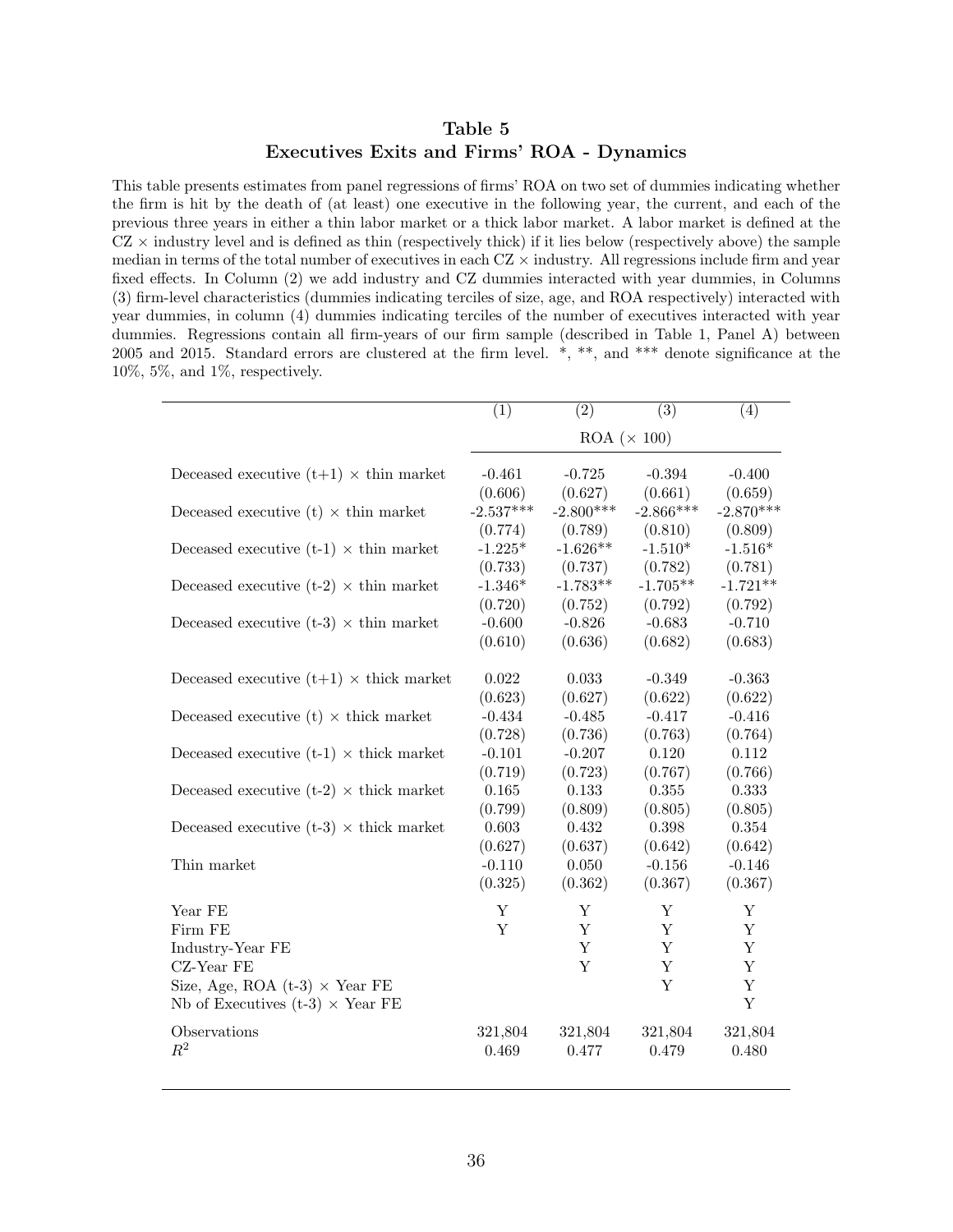#### Table 6 Executives Compensation at Neighboring Firms

This table presents estimates from panel regressions of executives (and white-collars in Panel B) wages on two dummies indicating whether a given  $CZ \times$  industry is hit by the death of (at least) one executive in the previous year in either a thin labor market or a thick labor market. A labor market is defined at the CZ  $\times$  industry level and is defined as thin (respectively thick) if it lies below (respectively above) the sample median in terms of the total number of executives in each  $CZ \times$  industry. All regressions include firm, executive, and year fixed effects. In Column (3) industry and CZ dummies interacted with year dummies, in Column (4) executive-level characteristics (dummies indicating gender, and terciles of age and tenure respectively) interacted with year dummies. Regressions contain all executive-year of our executive sample (described in Table 1, Panel B) between 2005 and 2015, which includes only executives at firms never treated during the sample period. Standard errors are clustered at the Industry  $\times$  CZ level. \*, \*\*, and \*\*\* denote significance at the 10%, 5%, and 1%, respectively.

|                                                           | $\left( 1\right)$                   | $\left( 2\right)$ | (3)      | (4)       |  |
|-----------------------------------------------------------|-------------------------------------|-------------------|----------|-----------|--|
| Panel A:                                                  | Executives Ln(Wage) ( $\times$ 100) |                   |          |           |  |
| Deceased executive other firm $(t-1)$                     | 0.229<br>(0.201)                    |                   |          |           |  |
| Deceased executive other firm $(t-1) \times th$ in market |                                     | $0.442**$         | $0.355*$ | $0.357**$ |  |
|                                                           |                                     | (0.176)           | (0.185)  | (0.174)   |  |
| Deceased executive other firm $(t-1) \times$ thick market |                                     | 0.108             | 0.018    | 0.002     |  |
|                                                           |                                     | (0.193)           | (0.207)  | (0.204)   |  |
| Thin market                                               |                                     | $-0.359$          | $-0.214$ | $-0.416$  |  |
|                                                           |                                     | (0.314)           | (0.353)  | (0.352)   |  |
| Year FE                                                   | Y                                   | Y                 | Y        | Y         |  |
| Firm FE                                                   | Y                                   | Y                 | Y        | Y         |  |
| Executive FE                                              | Y                                   | Y                 | Y        | Y         |  |
| Industry-Year FE                                          |                                     |                   | Y        | Y         |  |
| CZ-Year FE                                                |                                     |                   | Y        | Y         |  |
|                                                           |                                     |                   |          | Y         |  |
| Observations                                              | 628,582                             | 628,582           | 628,582  | 628,582   |  |
| $R^2$                                                     | 0.912                               | 0.912             | 0.915    | 0.917     |  |
| Age, Tenure, Gender $\times$ Year FE                      |                                     |                   |          |           |  |

| Panel B:                                                  | White-Collars $Ln(Wage)$ ( $\times$ 100) |                                |                             |                             |
|-----------------------------------------------------------|------------------------------------------|--------------------------------|-----------------------------|-----------------------------|
| Deceased executive other firm $(t-1)$                     | 0.064<br>(0.089)                         |                                |                             |                             |
| Deceased executive other firm $(t-1) \times th$ in market |                                          | 0.054<br>(0.161)               | $-0.017$<br>(0.128)         | 0.006<br>(0.123)            |
| Deceased executive other firm $(t-1) \times$ thick market |                                          | 0.047                          | 0.079                       | 0.081                       |
| Thin market                                               |                                          | (0.104)<br>$-0.200$<br>(0.268) | (0.076)<br>0.154<br>(0.274) | (0.077)<br>0.057<br>(0.245) |
| Year FE                                                   | Y                                        | Y                              | Y                           | Y                           |
| Firm FE                                                   | Y                                        | Y                              | Y                           | Y                           |
| Executive FE                                              | Y                                        | Y                              | Y                           | Y                           |
| Industry-Year FE                                          |                                          |                                | Y                           | Y                           |
| CZ-Year FE                                                |                                          |                                | Y                           | Y                           |
| Age, Tenure, Gender $\times$ Year FE                      |                                          |                                |                             | Y                           |
| Observations<br>$R^2$                                     | 3,307,706<br>0.938                       | 3,307,706<br>0.939             | 3,307,706<br>0.941          | 3,307,706<br>0.944          |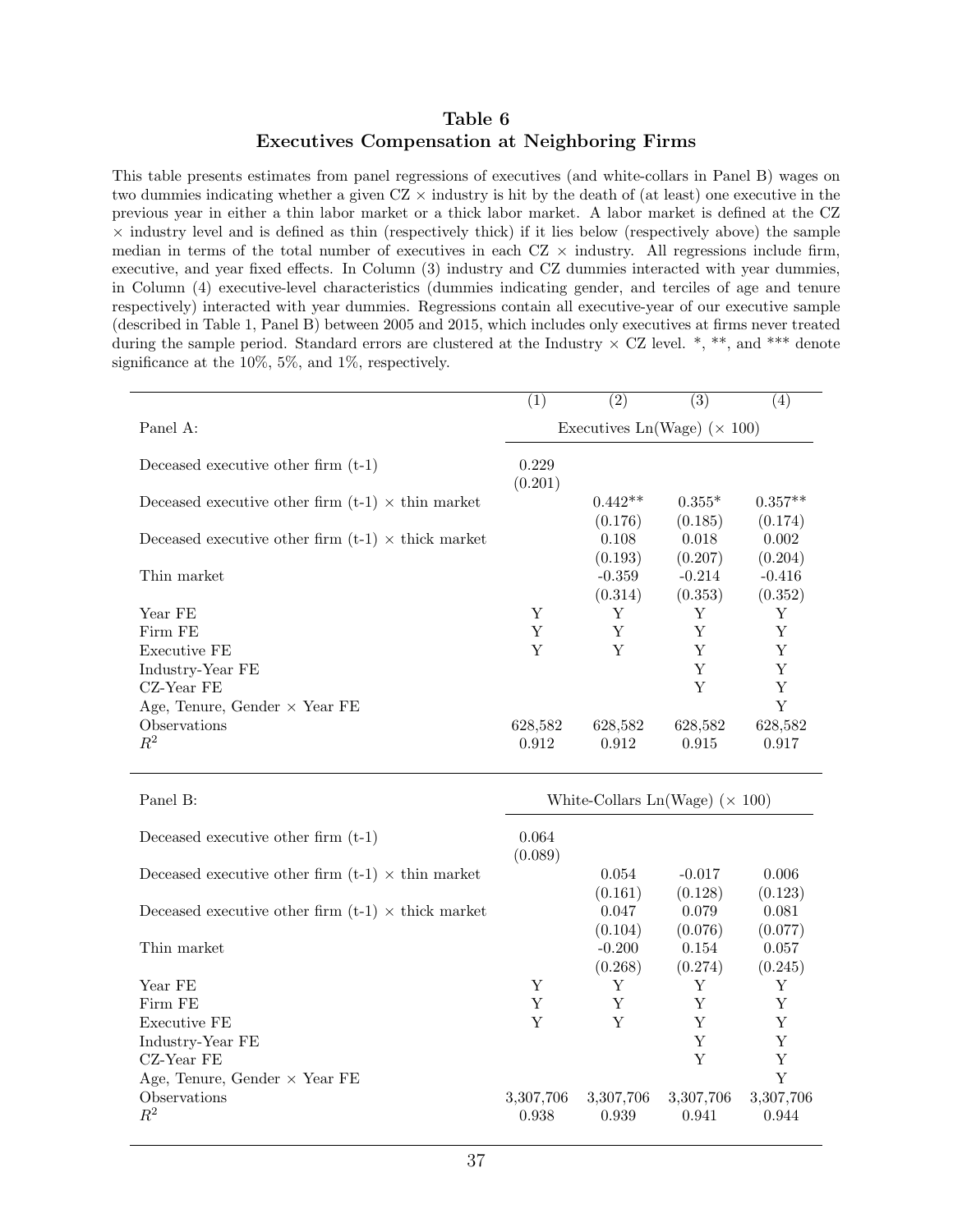#### Table 7

#### Executives Exits and Education Levels of Entrants/Leavers (From 2010)

This table presents estimates from panel regressions of the education level of executives respectively joining the firm (new hires, Panel A) and leaving the firm (leavers, Panel B) in year t on two dummies indicating whether the firm is hit by the death of (at least) one executive in the previous three years in separately either a thin labor market, or a thick labor market. A labor market is defined at the  $CZ \times$  industry level and is defined as thin (respectively thick) if it lies below (respectively above) the sample median in terms of the total number of executives in each  $CZ \times$  industry. All regressions include firm fixed effects, as well as industry and CZ dummies interacted with year dummies. The sample period is 2005 and 2015. Standard errors are clustered at the firm level. \*, \*\*, and \*\*\* denote significance at the 10%, 5%, and 1%, respectively.

|                                                           | (1)                | $\overline{(2)}$   | $\overline{(3)}$ | (4)          |
|-----------------------------------------------------------|--------------------|--------------------|------------------|--------------|
| Panel A:                                                  |                    | New Hires          |                  |              |
|                                                           | <b>Below</b>       |                    |                  |              |
|                                                           | High School        | <b>High School</b> | College          | Missing Info |
| Deceased executive $(t-1,t-3) \times \text{thin market}$  | $0.046*$           | $0.083*$           | $-0.134***$      | $-0.051$     |
|                                                           | (0.024)            | (0.048)            | (0.051)          | (0.057)      |
| Deceased executive $(t-1,t-3) \times$ thick market        | 0.006              | $-0.021$           | 0.037            | $-0.043$     |
|                                                           | (0.019)            | (0.027)            | (0.031)          | (0.057)      |
| Thin market                                               | $-0.034$           | $-0.089$           | 0.108            | 0.013        |
|                                                           | (0.046)            | (0.073)            | (0.079)          | (0.082)      |
| Firm FE                                                   | Υ                  | Y                  | Y                | Υ            |
| Industry-Year FE                                          | Υ                  | Y                  | Y                | Y            |
| CZ-Year FE                                                | Y                  | Y                  | Y                | $\mathbf Y$  |
| Observations                                              | 15,627             | 15,627             | 15,627           | 24,239       |
| $R^2$                                                     | 0.790              | 0.694              | 0.704            | 0.739        |
| Panel B:                                                  |                    | Leavers            |                  |              |
|                                                           | <b>Below</b>       |                    |                  |              |
|                                                           | <b>High School</b> | <b>High School</b> | College          | Missing Info |
| Deceased executive $(t-1,t-3) \times th$ in market        | $-0.029$           | $-0.152**$         | $0.183**$        | 0.013        |
|                                                           | (0.047)            | (0.073)            | (0.088)          | (0.030)      |
| Deceased executive $(t-1,t-3) \times \text{thick market}$ | 0.033              | $-0.040$           | 0.025            | $-0.018$     |
|                                                           | (0.030)            | (0.036)            | (0.044)          | (0.029)      |
| Thin market                                               | 0.195              | $-0.083$           | $-0.089$         | $-0.006$     |
|                                                           | (0.149)            | (0.188)            | (0.125)          | (0.073)      |
| Firm FE                                                   | Υ                  | Y                  | Y                | Y            |
| Industry-Year FE                                          | Υ                  | Y                  | Y                | Y            |
| CZ-Year FE                                                | Y                  | Y                  | Y                | Y            |
| Observations                                              | 6,087              | 6,087              | 6,087            | 25,213       |
| $R^2$                                                     | 0.836              | 0.809              | 0.807            | 0.554        |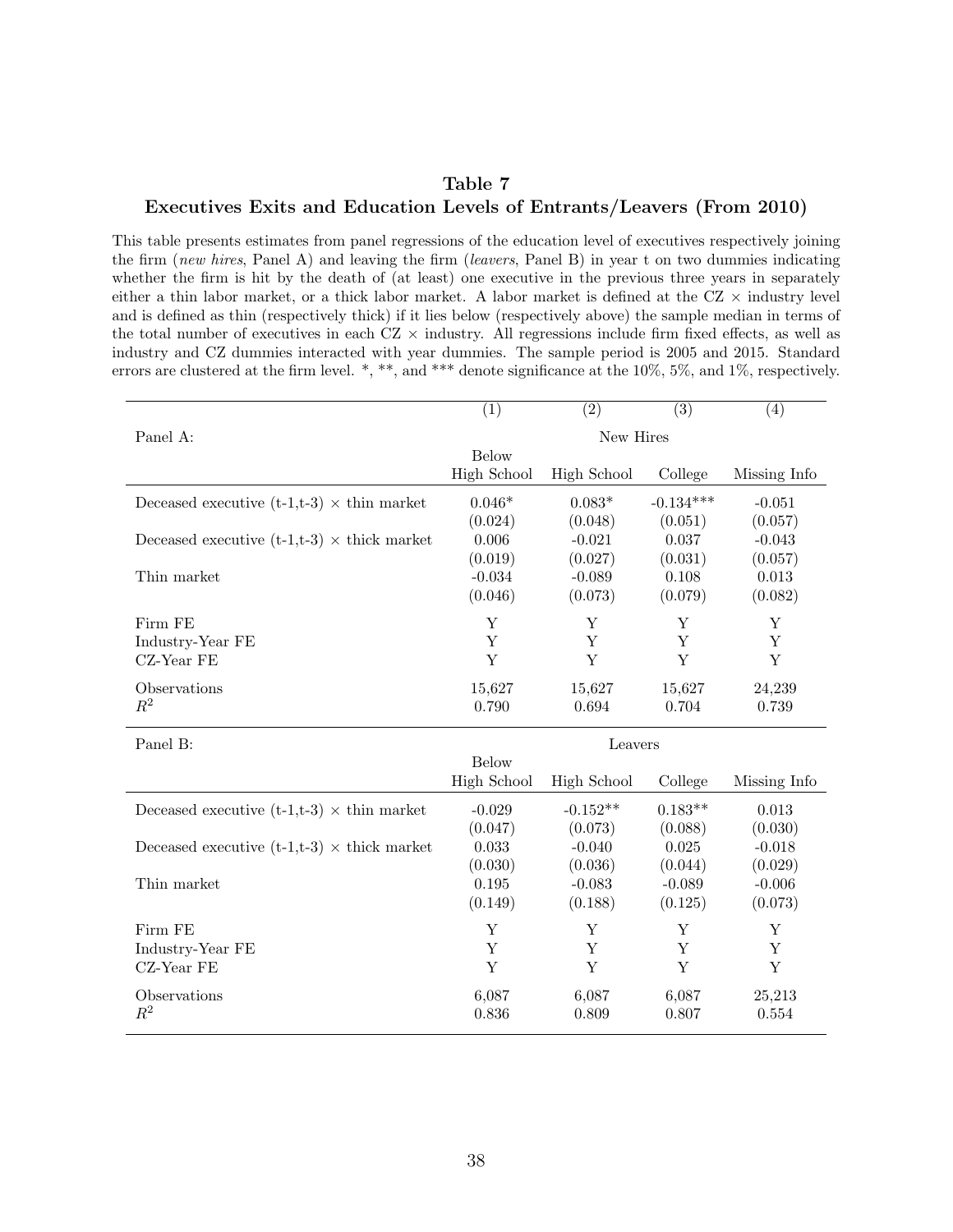#### Table 8 Executives Exits and Future Separations

This table presents estimates from panel regressions of executive turnover on two dummies indicating whether the firm is hit by the death of (at least) one executive in the previous three years in separately either a thin labor market, or a thick labor market. The dependent variable is the ratio of the number of executives who leave the firm in year t (and work for another firm in year  $t + 1$ ) over the total number of executives in the firm in year t. A labor market is defined at the  $CZ \times$  industry level and is defined as thin (respectively thick) if it lies below (respectively above) the sample median in terms of the total number of executives in each  $CZ \times$  industry. All regressions include firm, as well as industry and  $CZ$  dummies interacted with year dummies. Column (3) include firm-level characteristics (dummies indicating terciles of size, age, and ROA respectively) interacted with year dummies, and Column (4) dummies indicating terciles of the number of executives interacted with year dummies. Regressions contain all firm-years of our firm sample (described in Table 1, Panel A) between 2005 and 2015. Standard errors are clustered at the firm level. \*, \*\*, and \*\*\* denote significance at the 10%, 5%, and 1%, respectively.

|                                                           | (1)                  | (2)                  | $\left( 3\right)$         | (4)                  |
|-----------------------------------------------------------|----------------------|----------------------|---------------------------|----------------------|
|                                                           |                      |                      | Executive separation rate |                      |
| Deceased executive $(t-1,t-3)$                            | $0.009**$<br>(0.004) |                      |                           |                      |
| Deceased executive $(t-1,t-3) \times \text{thin market}$  |                      | $0.014**$<br>(0.006) | $0.013**$<br>(0.007)      | $0.016**$<br>(0.007) |
| Deceased executive $(t-1,t-3) \times \text{thick market}$ |                      | 0.005<br>(0.005)     | 0.004<br>(0.005)          | 0.006<br>(0.005)     |
| Thin market                                               |                      | $-0.006*$<br>(0.003) | $-0.005$<br>(0.003)       | $-0.004$<br>(0.003)  |
| Firm FE                                                   | Y                    | Y                    | Y                         | Y                    |
| Industry-Year FE                                          | Y                    | Y                    | Y                         | Y                    |
| CZ-Year FE                                                | Y                    | Y                    | Y                         | Y                    |
| Size, Age, ROA $(t-3) \times$ Year FE                     |                      |                      | Y                         | Y                    |
| Nb of executives $(t-3) \times$ Year FE                   |                      |                      |                           | Y                    |
| Observations<br>$R^2$                                     | 321,804<br>0.175     | 321,804<br>0.175     | 321,804<br>0.181          | 321,804<br>0.209     |
|                                                           |                      |                      |                           |                      |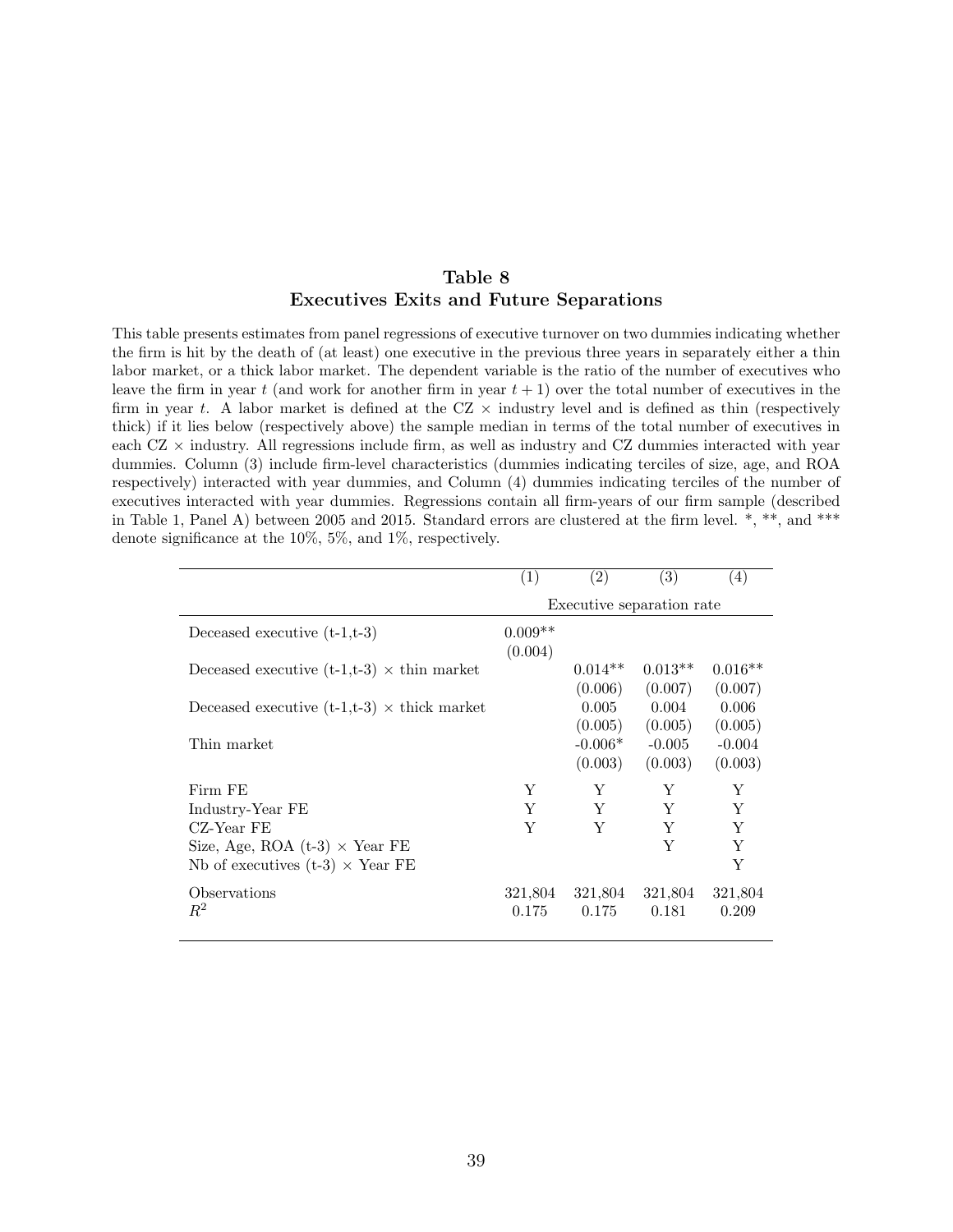#### Table 9 Planned Exit and Firms' ROA

This table presents estimates from panel regressions of firms' ROA on respectively a dummy indicating whether at least one executive retires in the same or previous three years in a thin or thick market. All regressions include firm, as well as industry and CZ dummies interacted with year dummies. Column (3) include firm-level characteristics (dummies indicating terciles of size, age, and ROA respectively) interacted with year dummies, and Column (4) dummies indicating terciles of the number of executives interacted with year dummies. Regressions contain all firm-years of our firm sample (described in Table 1, Panel A) between 2005 and 2015. Standard errors are clustered at the firm level. \*, \*\*, and \*\*\* denote significance at the 10%, 5%, and 1%, respectively.

|                                                 | (1)                    | (2)                   | (3)         | (4)         |  |
|-------------------------------------------------|------------------------|-----------------------|-------------|-------------|--|
|                                                 |                        | $ROA \ (\times\ 100)$ |             |             |  |
| Retired executive $(t,t-3)$                     | $-0.433***$<br>(0.143) |                       |             |             |  |
| Retired executive $(t,t-3) \times th$ in market |                        | $-0.666***$           | $-0.521***$ | $-0.513***$ |  |
|                                                 |                        | (0.177)               | (0.178)     | (0.179)     |  |
| Retired executive $(t,t-3) \times$ thick market |                        | $-0.204$              | $-0.165$    | $-0.159$    |  |
|                                                 |                        | (0.218)               | (0.217)     | (0.218)     |  |
| Thin market                                     |                        | 0.072                 | $-0.139$    | $-0.129$    |  |
|                                                 |                        | (0.363)               | (0.368)     | (0.368)     |  |
| Firm FE                                         | Y                      | Y                     | Y           | Y           |  |
| Industry-Year FE                                | Y                      | Y                     | Y           | Y           |  |
| CZ-Year FE                                      | Y                      | Y                     | Y           | Y           |  |
| Size, Age, ROA $(t-3) \times$ Year FE           |                        |                       | Y           | Y           |  |
| Nb of executives (t-3) $\times$ Year FE         |                        |                       |             | Y           |  |
| Observations                                    | 321,804                | 321,804               | 321,804     | 321,804     |  |
| $R^2$                                           | 0.477                  | 0.477                 | 0.479       | 0.480       |  |
|                                                 |                        |                       |             |             |  |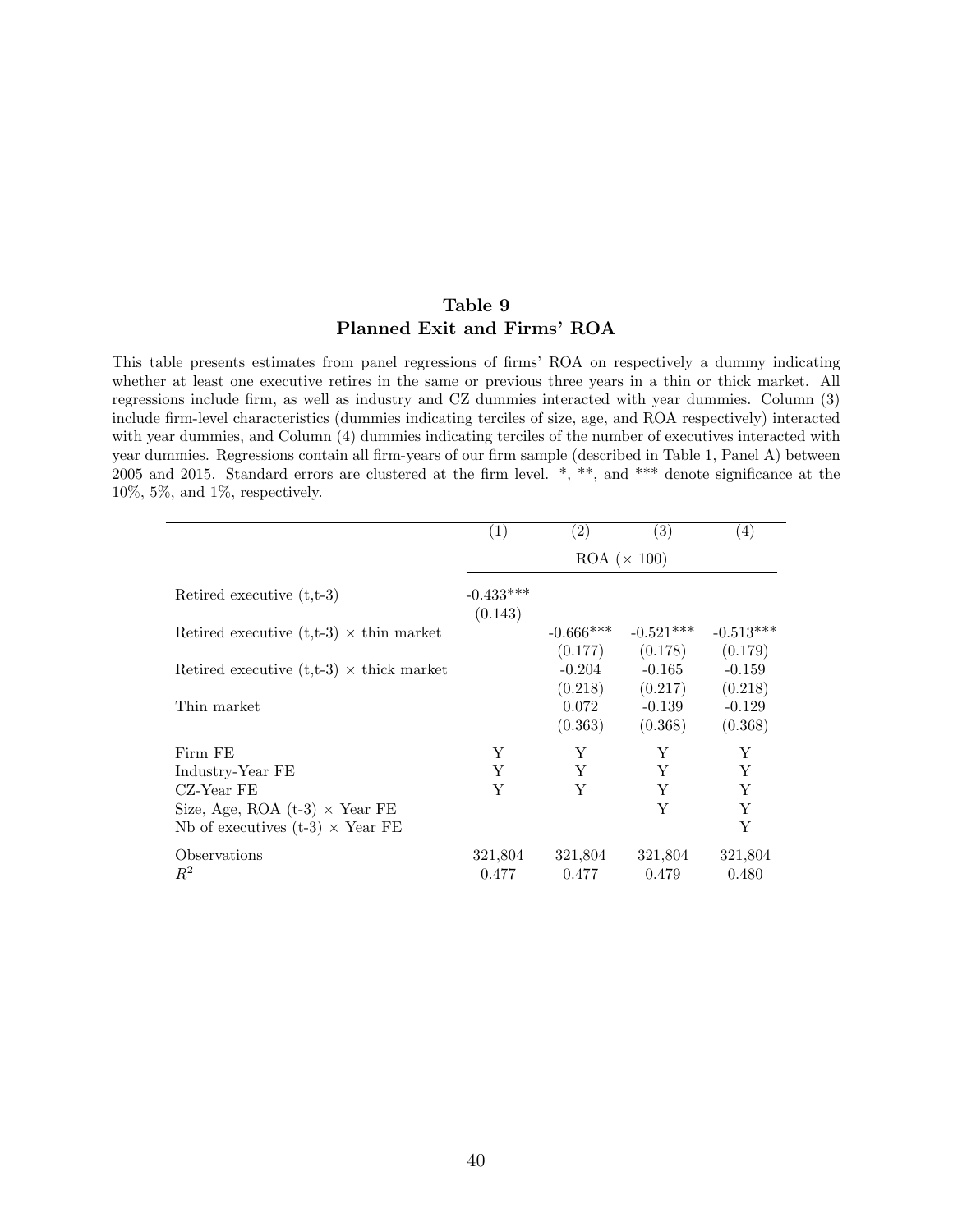# Online Appendix

Are Executives in Short Supply? Evidence from Deaths' Events

Julien Sauvagnat and Fabiano Schivardi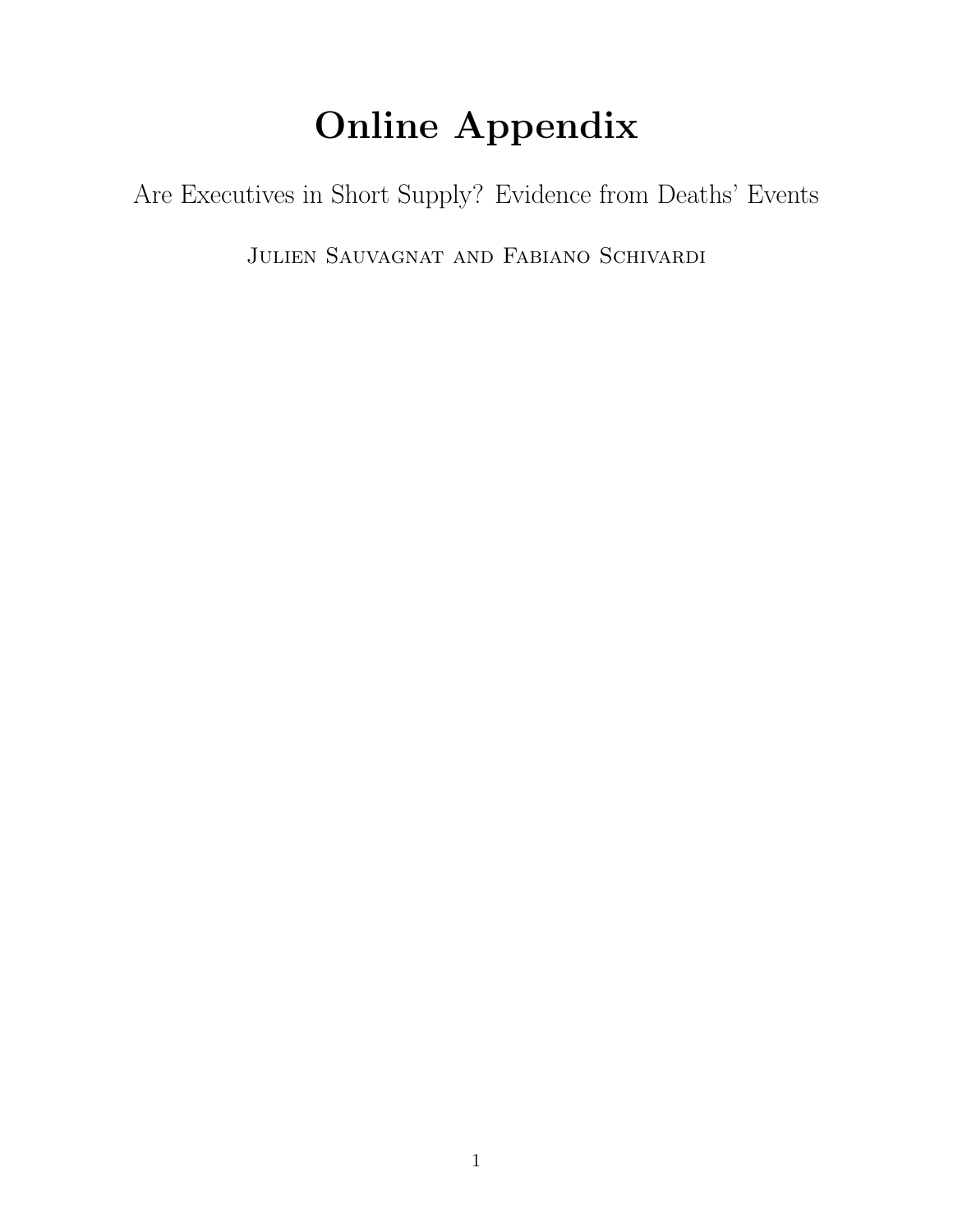Figure A.1 Death Shocks and External Versus Internal Hiring



Panel A. Change in Number of Executives

Panel B. Number of White-collars' Internal Promotions (to Executives)



Notes: Panel A of this figure presents estimates from panel regressions of the change in the number of executives in a given firm for different years around the death event of one executive. All regressions include firm and year fixed effects. Panel B presents estimates from panel regressions of the number of firms' workers in non-executive occupations promoted to executives in a given firm for different years around the death event of one executive. The sample period is 2005–2015. Standard errors are clustered at the firm level. \*, \*\*, and \*\*\* denote significance at the 10%, 5%, and 1%, respectively, and dashed lines represent 5% level confidence interval bands. 2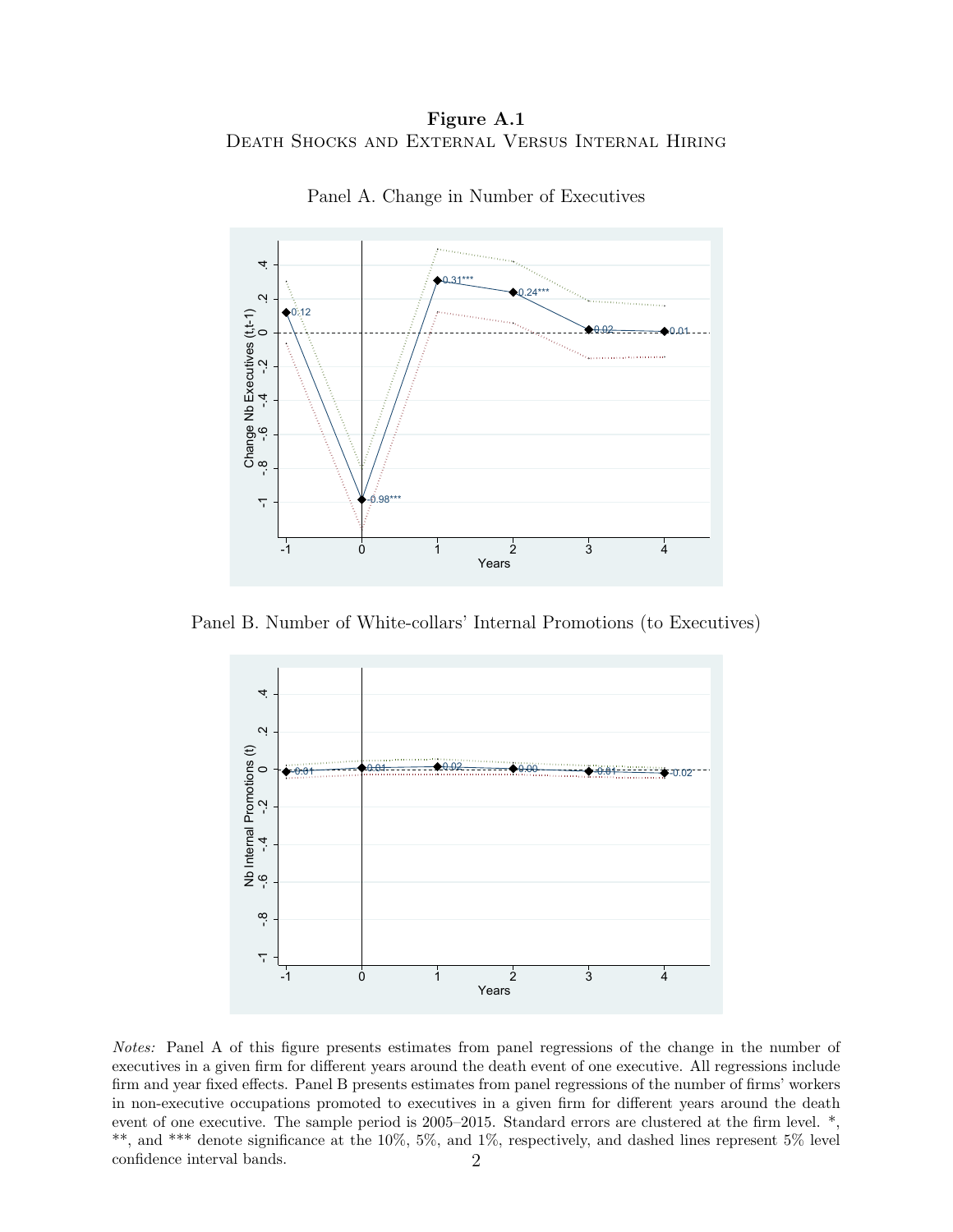#### Table A.1 Executives Exits and Firms' ROA - Continuous Measure of Market Density

This table presents estimates from panel regressions of firms' ROA on a dummy indicating whether the firm is hit by the death of (at least) one executive in the same year, and its interaction term with the logarithm of one plus the number of executives working in the same  $CZ\times$ industry in the previous year. All regressions include firm and year fixed effects. In columns (2) to (4), we include industry and CZ dummies interacted with year dummies. In columns (3) and (4), we include firm-level characteristics (dummies indicating terciles of size, age, and ROA respectively) interacted with year dummies. In column (4), we also control for dummies indicating terciles of the number of executives interacted with year dummies. Regressions contain all firmyears of our firm sample (described in Table 1, Panel A) between 2005 and 2015. Standard errors are clustered at the firm level. \*, \*\*, and \*\*\* denote significance at the 10%, 5%, and 1%, respectively.

|                                                      | $\left( 1\right)$    | $\left( 2\right)$     | $\left( 3\right)$     | $\left( 4\right)$     |  |
|------------------------------------------------------|----------------------|-----------------------|-----------------------|-----------------------|--|
| Panel A:                                             | $ROA (\times 100)$   |                       |                       |                       |  |
| Deceased executive $(t,t-3)$                         | $-2.627***$          | $-3.239***$           | $-3.153***$           | $-3.175***$           |  |
| Deceased executive $(t,t-3) \times$ Market thickness | (0.892)<br>$0.378**$ | (0.913)<br>$0.465***$ | (0.945)<br>$0.472***$ | (0.944)<br>$0.473***$ |  |
|                                                      | (0.155)              | (0.160)               | (0.161)               | (0.161)               |  |
| Market thickness                                     | $-0.107$<br>(0.155)  | $-0.143$<br>(0.165)   | 0.015<br>(0.163)      | 0.002<br>(0.164)      |  |
| Year FE                                              | Y                    | Y                     | Y                     | Y                     |  |
| Firm FE                                              | Y                    | Y                     | Y                     | Y                     |  |
| Industry-Year FE                                     |                      | Y                     | Y                     | Y                     |  |
| CZ-Year FE                                           |                      | Y                     | Y                     | Y                     |  |
| Size, Age, ROA $(t-3) \times$ Year FE                |                      |                       | Y                     | Y                     |  |
| Nb of executives $(t-3) \times$ Year FE              |                      |                       |                       | Y                     |  |
| Observations                                         | 321,804              | 321,804               | 321,804               | 321,804               |  |
| $\,R^2$                                              | 0.469                | 0.477                 | 0.479                 | 0.480                 |  |
|                                                      |                      |                       |                       |                       |  |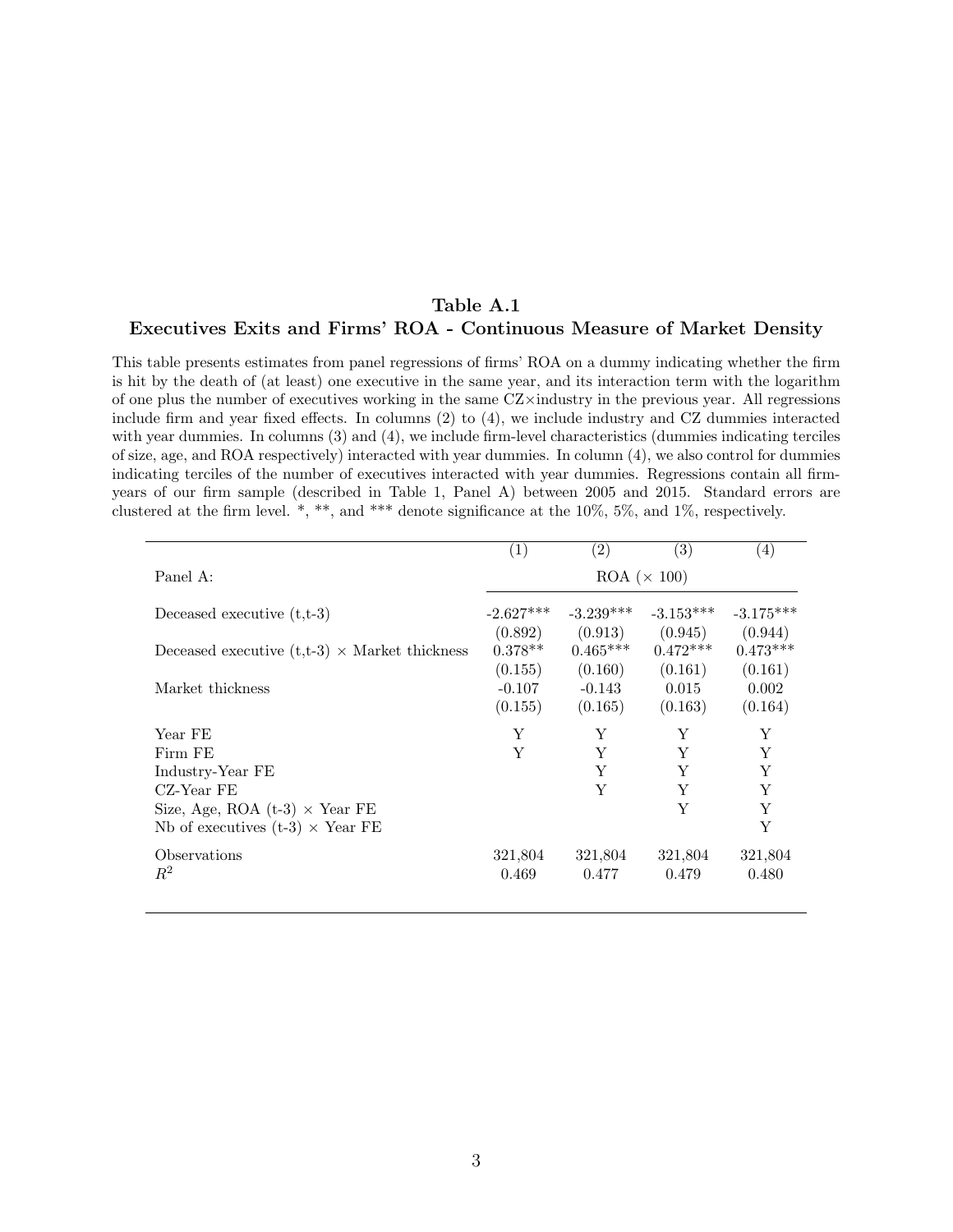#### Table A.2 Executives Exits and Firms' Labor Productivity

This table presents estimates from panel regressions of firms' labor productivity (defined as value added over the total number of employees, in 2015 constant thousand euros) on two dummies indicating whether the firm is hit by the death of (at least) one executive in the same year in separately either a thin labor market, or a thick labor market, in Panel A, and interacted with the continuous measure of labor market thickness in Panel B (the logarithm of one plus the number of executives working in the same  $CZ \times \text{industry}$ ). A labor market is defined at the  $CZ \times$  industry level and is defined as thin (respectively thick) if it lies below (respectively above) the sample median in terms of the total number of executives in each  $CZ \times$  industry. All regressions include firm and year fixed effects. In Columns (2) we add industry and CZ dummies interacted with year dummies, in Column (3) firm-level characteristics (dummies indicating terciles of size, age, and ROA respectively) interacted with year dummies, in Column (4) dummies indicating terciles of the number of executives interacted with year dummies. Regressions contain all firm-years of our firm sample (described in Table 1, Panel A) between 2005 and 2015. Standard errors are clustered at the firm level. \*, \*\*, and \*\*\* denote significance at the 10%, 5%, and 1%, respectively.

|                                                  | (1)                | $\left( 2\right)$ | $\left( 3\right)$ | $\left( 4\right)$ |  |  |
|--------------------------------------------------|--------------------|-------------------|-------------------|-------------------|--|--|
| Panel A:                                         | Labor Productivity |                   |                   |                   |  |  |
| Deceased executive $(t,t-3) \times th$ market    | $-6.628***$        | $-7.471***$       | $-7.181***$       | $-7.464***$       |  |  |
|                                                  | (2.106)            | (2.145)           | (2.150)           | (2.149)           |  |  |
| Deceased executive $(t,t-3) \times$ thick market | 2.679              | 2.597             | 3.034             | 2.765             |  |  |
|                                                  | (1.993)            | (2.040)           | (2.019)           | (2.021)           |  |  |
| Thin market                                      | $-0.878$           | 1.146             | 1.075             | 1.135             |  |  |
|                                                  | (1.097)            | (1.268)           | (1.320)           | (1.321)           |  |  |
| Year FE                                          | Y                  | Y                 | Y                 | Y                 |  |  |
| Firm FE                                          | Y                  | Y                 | Y                 | Y                 |  |  |
| Industry-Year FE                                 |                    | Y                 | Y                 | Y                 |  |  |
| CZ-Year FE                                       |                    | Y                 | Y                 | Y                 |  |  |
| Size, Age, ROA $(t-3) \times$ Year FE            |                    |                   | Y                 | Y                 |  |  |
| Nb of executives $(t-3) \times$ Year FE          |                    |                   |                   | Y                 |  |  |
| Observations                                     | 306,498            | 306,498           | 306,498           | 306,498           |  |  |
| $\,R^2$                                          | 0.700              | 0.707             | 0.716             | 0.717             |  |  |

| Panel B:                                             | Labor Productivity |              |              |              |  |  |
|------------------------------------------------------|--------------------|--------------|--------------|--------------|--|--|
| Deceased executive $(t,t-3)$                         | $-11.628***$       | $-14.001***$ | $-13.776***$ | $-14.212***$ |  |  |
|                                                      | (3.229)            | (3.322)      | (3.316)      | (3.309)      |  |  |
| Deceased executive $(t,t-3) \times$ Market thickness | $1.980***$         | $2.351***$   | $2.380***$   | $2.411***$   |  |  |
|                                                      | (0.565)            | (0.581)      | (0.572)      | (0.570)      |  |  |
| Market thickness                                     | 0.313              | $-0.125$     | $-0.135$     | $-0.830$     |  |  |
|                                                      | (0.600)            | (0.655)      | (0.680)      | (0.681)      |  |  |
| Year FE                                              | Y                  | Y            | Y            | Y            |  |  |
| Firm FE                                              | Y                  | Y            | Y            | Y            |  |  |
| Industry-Year FE                                     |                    | Y            | Y            | Y            |  |  |
| CZ-Year FE                                           |                    | Y            | Y            | Y            |  |  |
| Size, Age, ROA $(t-3) \times$ Year FE                |                    |              | Y            | Y            |  |  |
| Nb of executives (t-3) $\times$ Year FE              |                    |              |              | Y            |  |  |
| Observations                                         | 306,498            | 306,498      | 306,498      | 306,498      |  |  |
| $R^2$                                                | 0.700              | 0.707        | 0.716        | 0.717        |  |  |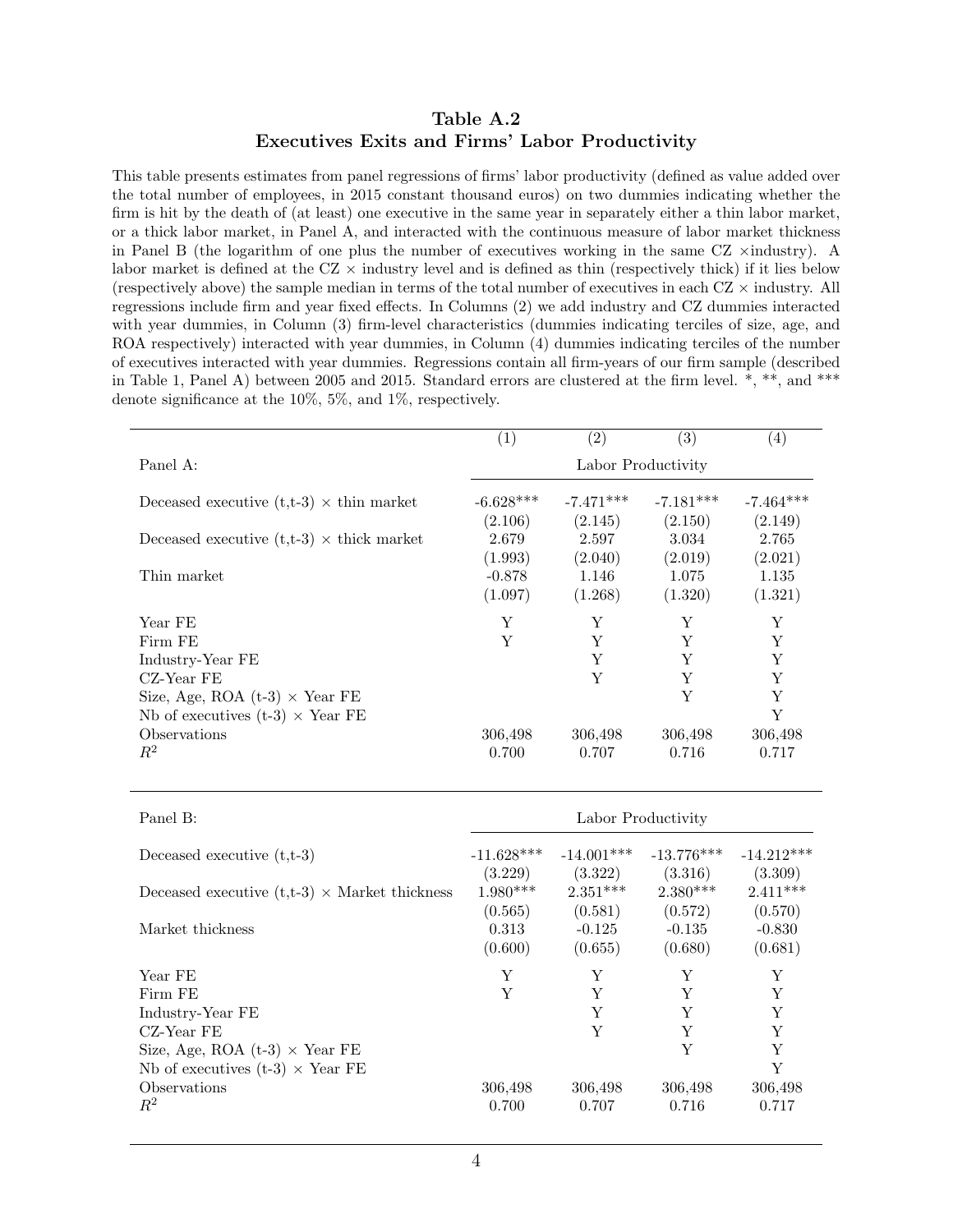#### Table A.3 Executives Exits and Firms' ROA - Excluding Deceased Executives With Prior Sick Leave

This table presents estimates from panel regressions of firms' ROA on respectively two dummies indicating whether the firm is hit by the death of (at least) one executive in the same or previous three years in separately either a thin labor market, or a thick labor market. These specifications exclude all firms with events for deceased executives with paid-sick leave in any prior year. A labor market is defined at the CZ  $\times$  industry level and is defined as thin (respectively thick) if it lies below (respectively above) the sample median in terms of the total number of executives in each  $CZ \times$  industry. All regressions include firm and year fixed effects. In Column (2) we add industry and CZ dummies interacted with year dummies, in Column (3) firm-level characteristics (dummies indicating terciles of size, age, and ROA respectively) interacted with year dummies, in Column (4) dummies indicating terciles of the number of executives interacted with year dummies. Regressions contain all firm-years of our firm sample (described in Table 1, Panel A) between 2005 and 2015. Standard errors are clustered at the firm level. \*, \*\*, and \*\*\* denote significance at the 10%, 5%, and 1%, respectively.

| $\left( 1\right)$     | $\left( 2\right)$ | (3)         | $\left( 4\right)$ |  |
|-----------------------|-------------------|-------------|-------------------|--|
| $ROA \ (\times\ 100)$ |                   |             |                   |  |
| $-1.578***$           | $-1.835***$       | $-1.861***$ | $-1.876***$       |  |
| (0.580)               | (0.579)           | (0.605)     | (0.605)           |  |
| 0.047                 | $-0.040$          | 0.138       | 0.125             |  |
| (0.553)               | (0.559)           | (0.538)     | (0.539)           |  |
| $-0.105$              | 0.050             | $-0.152$    | $-0.141$          |  |
| (0.326)               | (0.363)           | (0.368)     | (0.368)           |  |
| Y                     | Y                 | Y           | Y                 |  |
| Y                     | Y                 | Y           | Y                 |  |
|                       | Y                 | Y           | Y                 |  |
|                       | Y                 | Y           | Y                 |  |
|                       |                   | Y           | Y                 |  |
|                       |                   |             | Y                 |  |
| 321,327               | 321,327           | 321,327     | 321,327           |  |
| 0.469                 | 0.477             | 0.480       | 0.480             |  |
|                       |                   |             |                   |  |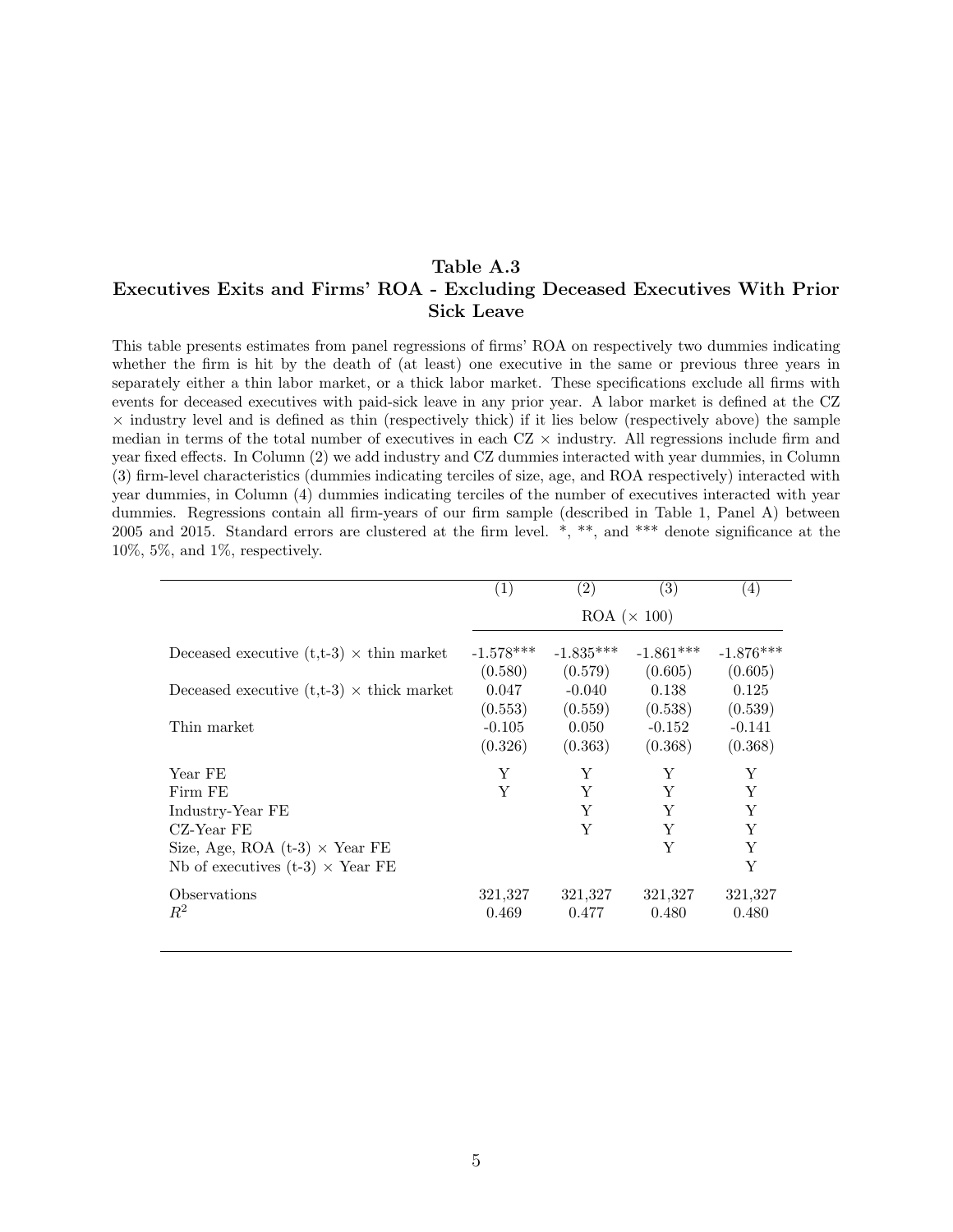## Table A.4

#### Executives Compensation at Neighboring Firms - Tradable Industries Only

This table presents estimates from variants of the panel regressions presented in Panel A of Table in which the sample is restricted to executives in tradable industries only. A labor market is defined at the CZ  $\times$ industry level and is defined as thin (respectively thick) if it lies below (respectively above) the sample median in terms of the total number of executives in each  $CZ \times$  industry. All regressions include firm, executive and year fixed effects. In Column (3), we add industry and CZ dummies interacted with year dummies, in Column (4) executive-level characteristics (dummies indicating gender, and terciles of age and tenure respectively) interacted with year dummies. Regressions contain all executive-year of our executive sample (described in Table 1, Panel B) between 2005 and 2015, which includes only executives at firms never treated during the sample period. Standard errors are clustered at the Industry  $\times$  CZ level. \*, \*\*, and \*\*\* denote significance at the 10%, 5%, and 1%, respectively.

|                                                           | $\left( 1\right)$                   | $\left( 2\right)$ | (3)        | $\left( 4\right)$ |
|-----------------------------------------------------------|-------------------------------------|-------------------|------------|-------------------|
|                                                           | Executives Ln(Wage) ( $\times$ 100) |                   |            |                   |
| Deceased executive other firm $(t-1)$                     | $0.489**$<br>(0.200)                |                   |            |                   |
| Deceased executive other firm $(t-1) \times th$ in market |                                     | $0.714***$        | $0.620***$ | $0.548**$         |
|                                                           |                                     | (0.216)           | (0.236)    | (0.230)           |
| Deceased executive other firm $(t-1) \times$ thick market |                                     | 0.333             | $-0.007$   | 0.002             |
|                                                           |                                     | (0.265)           | (0.239)    | (0.231)           |
| Thin market                                               |                                     | $-0.359$          | $-0.214$   | $-0.416$          |
|                                                           |                                     | (0.314)           | (0.353)    | (0.352)           |
| Year FE                                                   | Y                                   | Y                 | Y          | Y                 |
| Firm FE                                                   | Y                                   | Y                 | Y          | Y                 |
| Executive FE                                              | Y                                   | Y                 | Y          | Y                 |
| Industry-Year FE                                          |                                     |                   | Y          | Y                 |
| $CZ$ -Year FE                                             |                                     |                   | Y          | Y                 |
| Age, Tenure, Gender $\times$ Year FE                      |                                     |                   |            | Y                 |
| Observations                                              | 332,130                             | 332,130           | 332,130    | 332,130           |
| $R^2$                                                     | 0.914                               | 0.914             | 0.918      | 0.921             |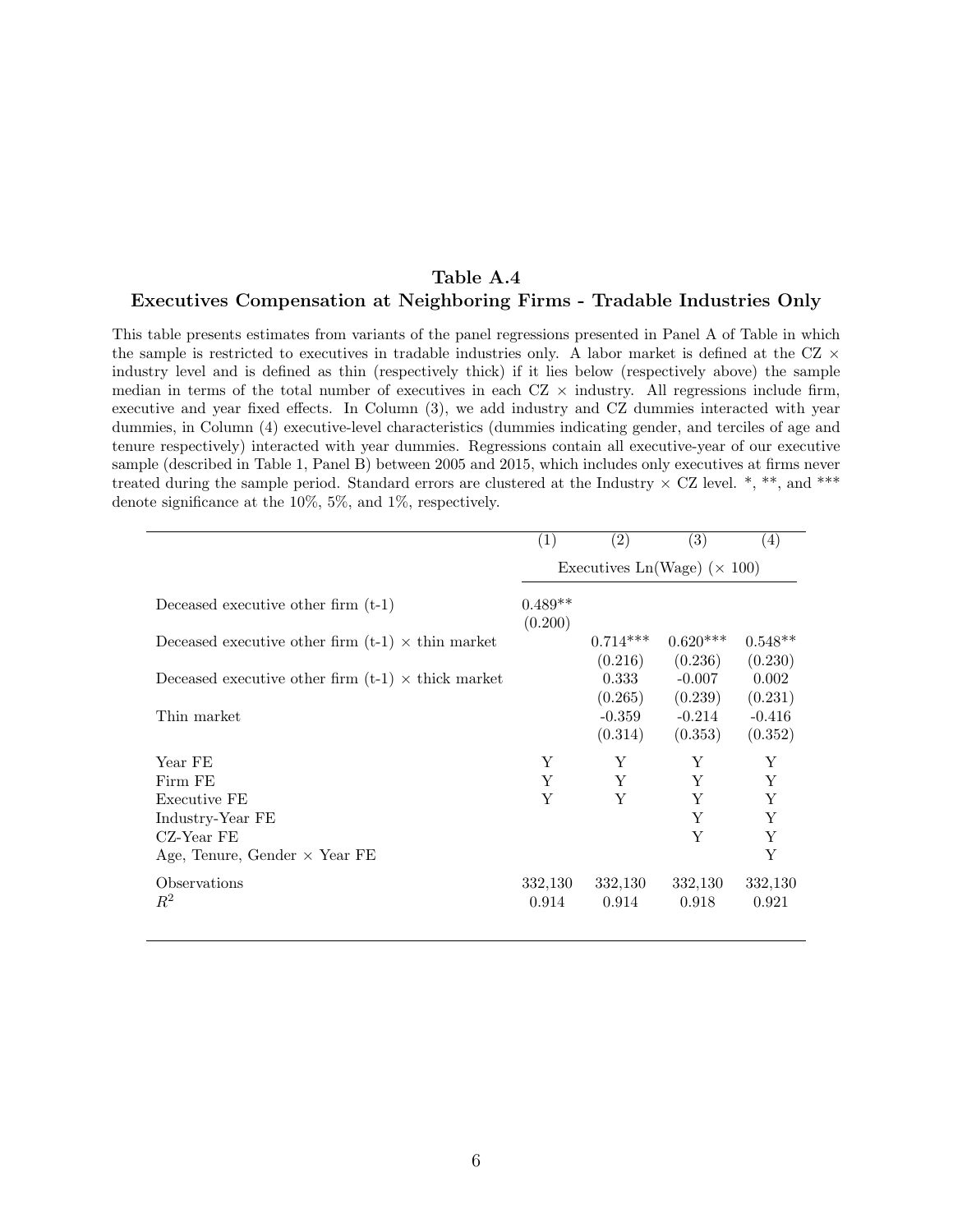#### Table A.5 Executives Exits and Market ROA

This table presents estimates from panel regressions aggregated at the market level of firms' value-weighted ROA on respectively a dummy indicating whether a given Industry×CZ market is hit by death of (at least) one executive in the same or previous three years in separately either a thin labor market, or a thick labor market, in Panel A, and interacted with the continuous measure of labor market thickness in Panel B (the logarithm of one plus the number of executives working in the same  $CZ$   $\times$ industry). ROA at the market level is defined as the ratio of market-level EBIT (the sum of the EBIT of each firm in a given market) over market-level assets for each CZ×industry and year. All regressions include market fixed effects, as well as industry and CZ dummies interacted with year dummies. Column (3) also include dummies indicating terciles of the average size, the average age, and the average ROA of firms in the same market, interacted with year dummies, and Column (4) include dummies indicating terciles of the number of executives in a given market interacted with year dummies. Regressions contain all (Industry $\times$ CZ) market-years in which there are at least three firms between 2005 and 2015. Standard errors are clustered at the firm level. \*, \*\*, and \*\*\* denote significance at the 10%, 5%, and 1%, respectively.

|                                                                          | $\left( 1\right)$         | (2)                   | $\left( 3\right)$     | $\left( 4\right)$     |
|--------------------------------------------------------------------------|---------------------------|-----------------------|-----------------------|-----------------------|
| Panel A:                                                                 | Market ROA $(\times 100)$ |                       |                       |                       |
| Deceased executive in Industry $\angle$ CZ (t,t-3)                       | $-0.291$<br>(0.194)       |                       |                       |                       |
| Deceased executive in Industry $\times$ CZ (t,t-3) $\times$ thin market  |                           | $-0.507**$<br>(0.228) | $-0.535**$<br>(0.225) | $-0.516**$<br>(0.225) |
| Deceased executive in Industry $\times$ CZ (t,t-3) $\times$ thick market |                           | 0.330<br>(0.315)      | 0.389<br>(0.318)      | 0.386<br>(0.318)      |
| Thin market                                                              |                           | 0.036<br>(0.456)      | $-0.005$<br>(0.462)   | 0.001<br>(0.461)      |
| (Industry $\angle$ CZ) Market FE                                         | Y                         | Y                     | Y                     | Υ                     |
| Industry-Year FE                                                         | Y                         | Y                     | Y                     | Y                     |
| CZ-Year FE                                                               | Y                         | Y                     | Y                     | Y                     |
| Market Average Size, Age, ROA $(t-3) \times$ Year FE                     |                           |                       | Y                     | Y                     |
| Market Nb of executives (t-3) $\times$ Year FE                           |                           |                       |                       | Y                     |
| Observations                                                             | 15,416                    | 15,416                | 15,416                | 15,416                |
| $R^2$                                                                    | 0.660                     | 0.660                 | 0.666                 | 0.667                 |

| Panel B::                                                                    | Market ROA $(\times 100)$ |             |             |             |
|------------------------------------------------------------------------------|---------------------------|-------------|-------------|-------------|
| Deceased executive in Industry $\times$ CZ (t,t-3)                           | $-0.291$                  | $-1.313*$   | $-1.385**$  | $-1.341**$  |
|                                                                              | (0.194)                   | (0.690)     | (0.683)     | (0.682)     |
| Deceased executive in Industry $\times$ CZ (t,t-3) $\times$ Market thickness |                           | $0.272*$    | $0.291*$    | $0.282*$    |
|                                                                              |                           | (0.164)     | (0.163)     | (0.163)     |
| Market thickness                                                             |                           | $-0.614***$ | $-0.561***$ | $-0.528***$ |
|                                                                              |                           | (0.171)     | (0.168)     | (0.165)     |
| (Industry $CZ$ ) Market FE                                                   | Y                         | Y           | Y           |             |
| Industry-Year FE                                                             | Y                         | Y           | Y           | Y           |
| $CZ$ -Year FE                                                                | Y                         | Y           | Y           | Y           |
| Market Average Size, Age, ROA $(t-3) \times$ Year FE                         |                           |             | Y           | Y           |
| Market Nb of executives $(t-3) \times$ Year FE                               |                           |             |             | Y           |
| Observations                                                                 | 15,416                    | 15,416      | 15,416      | 15,416      |
| $R^2$                                                                        | 0.660                     | 0.660       | 0.666       | 0.667       |